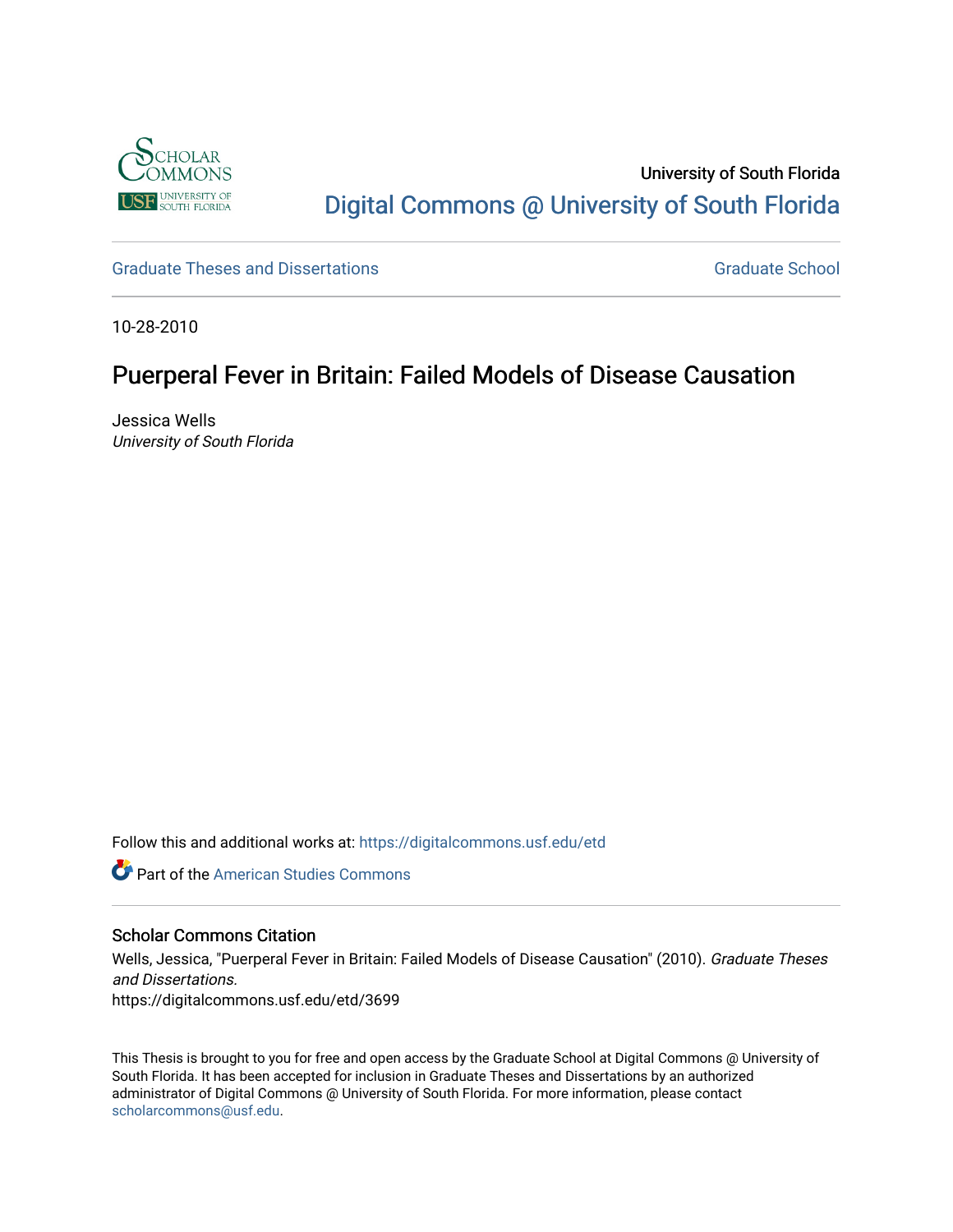## Puerperal Fever in Britain: Failed Models of Disease Causation

by

Jessica Wells

A thesis submitted in partial fulfillment of the requirements for the degree of Master of Arts Department of History College of Arts and Sciences University of South Florida

Major Professor: Golfo Alexopoulos, Ph.D. Giovanna Benadusi, Ph.D. David Johnson, Ph.D.

> Date of Approval: October 28, 2010

Keywords: childbed fever, Semmelweis, history of medicine, history of science, intellectual history

© Copyright 2010, Jessica Wells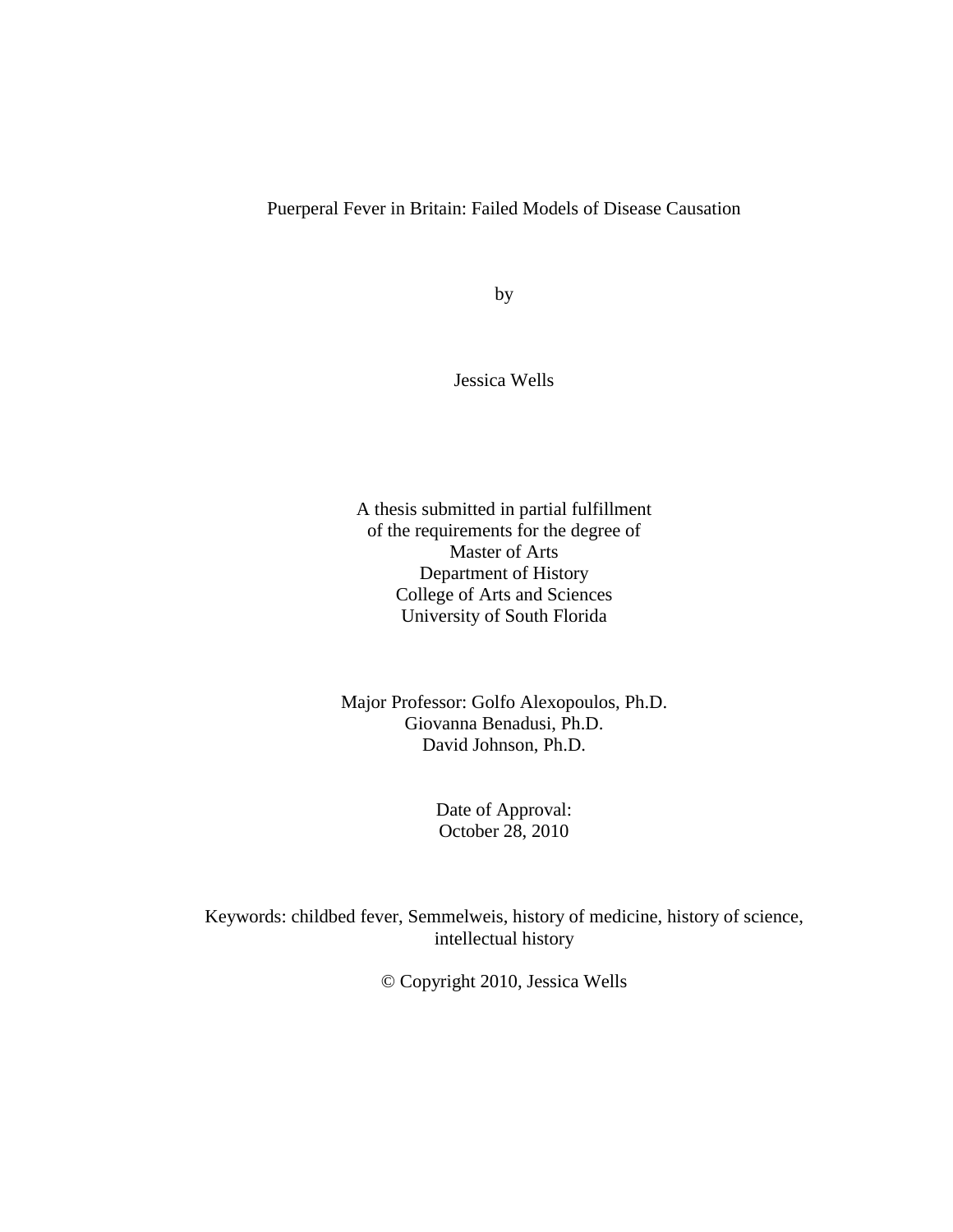## **Table of Contents**

| Abstract                                                    | $\ddot{\rm ii}$ |
|-------------------------------------------------------------|-----------------|
| Introduction                                                | $\mathbf{1}$    |
| Historiography                                              | 5               |
| Etiology, Symptomology, Statistics                          | 14              |
| <b>Early Accounts</b>                                       | 20              |
| Humoural Theory: Hippocrates and Galen                      | 24              |
| Miasma Theory: The Persistent Dead-End                      | 27              |
| Medical Education: The Resilience of a Dogma                | 31              |
| Mechanism: A New Metaphor                                   | 33              |
| <b>Inflammation Theory: The Bleeding Continues</b>          | 40              |
| Pathology: New Techniques with Old Results                  | 43              |
| Contagionism and the Environment: Definitions and Confusion | 47              |
| <b>Success: Treatments Break Free From Galen</b>            | 59              |
| Conclusion                                                  | 62              |
| <b>References Cited</b>                                     | 65              |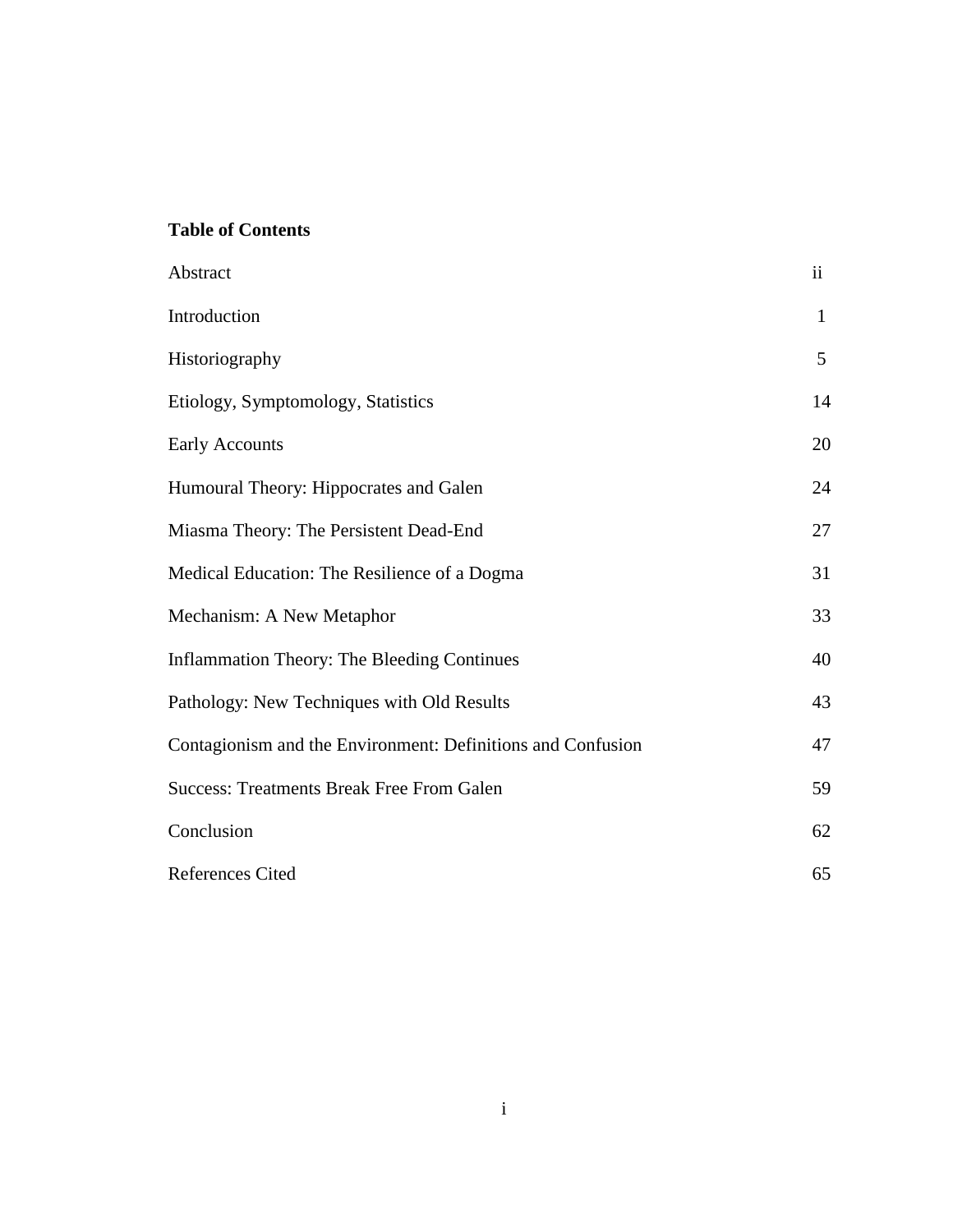#### **Abstract**

In eighteenth- and nineteenth-century Britain, a bacterial infection which we now know to be caused primarily by a streptococcus, was killing women in childbirth at an alarming rate. The disease, called puerperal, or childbed, fever, was being transmitted primarily from doctor to patient by a doctor's unwashed hands and filthy, contaminated clothing and linens. Despite this evident and, in retrospect, obvious vector, the doctors of this period never discovered how to prevent their patients from dying a gruesome and painful death. Many physicians wrote extensive accounts of the illness but often ended their works in despair, unable to find the cause. Much of the historical literature blames this befuddlement on personality traits of the physicians, arguing that egos and professional hostilities prevented the kind of cooperation that could have led to progress.

This study attempts to show that this failure was not a product of personalities but of the modern physicians' assumptions and logic. The assumptions were the stillpowerful, but often unnoticed, dictates about the human body handed down from ancient Greek medicine. The logical errors were a product of pre-scientific notions of definition, explanation, and evidence. The author argues that it was not a lack of data that thwarted the physicians, but a series of these intellectual roadblocks that prevented them from understanding and extended the terror of puerperal fever for another two centuries.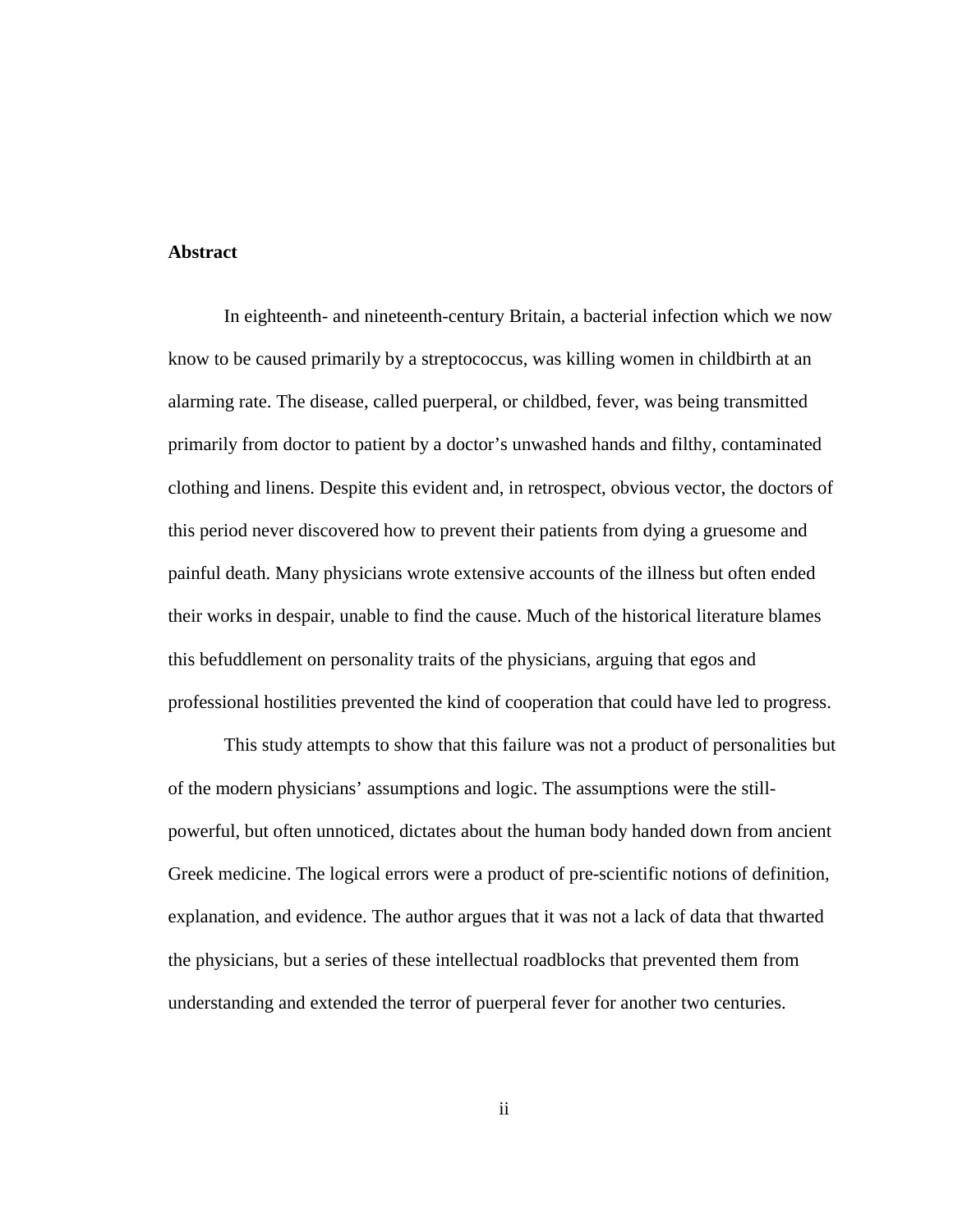#### **Introduction**

Puerperal fever was the leading cause of maternal death prior to the twentieth century. It was a disease that, in the late eighteenth and early nineteenth centuries, defied modern medical understanding. The various theories of disease causation that made up the classical medical curriculum struggled unsuccessfully to explain a host of frustrating inconsistencies surrounding the disease. Puerperal fever was unpredictable in location, timing, and severity. It struck women of all classes and constitutions. It was frightening in tragic isolated cases, but in epidemic form it was a blind biological terror causing the deaths of countless mothers and babies in lying-in hospitals and homes all over the world.

The story of puerperal fever in the eighteenth and nineteenth centuries is one of failed logic. This is not a mystery of missing data: data that, had it been discovered, would have prevented or cured puerperal fever. In fact, the doctors had more than enough data, which they freely shared, to recognize that puerperal fever passed from doctor to patient and that basic sanitary procedures would have prevented the disease. The question at hand is why, in the face of clear, repeated associations of physician contact and puerperal fever, the medical establishment failed to incorporate this data into their model of disease causation. The answer is that a combination of ancient assumptions and prescientific logical deficiencies prevented them from making the conceptual breakthrough that would have prevented the disease.

1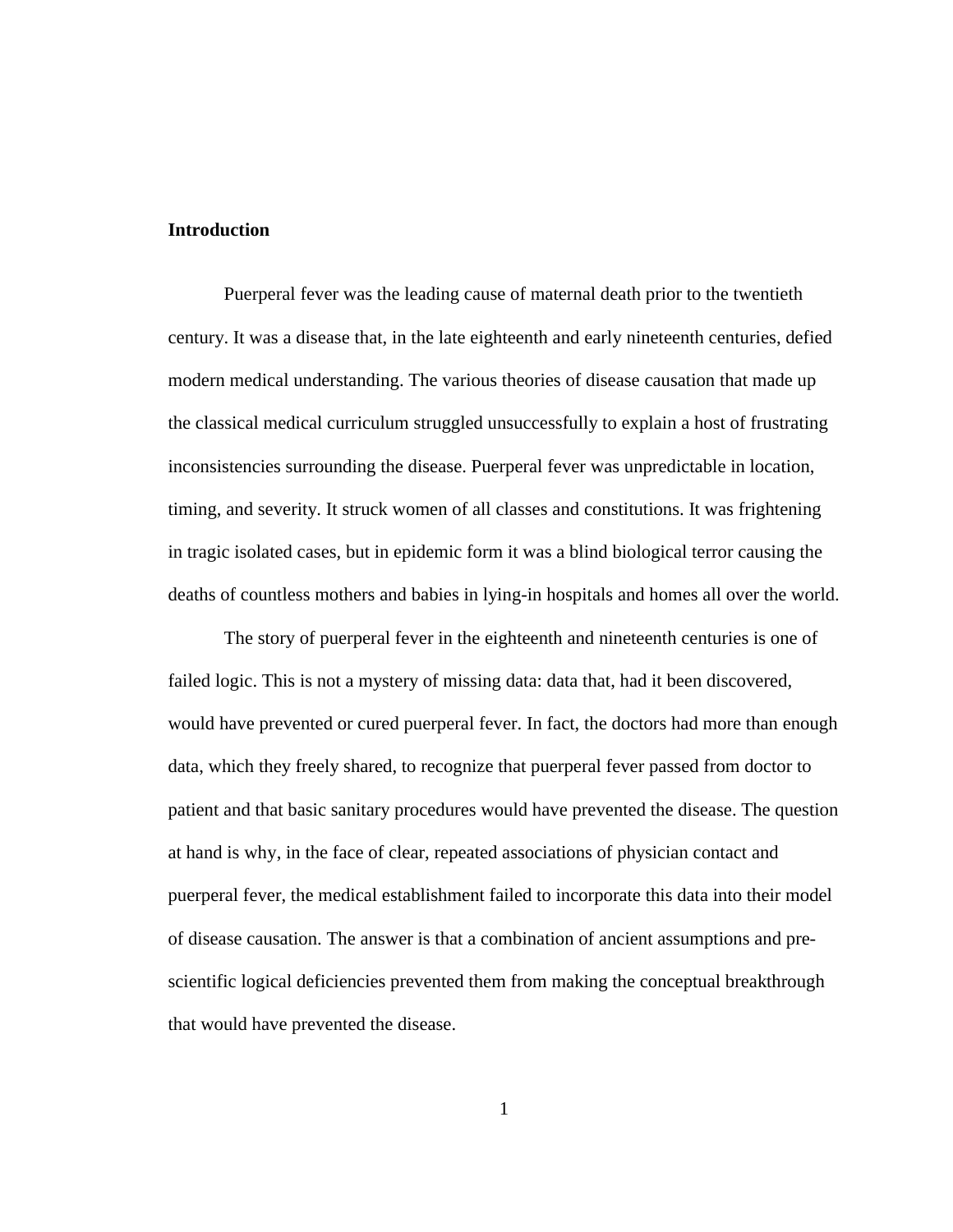Also known as childbed fever, puerperal fever is a post-partum infection that strikes lying-in women during or within a few days after childbirth. It can also be contracted during a miscarriage or abortion. Prior to the advent of antibiotic treatments in the mid-twentieth century, puerperal fever was a deadly complication of a significant percentage of births. In Great Britain it accounted for approximately half of all deaths related to childbirth.<sup>1</sup> It killed more women than cancer and ranked second only to tuberculosis in deaths of women of childbearing age. $<sup>2</sup>$ </sup>

The emerging obstetric profession's attempts to apply theories of classical medicine, using concepts from Hippocrates and Galen, proved unsuccessful in either prevention or cure of the disease. There were scattered attempts to isolate causal factors: an early example of the scientific method making its way into medicine. These attempts to construct correlations that might have led to a new understanding of causation were handicapped by ambiguity in the meanings of key concepts and hidden assumptions about how the biological world worked. The inability to break free of long-standing assumptions led the medical community in circles and fostered intense debate over every aspect of this confusing disease. Because of this, progress was sporadic at best, even after the development of germ theory in the last half of the nineteenth century.

<sup>&</sup>lt;sup>1</sup> Robert Thomas, *The Modern Practice of Physic* (London: Longman, Rees, Orme, Brown, and Green, 1828), 932. Charles Delucena Meigs, *Obstetrics: The Science and the Art* (Philadelphia: Blanchard and Lea, 1852), states on page 614, "…it is well known that child-bed fever destroys more women than all the other diseases and accidents of parturition put together. No physician can long practice the art of Midwifery without discovering that a constant and wise vigilance is necessary to obviate the causes of such attack, and cure the patient who has been unhappily seized with it. There is scarcely any form of dangerous disorder that is more insidious in its approach, or more rapid in its development when once its terrific train is set in motion; a development so rapid that the loss of a few hours, at the commencement, renders all after interposition fruitless and unavailing. Not a few of the victims are known to perish within twelve hours, and some even within six hours after the first manifestation of the symptoms."

<sup>2</sup> Irvine Loudon, *Death in Childbirth: An International Study of Maternal Care and Maternal Mortality, 1800-1950* (Oxford: Oxford University Press, 1992), 163.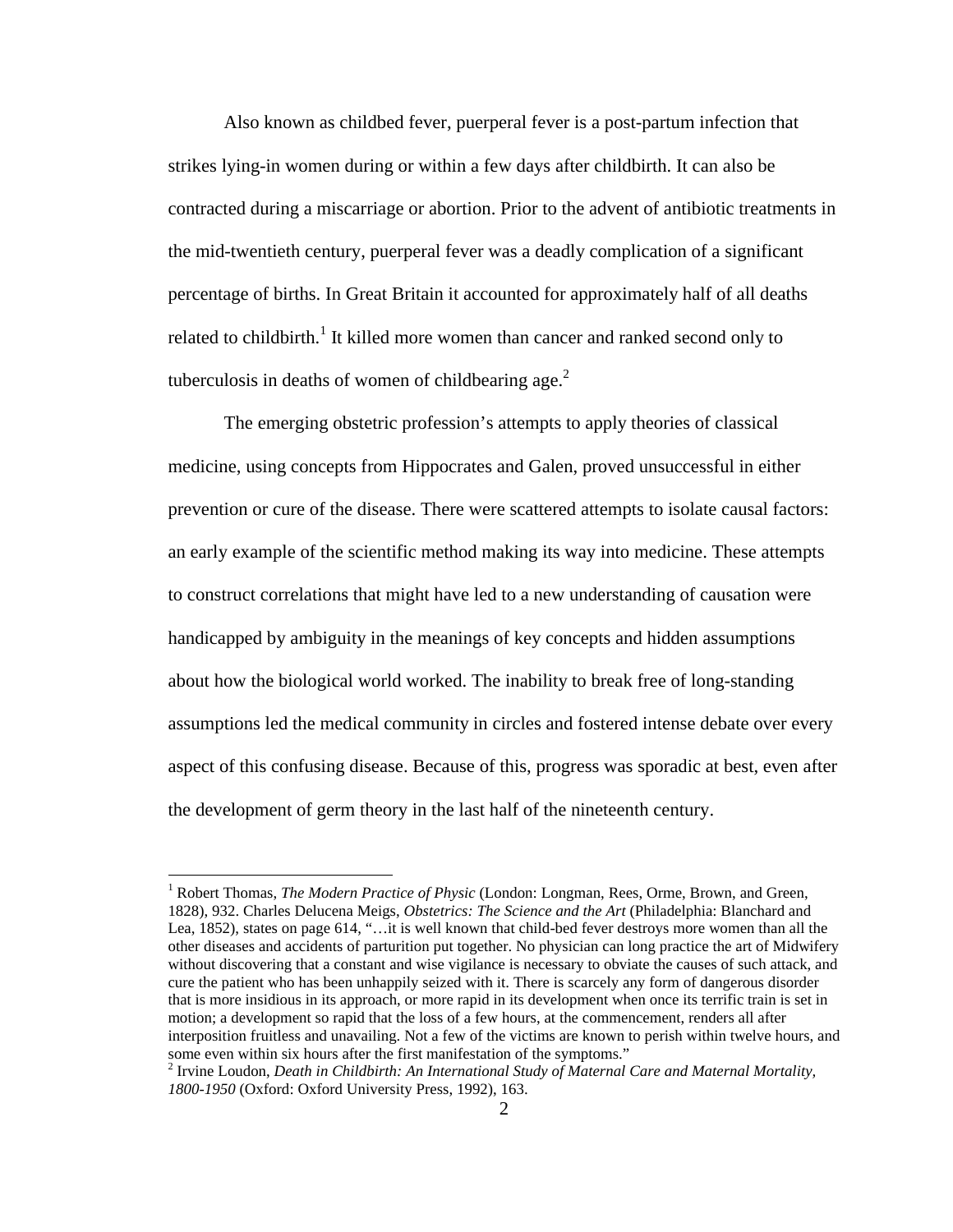Compounding these difficulties, puerperal fever was an especially perplexing disease. Compared to other contagious diseases, which doctors enjoyed modest success in explaining and treating during this period, puerperal fever remained a puzzle. Further, the developing focus on pathology in medicine, which might be expected to herald new insights, only compounded confusion about puerperal fever.

Most historical analyses have attributed these failures to personal shortcomings of the physicians involved, their turf battles, antagonistic personal relations, and a stubborn resistance to the few visionary heroes that could have led the way had the medical profession only been willing to listen. This is, at best, a simplistic and largely misleading interpretation of the issues of intellectual history at work during this period.

The history of puerperal fever is not a story of heroes and villains, of people who made glorious breakthroughs only to be shunned by ego-blinded colleagues. It is rather an account of physicians and midwives, dedicated but perplexed, daily confronting a predictably terrible disease against which they had little hope of triumph. Nor is it a story of a flash of insight, or a momentous discovery, that won the day. The brave people who tried to understand this scourge were intellectually disarmed. They were fighting an intractable foe with outdated conceptual tools, medical teachings that had varied little over the previous millennia.

Instead of petty and transient issues, this period was marked by dramatic disputes involving both substantial advances and persistent errors, most involving the hidden assumptions of a classical medical education and the worldview it promulgated. These assumptions were bolstered by the practice, employed by many physicians, of responding to any possible progress by crafting *ad hoc* addendums to their theories to show that,

3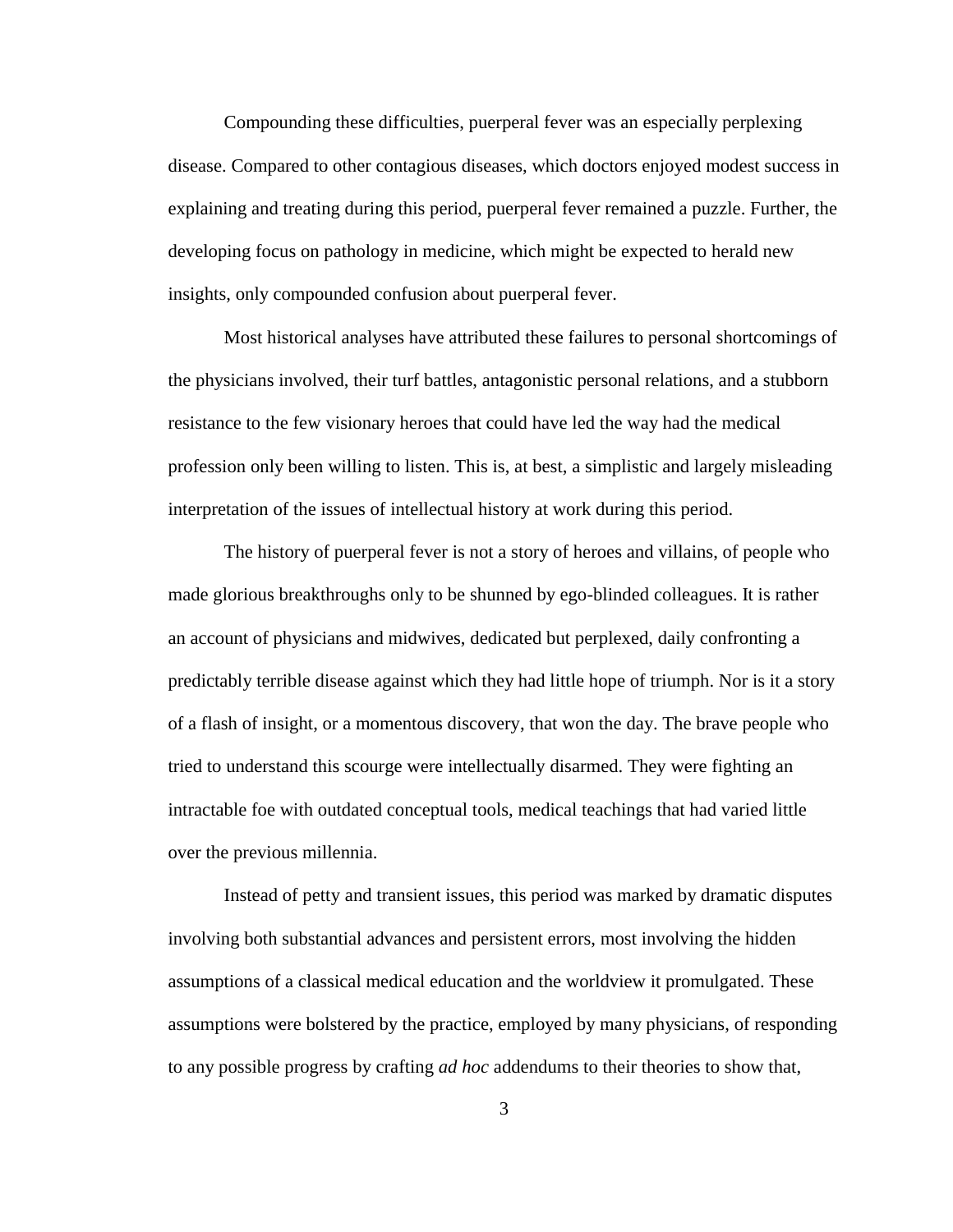contrary to first appearances, this latest discovery could be made to fit nicely into their established views.

Finally, pervasive confusion and ambiguities involving the definitions of key concepts related to the disease fragmented the modest advances that were achieved. This fragmentation, presented when advances in understanding transmission, sanitation, and even germ theory should have heralded major progress, is the sad story of the largely unsuccessful fight against puerperal fever.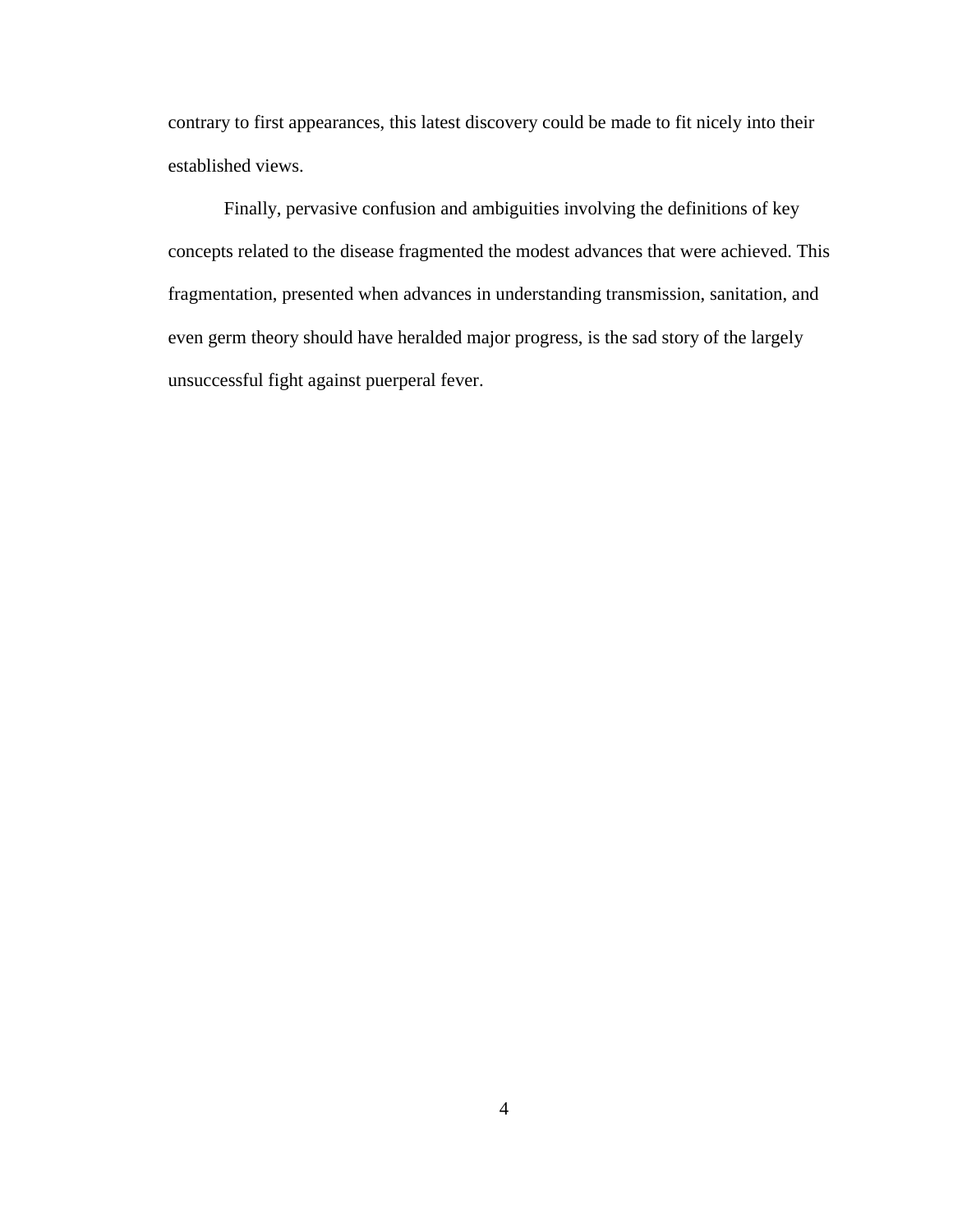#### **Historiography**

Failure is the unfortunate icon of the history of puerperal fever: failure in communication, failure in data collections, and failure of treatments. But, in retrospect, there were also substantial failures of logic. Moving from the ancients with their animated and spirit-ridden view of the world into the mechanistic, observable, verifiable analyses of the scientific revolution, we can see that the fundamental impediment to the triumph over this disease has consistently been an intellectual one. We find that all parties involved had roughly the same data. The task which commands the attention of historians has been to comprehend the inability of physicians to produce breakthroughs, either in prevention or treatment, that saved lives.

A majority of medical histories can be classified into two opposing camps. The progressive, Whig interpretations depict the "march of progress" in medicine by glorifying certain medical advances and the "heroes" associated with discovering them. These histories focus on the "Great Men" of medicine, doctors and researchers who took advantage of the steps laid before them by their equally heroic predecessors to climb the ladder of success and add their own contributions to medicine for the betterment of mankind. They chronicle the greatest inventions and innovations of medicine as a single trajectory of medical discovery on an inevitable march forward.<sup>3</sup>

<sup>3</sup> Amanda Carson Banks, *Birth Chairs, Midwives, and Medicine* (Jackson, MS: University Press of Mississippi, 1999), xvi ; Mary Lindemann, *Medicine and Society in Early Modern Europe* (Cambridge, UK: Cambridge University Press, 1999), 1-2 ; Irvine Loudon, "Medical Practitioners 1750-1850 and the Period of Medical Reform in Britain," in *Medicine in Society: Historical Essays*, ed. Andrew Wear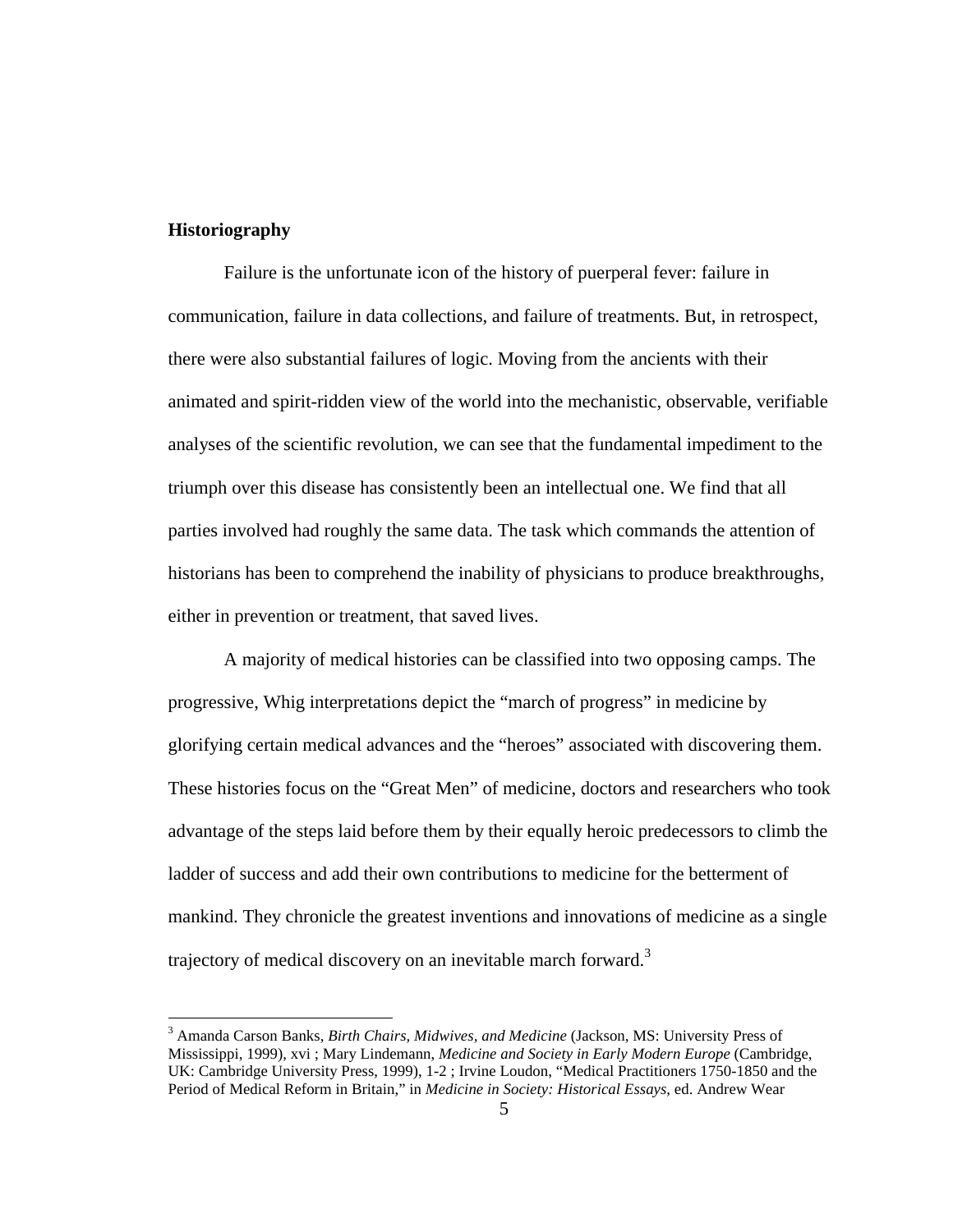Revisionist histories claim that, rather than an intellectual march of progress, medicine has been marked by the tragic inability of doctors to do anything to alleviate human suffering, offering only treatments that more often added to a patient's pain. Revisionist histories claiming to debunk the Whig assumption of progress first became popular after the 1963 publication in French of Michel Foucault's *The Birth of the Clinic*, the first genuine critique of the role of medicine in society. 4 Foucault broke with the traditional way of viewing the history of medicine by describing the origin of the clinic as a spontaneous creation distinct from the medical knowledge that preceded it. Instead, he described the medical knowledge of the clinic as being a re-presentation of knowledge and power within that particular society at that particular time. Illness became an identifier that lumped individuals into a category that needed to be monitored and treated in a way that reinforced norms of societal behavior and existing medical knowledge.

However revisionist histories of medicine are often guilty of similar personalization. Instead of searching the past for individuals that create links between concepts, forming a sequential timeline of discovery, revisionists often search for their own "heroes" who made amazing discoveries but were ignored by the medical establishment. In this way, revisionist histories often use their "Great Men" to explain medicine's often halting, unsure progress in much the same fashion as the traditional school celebrates its exciting achievements. Because of this, both versions of the story oversimplify the problems and the players, creating stories with bold characters but little nuance.

<sup>(</sup>Cambridge, UK: Cambridge University Press, 1992), 220 ; Richard W. Wertz and Dorothy C. Wertz, *Lying-In: A History of Childbirth in America* (New Haven: Yale University Press, 1989), xvii-xviii. <sup>4</sup> Michel Foucault, *The Birth of the Clinic: An Archaeology of Medical Perception* (London: Routledge, 1973).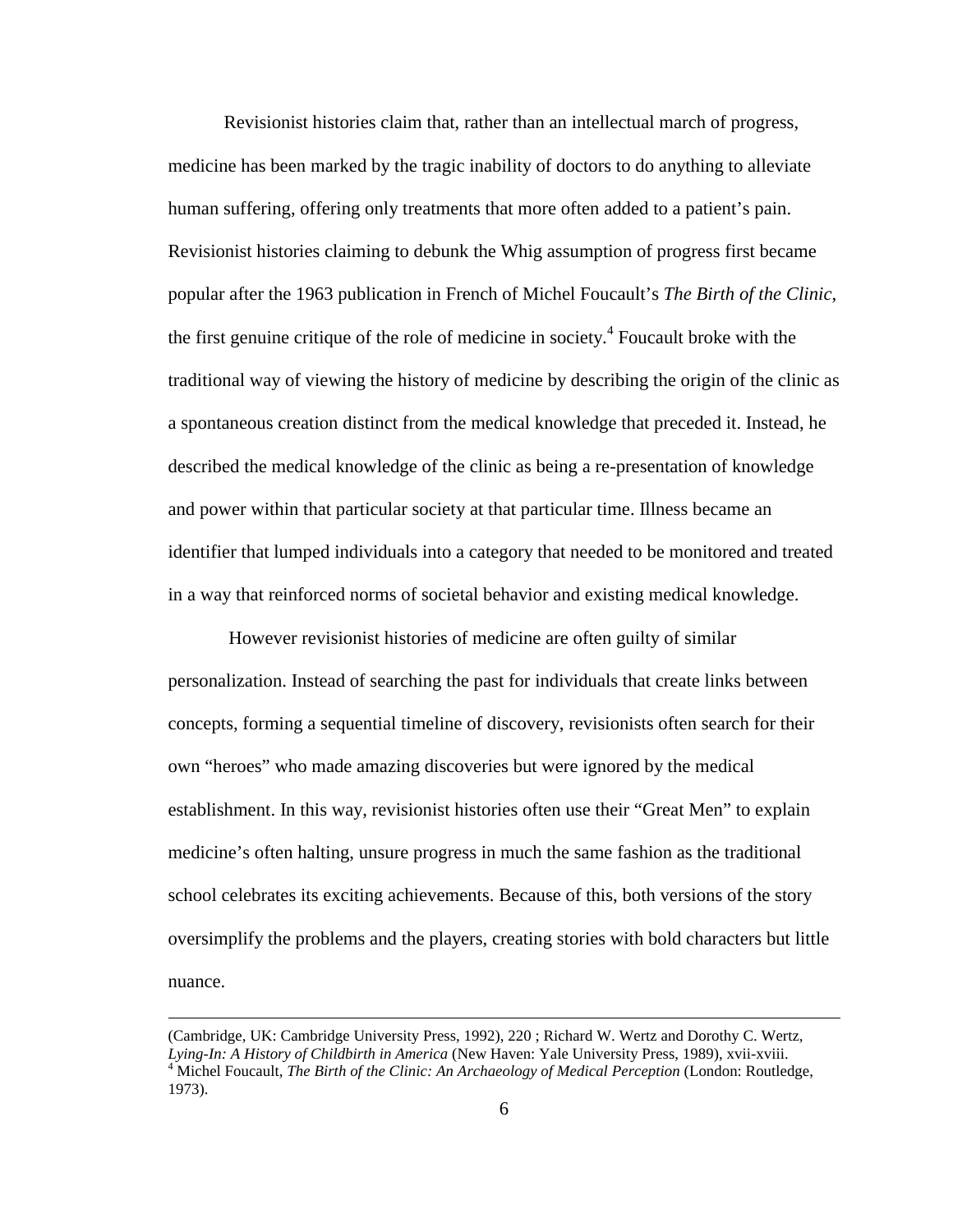Histories of puerperal fever offer a good example of this same personalization. The majority of these focus on selected heroes such as Ignaz Semmelweis, Alexander Gordon, and Oliver Wendell Holmes, crediting these men with the discovery of the contagiousness of the disease while demonizing known anti-contagionists such as Charles Meigs. A good example of this type of history is David Wootton's *Bad Medicine: Doctors Doing Harm Since Hippocrates* which sets itself apart in its introduction as being diametrically opposed to the Whig interpretation of progress in medicine. Instead, Wootton states, "what we need…is a history, not of progress, but of delay…" and he seeks to do just that, dividing his chapters into specific events wherein a medical nonhero is ignored or derided for, in retrospect, a revolutionary discovery.<sup>5</sup> In his chapter discussing puerperal fever, Wootton pays homage to the familiar heroes and in doing so, overstates their innovation while quietly explaining away their logical failings.

The best secondary source on puerperal fever is Irvine Loudon's book *The Tragedy of Childbed Fever*. <sup>6</sup> Although it is not without flaws, it is by far the most comprehensive and useful treatment of the disease. While this book is the least biased source on puerperal fever, it does not present a coherent analysis but is instead a report of relevant information describing the history of puerperal fever from the eighteenth to the twenty-first centuries.

While Loudon offers several minor arguments, they are often tangential to the main goal of his book which is to compile information about a relatively obscure and forgotten disease. The book is full of primary source material and was obviously

<sup>5</sup> David Wootton, *Bad Medicine: Doctors Doing Harm since Hippocrates* (Oxford: Oxford University Press, 2006), 21.

<sup>6</sup> Irvine Loudon, *The Tragedy of Childbed Fever* (Oxford: Oxford University Press, 1995).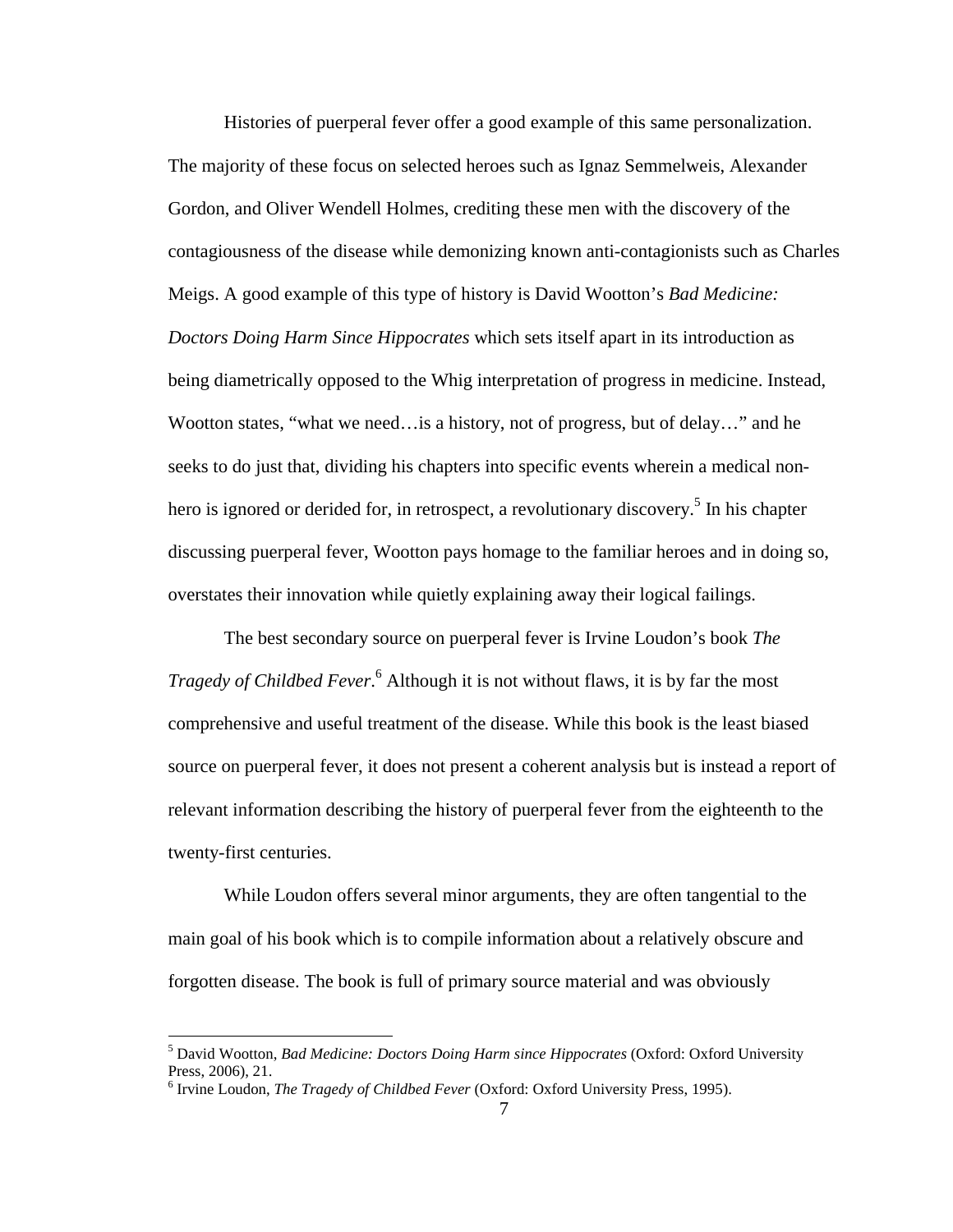carefully researched. But the crowning jewels of this book are its statistics. Loudon has compiled a massive amount of statistical evidence with which to support his assertions and they are conveniently catalogued in tables found throughout the book. He uses this data to present several excellent analyses, including his allegation that the adoption of Listerian antisepsis did little to affect the overall statistics of maternal death due to puerperal fever in Great Britain until after World War II.

His background as a medical doctor allows him to explain the biological effects of puerperal fever, its causes, and nomenclature in a clear and concise manner. Besides *The Tragedy of Childbed Fever*, he has also written *Death in Childbirth: An International Study of Maternal Care and Maternal Mortality, 1800-1950* and edited *Childbed Fever: A Documentary History*, both concentrating on puerperal fever, as well as several other books on medical history in the modern period.<sup>7</sup>

However, Loudon is not a historian; he is a general practitioner who turned to writing medical history after retirement. And not all of his assertions are borne out by evidence. He is, at times, guilty of the same personalization found in the Whig medical histories. For example, Loudon's "prematurity" argument centers on the fact that the discoveries of Alexander Gordon of Aberdeen, mainly that puerperal fever could not have been caused by a miasma and that it was related to erysipelas, predated germ theory. He states, "In science, an idea may be rejected 'if its implications cannot be connected by a series of simple logical steps to canonical, or generally accepted, knowledge.' Unfortunately for Gordon, almost a century had passed before the bacterial basis of

<sup>7</sup> Loudon, *Death in Childbirth* ; Irvine Louden*, Childbed Fever: A Documentary History* (London: Garland Publishing, 1995).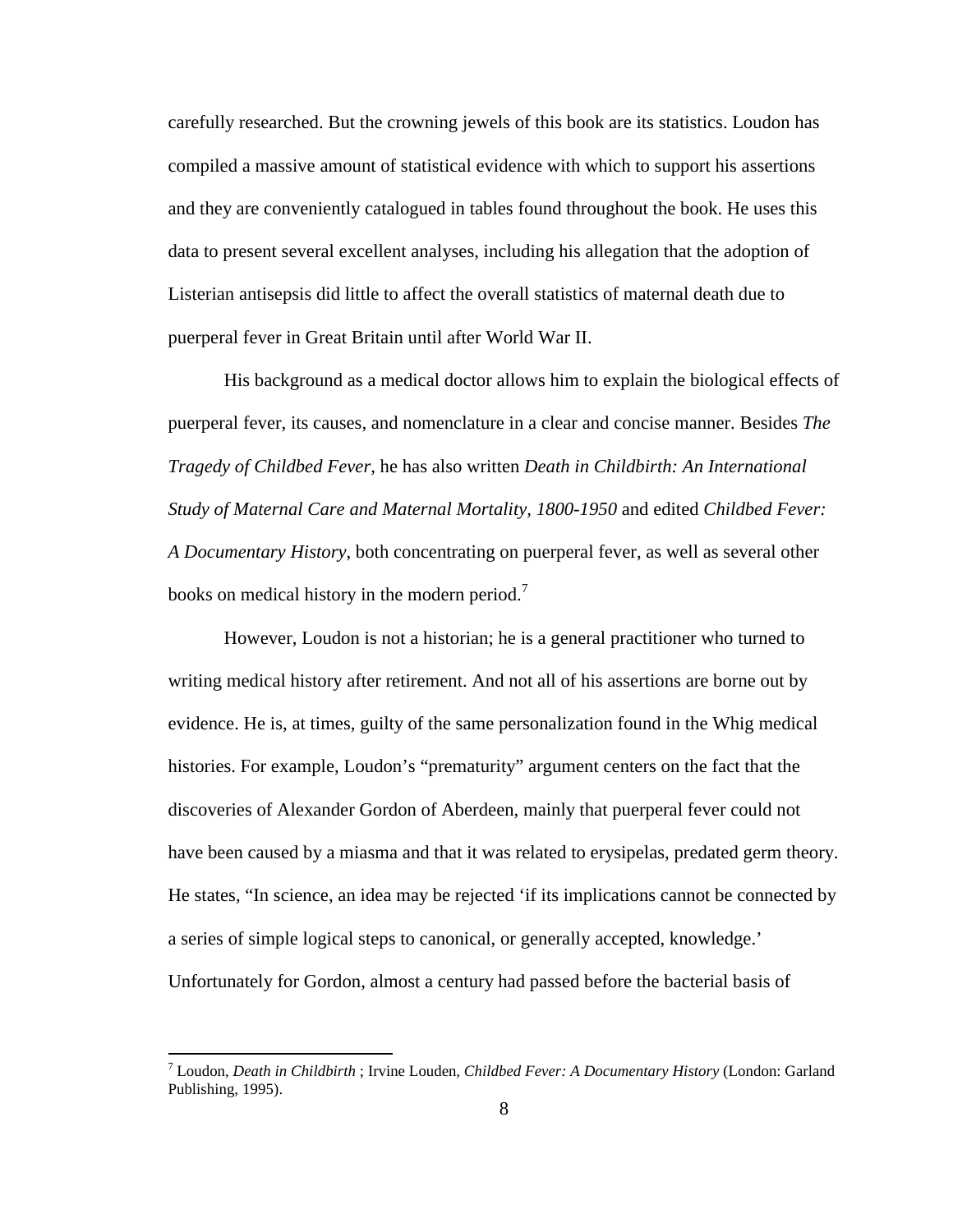puerperal fever was beginning to be accepted."<sup>8</sup> However, science has many examples when discoveries have been utilized without the scientific principles behind them being fully understood: electricity, selective breeding, etc. Loudon fails to admit that Gordon not only disregards his own most important achievements, discussing the prevention of puerperal fever in only 300 words, but instead spends the majority of space in his thesis arguing for the inflammatory nature of puerperal fever and bloodletting as the only appropriate treatment.

Christine Hallett has written a comprehensive overview of the eighteenth-century treatises on puerperal fever, and on the development and importance of inflammation and putrid theories.<sup>9</sup> Rather than offering a Whig or revisionist argument, Hallett presents an excellent documentary analysis of eighteenth- and early nineteenth-century primary sources, describing each work as an example of two opposing theories of puerperal fever causation: inflammation theory and putrid theory. Hallett is currently the director of the UK Centre for the History of Nursing and Midwifery. She holds Ph.D.s in Nursing and in History and has written many articles on the history of nursing in the First World War and in industrial settings.<sup>10</sup>

Other excellent sources on puerperal fever are the works of Gail Pat Parsons. She has written a number of articles that truly discuss the differences between contagionist

<sup>8</sup> Loudon, *The Tragedy of Childbed Fever*, 32-33.

<sup>&</sup>lt;sup>9</sup> Christine Hallett, "The Attempt to Understand Puerperal Fever in the Eighteenth and Early Nineteenth Centuries: The Influence of Inflammation Theory," *Medical History* 49 no. 1 (2005). Inflammation theory was a disease causation model which focused on the buildup of pressure which led to stagnation of the blood while putrid theory characterized a chain reaction of putrescence wherein putrid material taken into the body would then cause healthy tissues to putrefy also. Both of these viewpoints will be more fully explained later in this thesis.

<sup>&</sup>lt;sup>10</sup> Christine Hallett, "The Personal Writings of First World War Nurses: A Study of the Interplay of Authorial Intention and Scholarly Interpretation," *Nursing Inquiry* 14 no. 4 (2007): 320-329 ; Christine Hallett, M. Abendstern, and L. Wade, "Industry and Autonomy in Early Occupational Health Nursing: The Welfare Officers of the Lancashire Cotton Mills, 1950-1970," *Nursing History Review* 14 (2006): 89-109.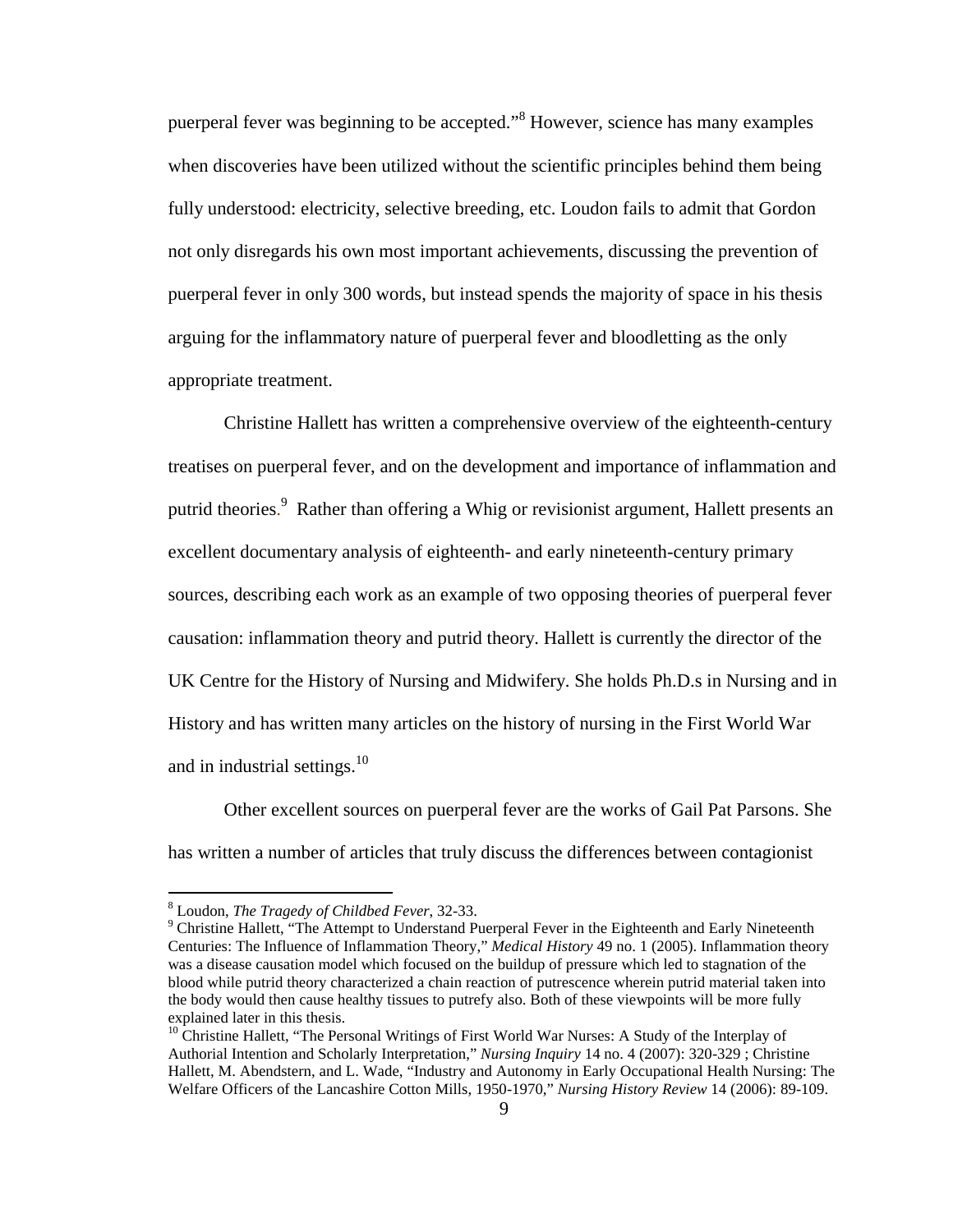and anticontagionist doctors.  $\frac{11}{11}$  Parsons explains how the disease causation model a doctor chose determined the type of prevention program that he would advocate and contextualizes his arguments for and against describing puerperal fever as a contagious disease.<sup>12</sup> Current historians who fail to comprehend these divisions within the medical community are liable to make false claims concerning the intent of their primary sources. Parsons' work is an example of well-done revisionist history in that she seeks to describe the medical practitioners as they truly were rather than taking a progressive or regressive stance. While she is critical of some secondary source work on puerperal fever, these are primarily revisionist histories that have claimed that the first half of the nineteenth century was characterized by anticontagionism and feminist histories that have suggested that male physicians deliberately allowed their female patients to die, either due to some "enmity" toward women or because "they were simply too 'busy' to wash their hands or change their clothing."<sup>13</sup>

Other secondary source material, both Whig and revisionist, unfortunately tends to idolize or stigmatize various individual doctors, developing theories of why isolated breakthroughs in preventing puerperal fever never influenced the practices of the greater medical establishment. Common heroes are Charles White of Manchester, Alexander

<sup>&</sup>lt;sup>11</sup> Gail Pat Parsons, "The British Medical Profession and Contagion Theory: Puerperal Fever as a Case Study," *Medical History* 22 (1978): 138-150 ; Gail Pat Parsons, "Puerperal Fever, Anticontagionists, and Miasmatic Infection, 1840-1860: Toward a New History of Puerperal Fever in Antebellum America," *Journal of the History of Medicine* 52 (1997).Just as inflammation and putrid theories characterized the eighteenth century debates on causation, contagionist and anticontagionist camps characterized the nineteenth century. The contagionists believed that puerperal fever was caused by a specific contamination which could spread puerperal fever to others. Anticontagionists believed that a non-specific contamination led to an unhealthy state of disease being spread, though not specifically puerperal fever. A thorough description of these opposing theories will be provided later in this thesis. However, it is important to note that these theories were often contingent on the disease being discussed and that doctors could vacillate between the two theories depending on the evidence at hand.

<sup>&</sup>lt;sup>12</sup> Parsons, "Puerperal Fever, Anticontagionists, and Miasmatic Infection."

<sup>&</sup>lt;sup>13</sup> Parsons, "The British Medical Profession and Contagion Theory," 138, 147n43, 148n49.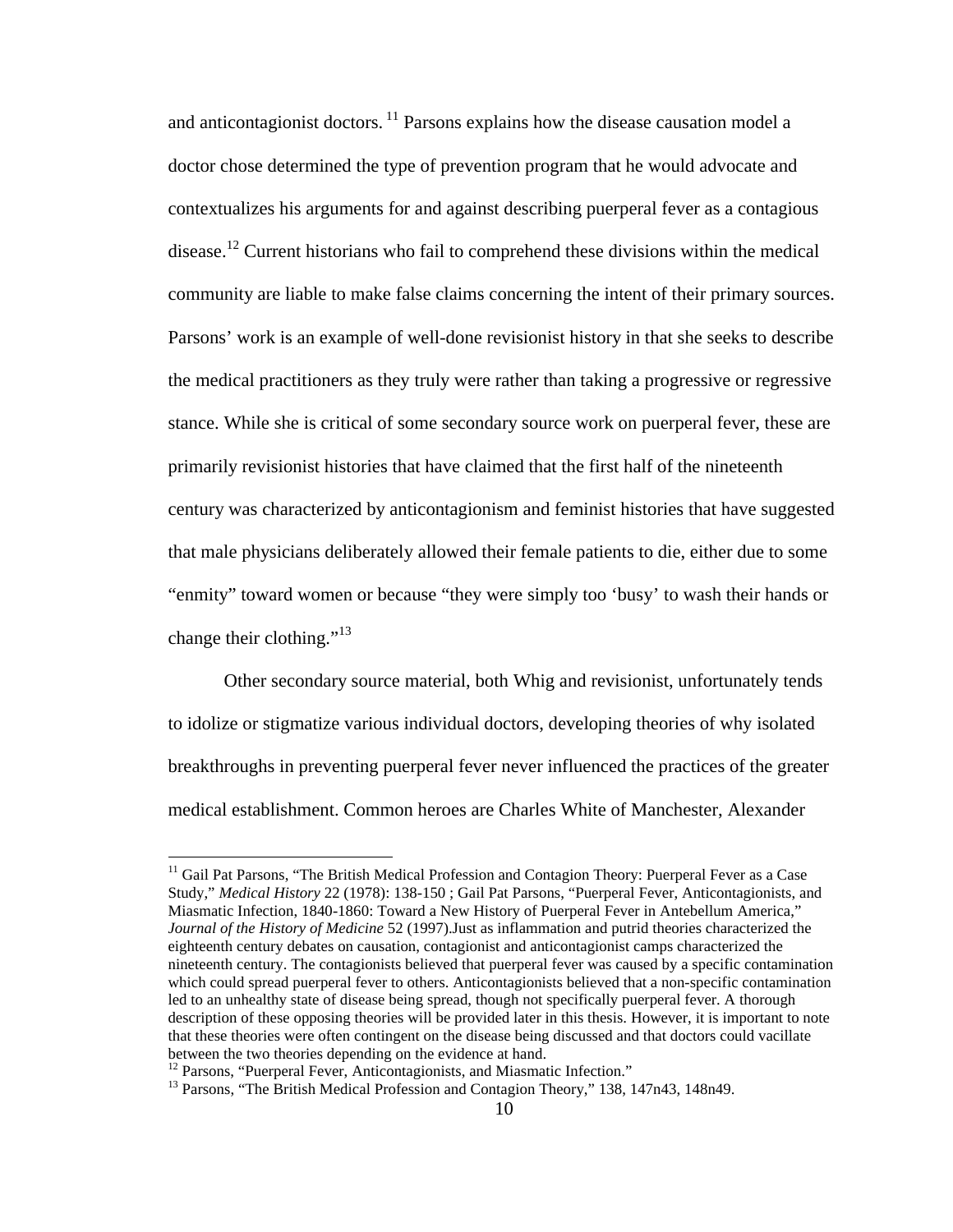Gordon of Aberdeen, Oliver Wendell Holmes of Boston, and the Hungarian physician Ignaz Semmelweis.<sup>14</sup> Many of the current claims that are made about the ingenuity of these doctors, by secondary source authors such as Kay Codell Carter, David Wootton, Hal Hellman, and Sherwin B. Nuland, are overstated while the insights of physicians such as Sir Thomas Watson and Robert Storrs of Doncaster are practically ignored in the secondary literature.<sup>15</sup> Watson described puerperal fever as early as 1842 as "instances of direct inoculation"—

Recollect, that the hand of the accoucheur is brought, almost of necessity, into frequent contact with the uterine fluids of the newly-made mother. Recollect,…, with what tenacity the smell, which is thus contracted, clings to the fingers, in spite even of repeated washings; and, whilst this odour remains, there must remain also the matter that produces it. Recollect how minute a quantity of an animal poison may be sufficient to corrupt the whole mass of blood,…Recollect the raw and abraded state of the parts concerned in parturition; the interior of the uterus forming a large wound, and presenting,…, an exact analogy to the surface

<sup>&</sup>lt;sup>14</sup> Charles White, *A Treatise on Pregnant and Lying-in Women* (London: E. and C. Dilly, 1773); Alexander Gordon, *A Treatise on the Epidemic Puerperal Fever of Aberdeen* (London: G. G. and J. Robinson, 1795) ; Oliver Wendell Holmes, "The Contagiousness of Puerperal Fever," *New England Quarterly Journal of Medicine and Surgery* 1 (1843): 503-530 ; Ignaz Semmelweis, *The Etiology, Concept, and Prophylaxis of Childbed Fever*, trans. K Codell Carter (London: University of Wisconsin Press, 1983). Charles White of Manchester was perhaps the first English author on the subject to suppose that the retention of the lochia led to putrefaction which entered the bloodstream and caused puerperal fever. Alexander Gordon was among the first to show that he could trace which patient would contract puerperal fever by knowing which birth attendant delivered her. Oliver Wendell Holmes wrote an impassioned address citing many examples of apparent contagion of puerperal fever. Ignaz Semmelweis showed that hand washing in chlorinated lime solution significantly lowered the rates of infection in the Allegemeines Krankenhaus lying-in hospital in Vienna.

<sup>&</sup>lt;sup>15</sup> K. Codell Carter, "Semmelweis and His Predecessors," *Medical History* 25 (1981): 57-72; K. Codell Carter, *The Rise of Causal Concepts of Disease: Case Histories* (Aldersot, UK: Ashgate Publishing Co., 2003) ; K. Codell Carter, *Childbed Fever: A Scientific Biography of Ignaz Semmelweis* (New Brunswick, NJ: Transaction Publishers, 1995) ; David Wootton, *Bad Medicine* ; Hal Hellman, *Great Feuds in Medicine: Ten of the Liveliest Disputes Ever* (New York: John Wiley & Sons, Inc., 2001) ; Sherwin B. Nuland, *The Doctor's Plague: Germs, Childbed Fever, and the Strange Story of Ignác Semmelweis* (New York: W.W. Norton & Company, Inc., 2003). Ignaz Semmelweis, in particular, has received an enormous amount of attention for his analysis in 1847 that contact with decaying animal-organic matter in postmortem dissections caused puerperal fever after it was introduced into the birth canal by the hands of attending medical students. While the hand washing program that he subsequently implemented saved countless women from death, the limitations of Semmelweis' analysis, with its many mistaken assumptions and his unwillingness to modify his theory to fit incompatible data, has been blissfully glossed over by those who have promoted his contemporary veneration. While Semmelweis is, undoubtedly, a hero for pledging his life to saving the lives of these women, had he been less obstinate in his technically incorrect beliefs, he might have saved far more lives.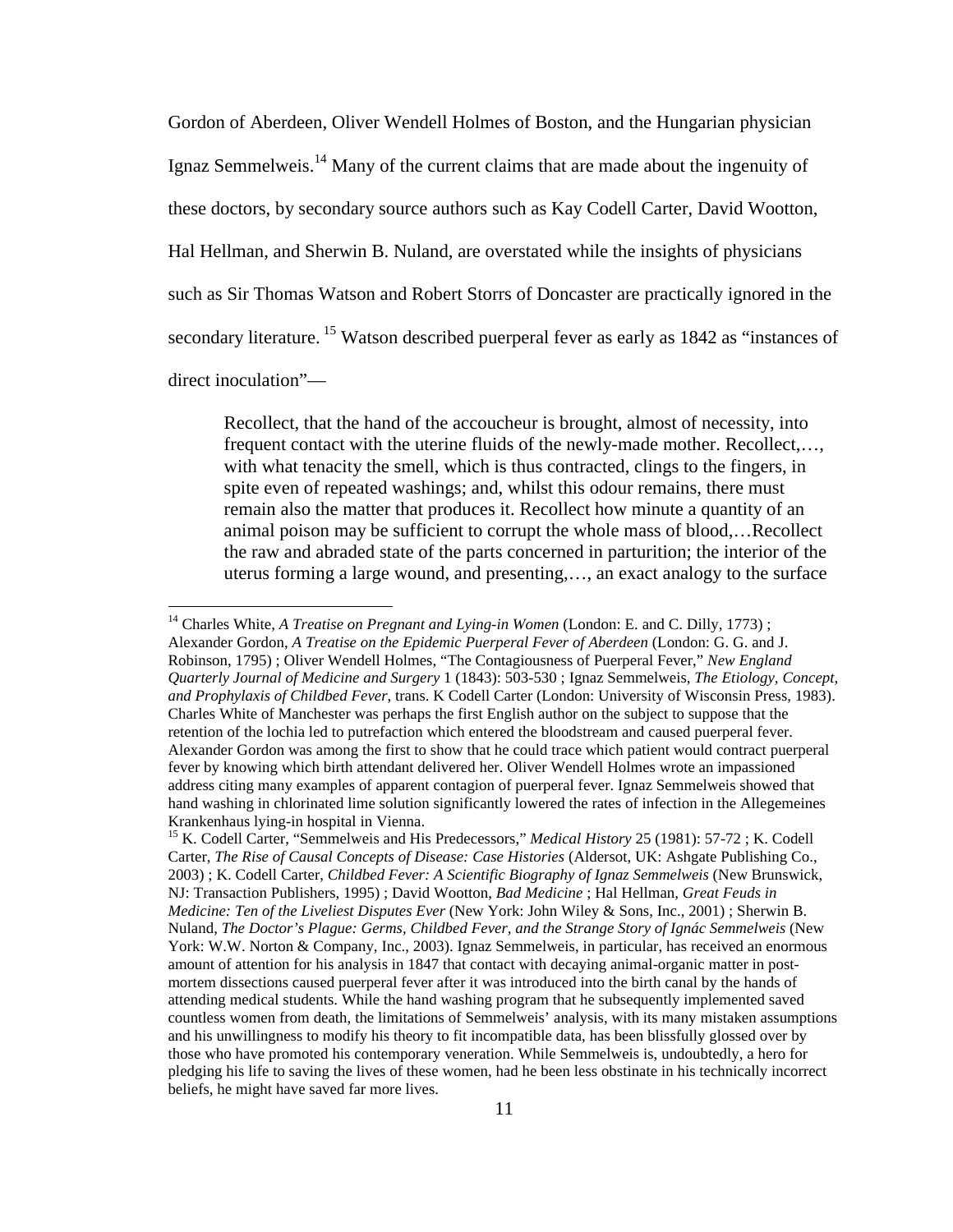of a stump after amputation;…, that the hand which is relied upon for succor in the painful and perilous hour of childbirth,…, may literally become the innocent cause of her destruction; innocent no longer, however, if after warning and knowledge of the risk, suitable means are not used to avert a catastrophe so shocking. $16$ 

Storrs gave a lecture discussing how contact with puerperal fever victims and postmortem dissections evinced disease and death in medical practitioners, family members, husbands, and the recently delivered children of the deceased.<sup>17</sup> In doing so, his work opened the possibility that a far broader range of people were at risk for the disease and, consequently, undermined the assumption that puerperal fever was exclusively a women's disease. The works of these doctors, despite their contemporary prominence, do not enjoy the status accorded to others in the secondary literature.

Instead of a discussion of the medical establishment's worldview and how individual breakthroughs were positioned in their greater intellectual context, the historiography on puerperal fever tends to focus on sensationalized accounts of troubled personalities and interpersonal disputes between doctors. This study offers an alternative interpretation of the primary sources, one that focuses on the deficiencies of the reasoning and the methodologies of the pre-scientific era and on the role of ancient medical

<sup>16</sup> Sir Thomas Watson, *Lectures on the Principles and Practice of Physic: Delivered at King's College London* (London: John W. Parker, 1843), 423-430. Watson goes on to say, "Whenever puerperal fever is rife, or when a practitioner has attended any one instance of it, he should use most diligent ablution; he should even wash his hands with some disinfecting fluid, a weak solution of chlorine for instance: he should avoid going in the same dress to any other of his midwifery patients: in short, he should take all those precautions which, when the danger is understood, common sense will suggest, against his clothes or his body becoming a vehicle of contagion and death between one patient and another. … In these days of ready invention, a glove, I think, might be devised, which should be impervious to fluids, and yet so thin and pliant as not to interfere materially with the delicate sense of touch required in these manipulations. One such glove, if such shall ever be fabricated and adopted, might well be sacrificed to the safety of the mother in every labour." His suggestion of hand washing in a chlorinated disinfecting solution was made at least four years before Semmelweis, yet he is rarely given credit for it. It was not until 1890 that sterilized medical gloves were first used in surgery.

<sup>&</sup>lt;sup>17</sup> Robert Storrs, Esq., "On the Contagious Effects of Puerperal Fever on the Male Subject; or on Persons Not Child-Bearing," *Provincial Medical and Surgical Journal* 9 no.19 (1845): 289-293.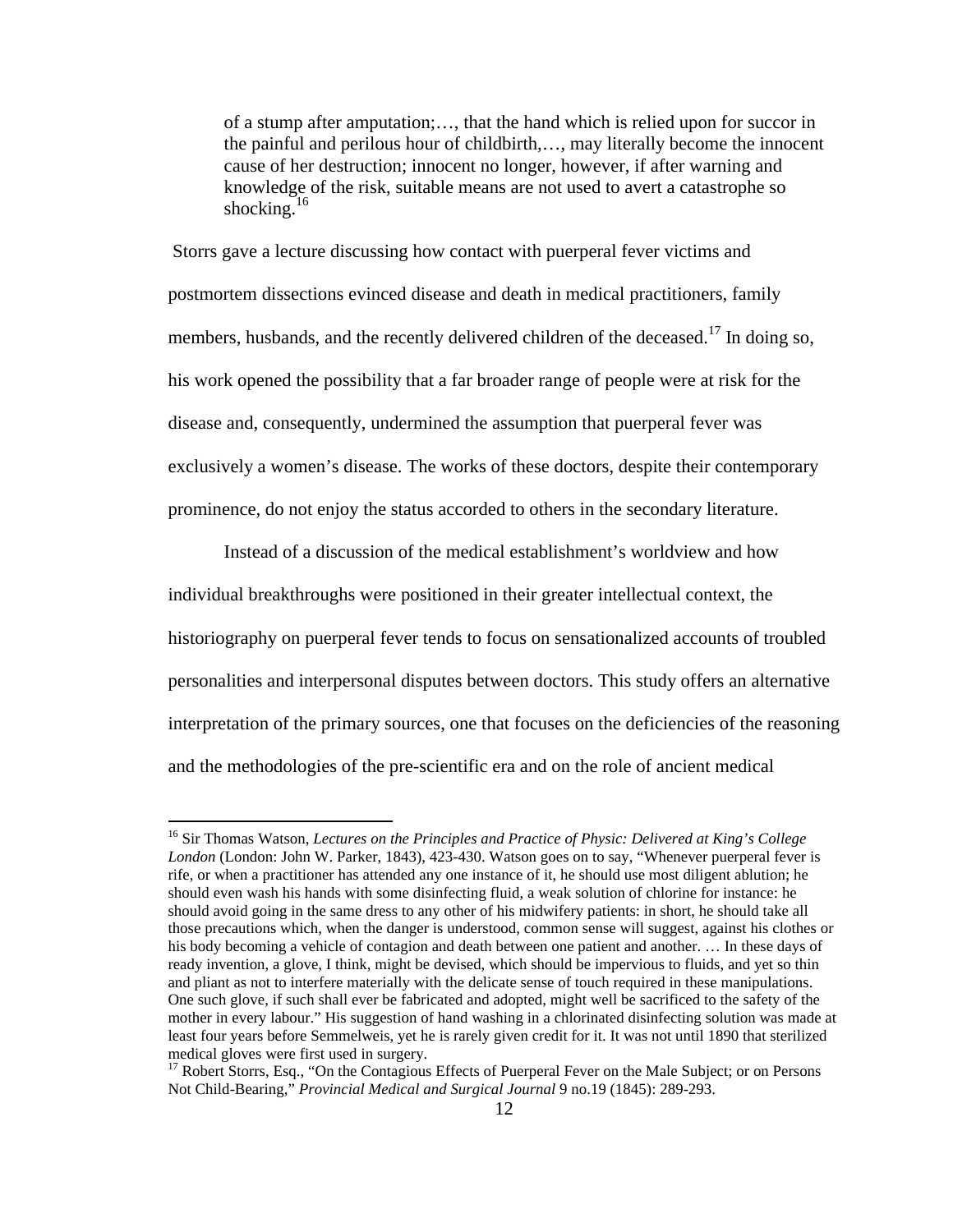assumptions that were still current in the eighteenth and nineteenth centuries. Even those historians, such as Wootton and Carter, who address the problem of a reliance on ancient medicine, still do not adequately analyze issues of reasoning and language. This study attempts to fill that void.

Thomas Kuhn is not known for work related to puerperal fever, but his influence on the subject of theory formation and its relationship to the intellectual environment is extremely important. Starting with the publication of *The Structure of Scientific Revolutions* in 1962, Kuhn became a very influential thinker in science, including both "hard" and social sciences, as well as the philosophy of science and logic.<sup>18</sup> His concept of the paradigm shift, describing the abrupt replacement of long-held assumptions and theories with new "paradigms" became a dominant area of study and debate over the past fifty years. His basic argument is that scientific progress is not smooth and linear but is instead characterized by long periods of steady accumulative scientific work under an accepted set of assumptions. Eventually this accepted "paradigm" becomes unable to accommodate the discovery of incompatible data, forcing an abrupt overthrow of the old intellectual framework, and the relatively rapid adoption of a new intellectual framework under which to work. He emphasized that each paradigm is both a guide to assist in gathering new information and a limiting factor, circumscribing those who work within it to understand data only as the paradigm allows. This appeared to many to be a form of relativism, a charge that Kuhn discussed and rejected. Although beyond the scope of this paper, the transition from the humoural framework to germ theory marks just the sort of dynamic that Kuhn analyzed and would be a fruitful topic for future historical work.

<sup>18</sup> Thomas Kuhn, *The Structure of Scientific Revolutions* (Chicago, The University of Chicago Press, 1962).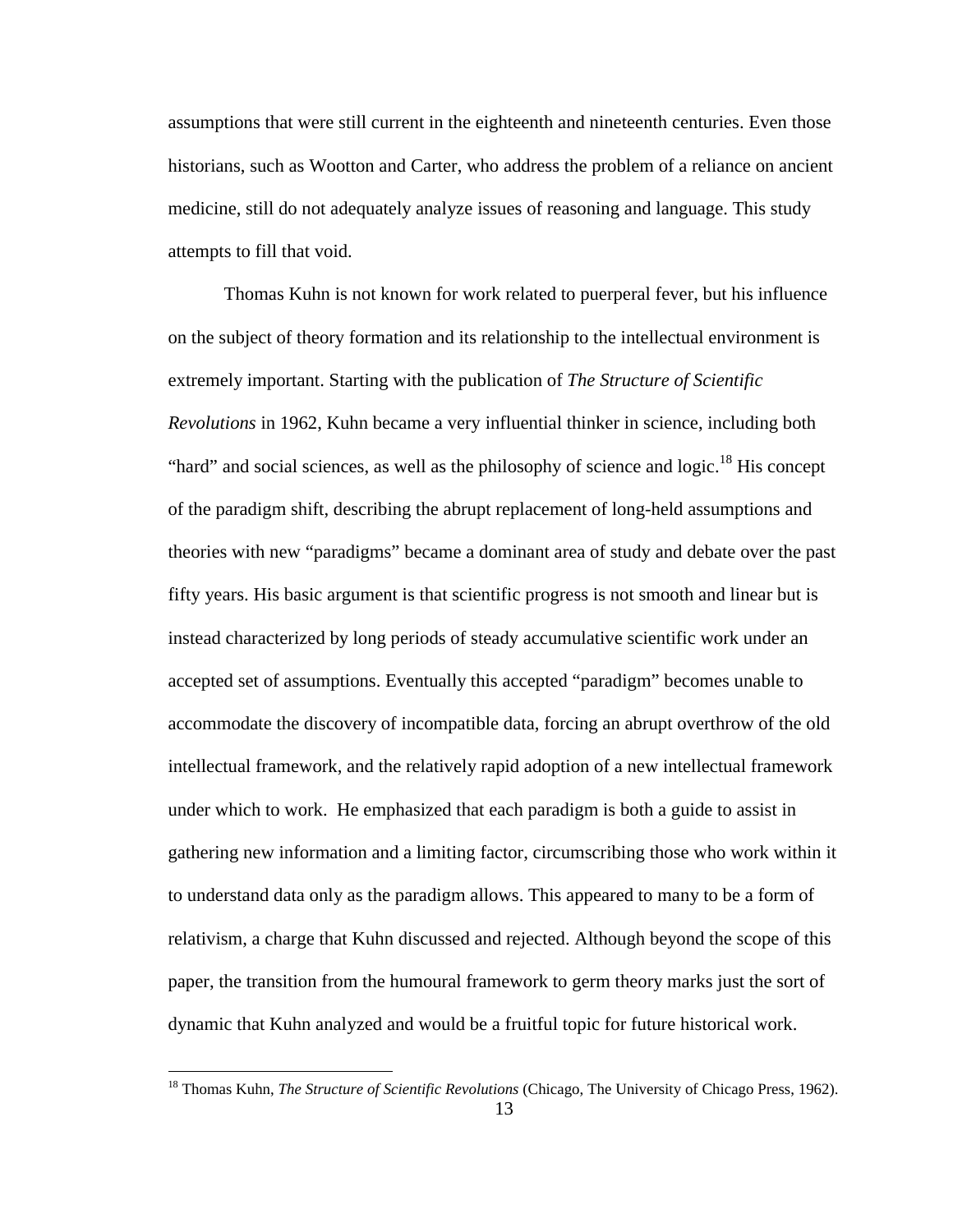#### **Etiology, Symptomology, Statistics**

To better understand puerperal fever's role in the history of medicine, it is important to understand what is now known about this disease: what causes it, how it progresses through the body, and how it can be treated. With the benefit of hindsight, historians today can use this knowledge to understand the paralyzing confusion about this disease that lasted well into the twentieth century.

Puerperal fever is a serious bacterial infection that can develop into puerperal sepsis as the infection spreads into a woman's blood stream. Depending on the pathogenic organism at fault and on how far the infection has progressed before treatment, puerperal fever can be fatal. Unfortunately, a great variety of organisms can cause puerperal fever and the virulence of the strains varies from year to year. This creates difficulties in interpreting the statistics of maternal deaths attributed to puerperal fever. Nevertheless, this data, when properly recorded, reveals cyclical patterns of maternal morbidity due to epidemic puerperal fever.<sup>19</sup>

The majority of the organisms responsible for causing puerperal fever, and all of those responsible for causing epidemic puerperal fever, are not normally found in the

<sup>&</sup>lt;sup>19</sup> Irvine Loudon, *The Tragedy of Childbed Fever*, 155. This cyclical pattern shows that, periodically, the active strains of the organisms which cause puerperal fever became especially virulent. These more tenacious strains were more likely to be spread to puerperal patients and, when infected, these patients were more likely to die. Carefully kept statistics in lying-in hospitals throughout Europe show that, for certain years, epidemics of puerperal fever claimed an unusually high number of women's lives. However, after a time, the bacterial strains would return to a normal, low-lying level of virulence and the epidemics would stop. Puerperal fever cases would continue but more sporadically and more often resulting in recovery. This pattern often led doctors to suppose that treatments they had used to combat the epidemic had eventually proved successful, when in actuality, the statistics were cyclical irrespective of treatment.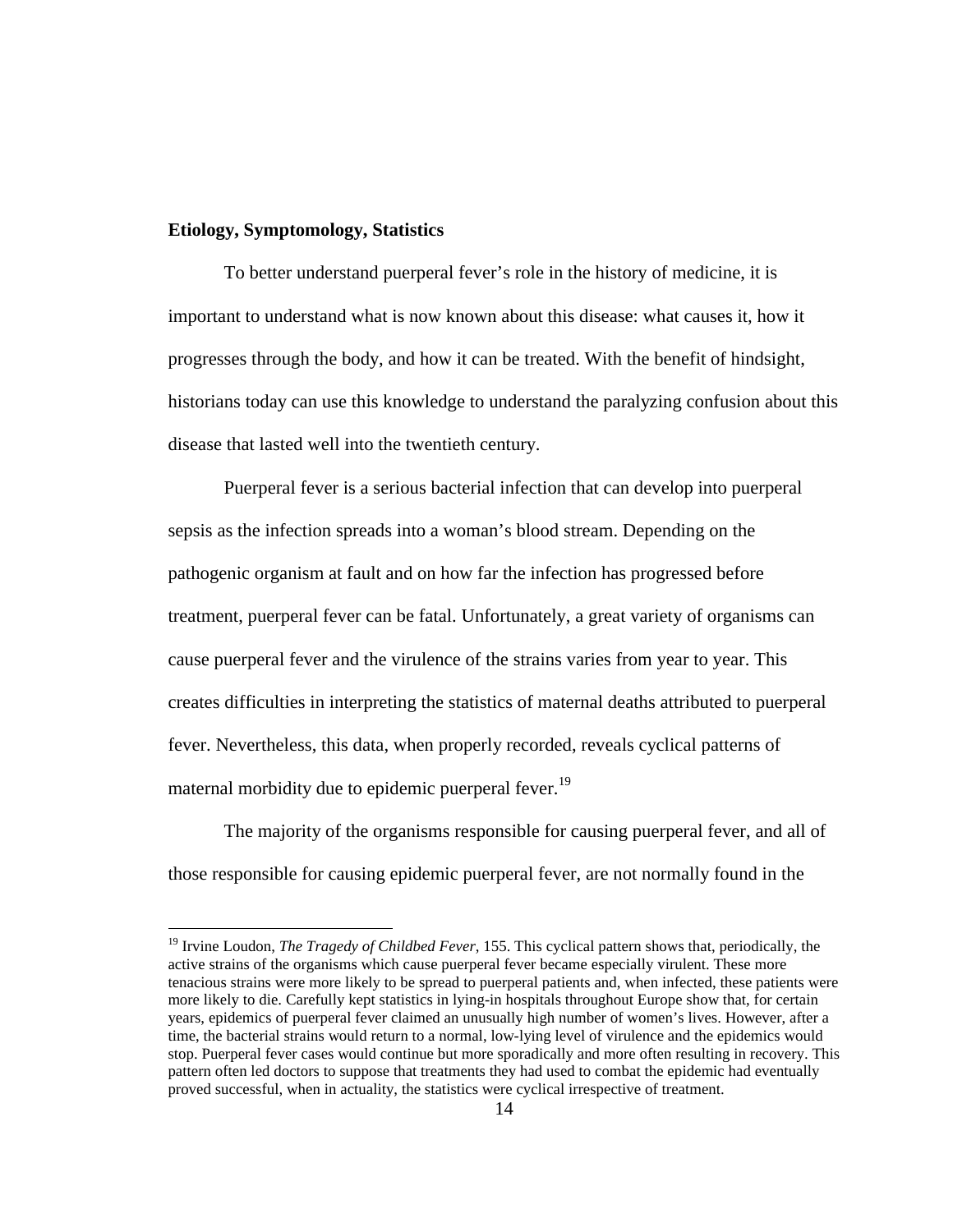vaginal tract of lying-in women. They are introduced from an outside source. Directly after birth, the womb is particularly vulnerable to infection. A number of factors coalesce to create an environment wherein the woman's reproductive tract is temporarily unprotected against pathogens. First, the normal acidity of the vaginal secretions is rendered neutral during the birth process. Second, the cervix is widened and shortened, allowing accessibility to the uterus. Third, the endometrium, the inner lining of the uterus, which constitutes a natural, antibacterial barrier, is stripped away. Fourth, placental separation creates a particularly abraded surface. Fifth, blood vessels of the uterus are exposed, creating an environment ripe for septicemia.<sup>20</sup>

A number of pathogenic organisms can cause puerperal fever: Groups A, B, C, D, and G Streptococci, Staphylococci, coliform bacteria, anaerobic bacteria, Chlamydia, mycoplasma, and very rarely, Clostridium welchii. Some have argued that fecal contamination can cause E. coli infections and that even normal vaginal flora can become infective in this opportune environment.<sup>21</sup> However, the attention of medical historians has always been on the Group A beta hemolytic Streptococcus, abbreviated GAS, which is thought to have been the primary cause of puerperal fever epidemics throughout history.

There are many different strains of GAS, but all hemolytic streptococci are aerobic bacteria, that is, they grow in the presence of oxygen. Their easy communicability comes from the fact that they can live for a surprisingly long time in the

 $^{20}$  Ibid., 7; Gail Pat Parsons, "Puerperal Fever, Anticontagionists, and Miasmatic Infection," 425.

<sup>&</sup>lt;sup>21</sup> Parsons, "Puerperal Fever, Anticontagionists, and Miasmatic Infection," 8, 11; Edward Shorter, *Women's Bodies: A Social History of Women's Encounter with Health, Ill-Health, and Medicine* (New Brunswick, NJ: Transaction Publishers, 1991), 127-128.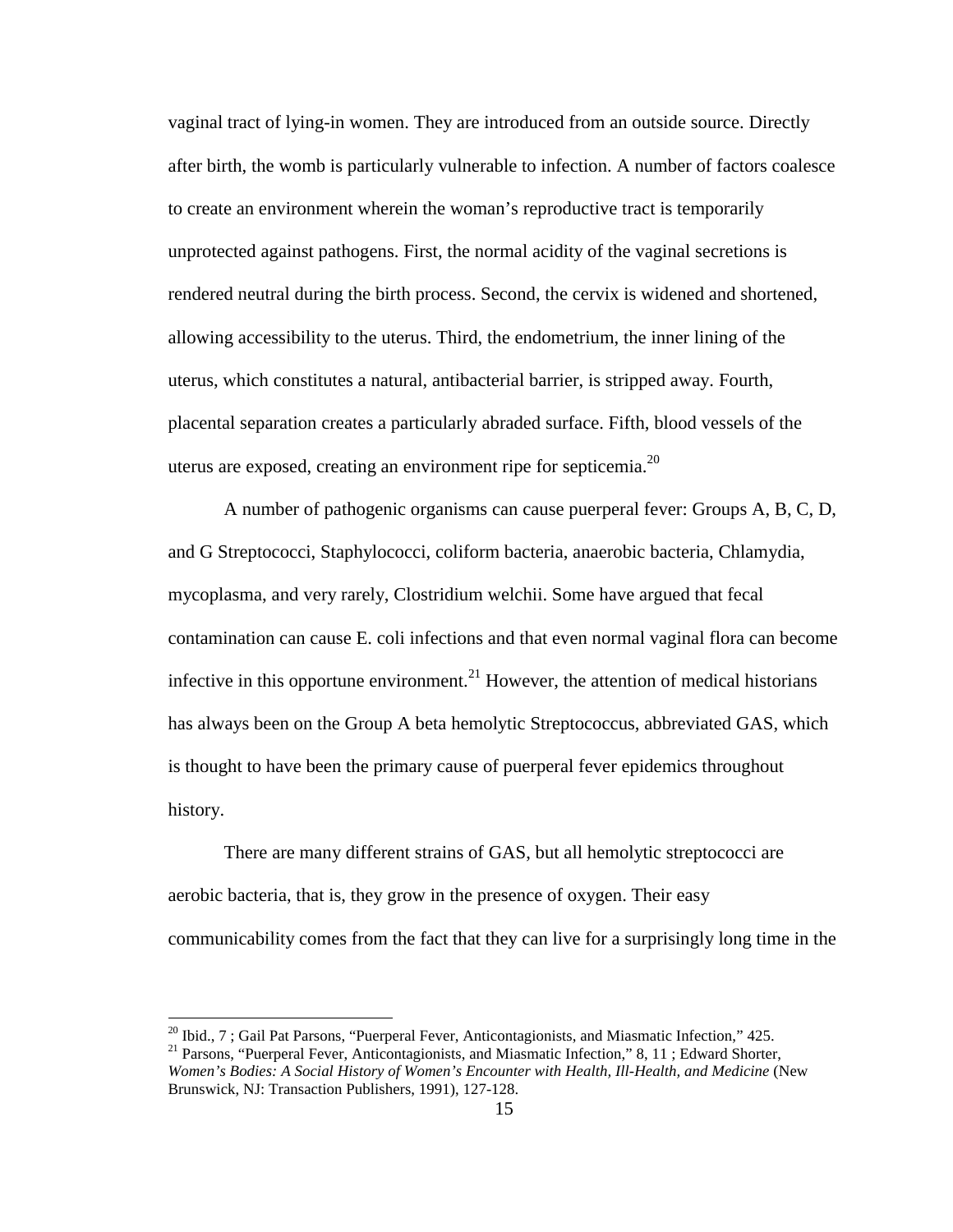open air without losing their virulence.<sup>22</sup> While less deadly strains of GAS are common causes of skin infections, the more dangerous strains, such as Streptococcus pyogenes, attack the throat. The problem with this strain of bacteria, particularly for birth attendants, is that Streptococcus pyogenes is regularly found in the human nasopharynx (the upper area of the throat which lies behind the nose). It may be communicated to the vaginal tract by the hands of the attendants, any family members present, particularly children, or even by the mother herself.<sup>23</sup> In addition to being a major cause of epidemic puerperal fever, Streptococci are also responsible for impetigo, scarlet fever, "inflammatory or malignant sore throat" and erysipelas, an infection of the skin which was often seen in tandem with epidemics of puerperal fever. $24$ 

The symptomology of puerperal fever is surprisingly predictable if the infection arises from GAS organisms. Within the first to the third post-partum day, an increasing tenderness begins in the lower abdomen as the infection begins to invade the tissues of the uterus. The infective organisms begin to multiply in this oxygenated-blood rich environment. From here, they may move into the peritoneal cavity of the abdomen causing peritonitis evinced by severe pain, nausea, diarrhea, and fever. Shallow, quick breaths are a response to the pain of a full breath as the diaphragm presses against the stomach. As the infection slowly necrotizes the tissues, gasses are given off that distend and harden the belly. In advanced stages, extremely virulent strains will move into the

<sup>22</sup> Shorter, *Women's Bodies*, 117.

<sup>&</sup>lt;sup>23</sup> Parsons, "Puerperal Fever, Anticontagionists, and Miasmatic Infection," 425.

<sup>24</sup> D. B. Stewart and J. G. Williams, "Bleeding and Purging: A Cure for Puerperal Fever?" *Journal of Hospital Infection* 34 (1996): 85. Referring to a paper read to the Medico-Chirurgical Society of Edinburgh on November 12, 1845 by Dr. Peddie, reprinted in the *Provincial Medical and Surgical Journal,* edited by Robert J. N. Streeten (London: John Churchill, 1846), Dr. Gairdner notes on page 234, "It was also remarked, that almost every individual who had visited at Mrs. K.'s during her illness, complained soon afterwards of one kind or another, particularly with slight feverishness and sore throat; and it was at this time that Dr. Peddie himself became affected in the same way."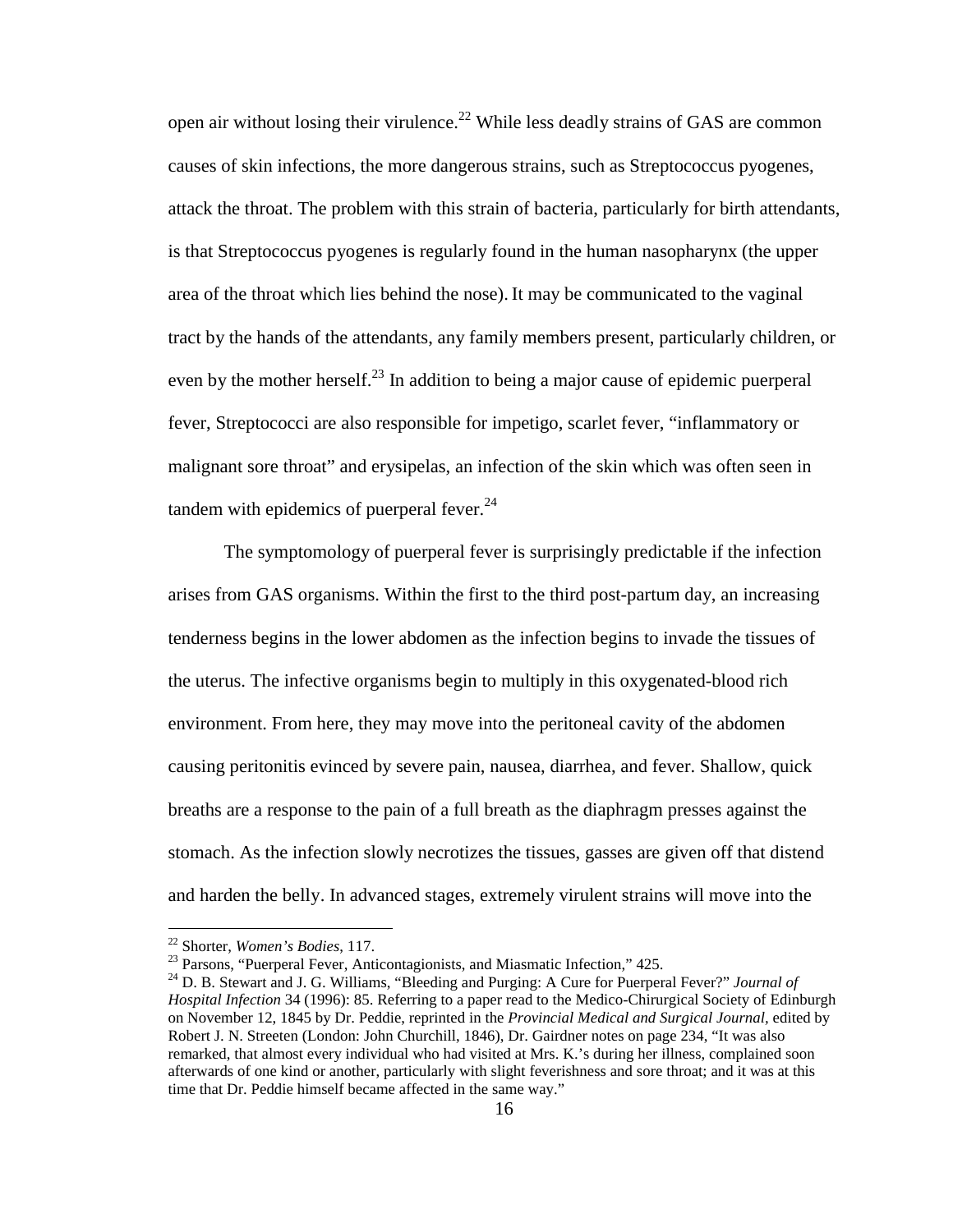blood stream causing an overall septicemia. The ominous chills associated with the onset of epidemic puerperal fever are a direct result of this blood poisoning.<sup>25</sup>

The rapid decline of infected patients, as described in eighteenth- and nineteenthcentury treatises on puerperal fever, was predictable and heartbreaking. "The patient is immediately seized with the strongest apprehension of her danger, and labors under vast anxiety, her countenance shewing (sic) indubitable marks of the great suffering both of body and mind."<sup>26</sup> "The whole features, indicate anxiety, if not terror, and great debility…The secretion of milk stops, and the patient inquires very seldom about the child."<sup>27</sup> "...there is vast prostration of strength with anxiety, depression of spirits, a disinclination to suckle, carelessness about her child, and watchfulness… an indifference to all external objects, denotes certain and speedy death."<sup>28</sup> According to Alexander Gordon, a telltale final symptom of puerperal fever was a sudden cessation of pain. Often misread as a sign of recovery by relieved family members, Gordon explains that this was, in actuality, a sign that the tissues have necrotized and was the announcement of approaching death.<sup>29</sup> When fatal, most puerperal fever victims succumbed during the first week following delivery.<sup>30</sup> It was a horribly painful way to die and women in childbed, as

<sup>&</sup>lt;sup>25</sup> Parsons, "Puerperal Fever, Anticontagionists, and Miasmatic Infection," 438.

<sup>&</sup>lt;sup>26</sup> Thomas Denman, *Essays on the Puerperal Fever, and on Puerperal Convulsions* (London: J. Walter, 1768), 10.

<sup>27</sup> John Burns, *The Principles of Midwifer*y (London: Longman, Orme, Brown, Green, & Longmans, 1837), 599, 600.

<sup>28</sup> Thomas, *The Modern Practice of Physic*, 934, 936.

<sup>29</sup> Alexander Gordon, *A Treatise on the Epidemic Puerperal Fever of Aberdeen*, 12-13. This strange symptom was also mentioned by Thomas in *The Modern Practice of Physic*, 925, 929, 936 and C. H. F. Routh, "On the Causes of the Endemic Puerperal Fever of Vienna," *Medico-Chirurgical Transactions* 32 (1849), reprinted in *The Edinburgh Medical and Surgical Journal* 75 (1851), states on page 249, "The pain generally disappeared an hour before death; the face gradually assuming a more sallowish, yellow, and cadaveric expression."

<sup>&</sup>lt;sup>30</sup> Meigs, *Obstetrics: The Science and the Art*, states, "The progress of puerperal fever is sometimes so very rapid, particularly in warm climates and hot seasons, as to destroy the patient in forty-eight hours. Even in cases seemingly the most favourable, we should look on the event as doubtful, as the complaint is apt to be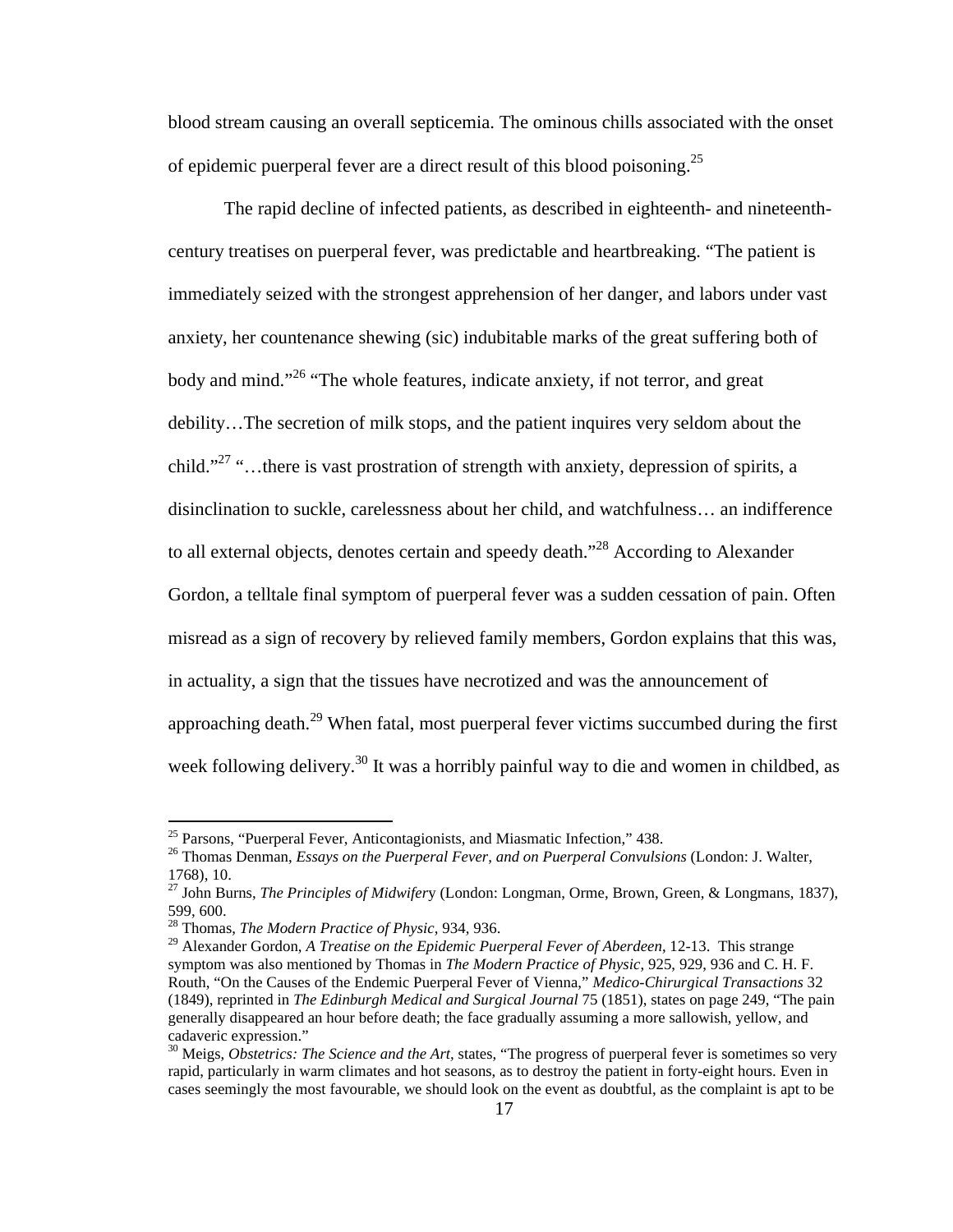well as their birth attendants, were extremely fearful of this disease and sought every possible way to avoid it. $31$ 

Unfortunately, the risk of developing a fatal infection was inescapable for the majority of women. Edward Shorter has stated in his book, *Women's Bodies*, that during the era of traditional midwifery four percent of women were likely to contract a serious post-partum infection. He argues that if the average woman in this historical period were to survive to age forty-five, she would likely give birth six times. Using these average estimates, Shorter calculates the lifetime risk of these women to be twenty-five percent. This means that a woman in this environment had a one in four chance of contracting a potentially lethal case of puerperal fever at some point during her reproductive years.<sup>32</sup>

However, puerperal fever statistics are difficult to evaluate. Records were not carefully kept in home deliveries and private practice; even in hospitals the numbers are often suspect. Differences of opinion amongst doctors of this period on what constituted puerperal fever have led some to believe the number of cases has been underestimated. Many puerperal fever deaths were also likely to have been misdiagnosed as enteritis or pneumonia.<sup>33</sup> Some have even accused hospitals of intentionally mislabeling the cause of death to hide the high incidence of epidemic mortality.<sup>34</sup>

accompanied with delusive remissions; and indication arise in its progress which are by no means equal to the danger." 935-6.

<sup>31</sup> Denman, *Essays on the Puerperal Fever, and on Puerperal Convulsions,* states on page 20, "A disease in which the dangerous symptoms come on with such impetuosity, and where the event is very often fatal, could not fail to alarm every man solicitous for the welfare of his patient. His anxiety would be increased by the want of a distinct history of the disease; and experience would convince him that the method of cure, generally directed, was not to be depended upon."

<sup>32</sup> Shorter, *Women's Bodies*, 108.

<sup>33</sup> Ibid., 106.

<sup>34</sup> Loudon, *The Tragedy of Childbed Fever*, 191.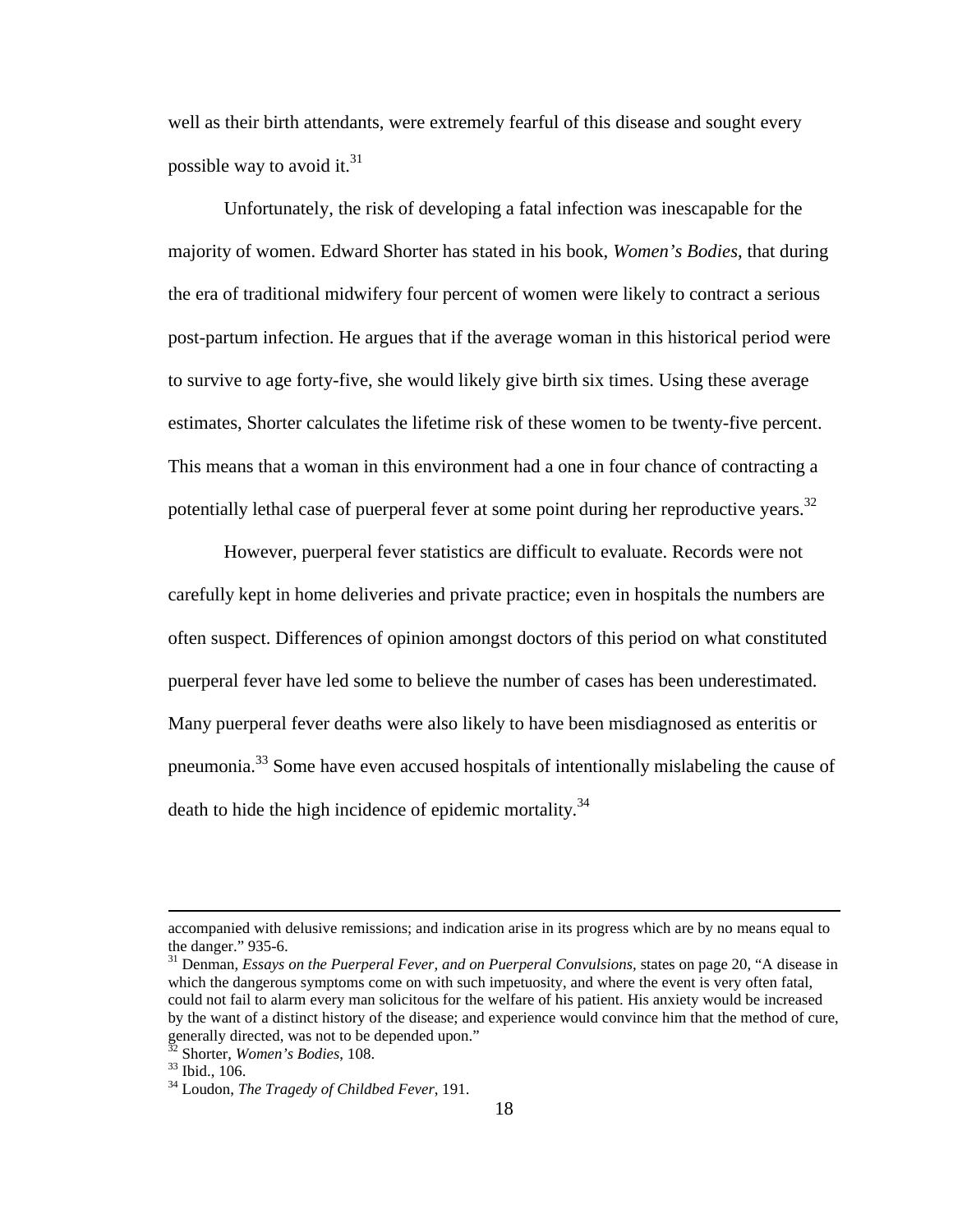The best statistics that can be offered, taking into account these limitations,

indicate that in the eighteenth and nineteenth centuries, approximately six to nine cases of sporadic puerperal fever were found in one thousand deliveries. Less than half of these cases terminated fatally. During puerperal fever epidemics, the number of cases skyrocketed and the mortality rate grew toward eighty percent.<sup>35</sup> It is estimated that between a quarter and a half a million women died from puerperal fever in the eighteenth and nineteenth centuries in England and Wales alone.<sup>36</sup> Helpless in the face of this staggering mortality rate, at least one British physician told his students,

Of those attacked by this disease, treat them in any manner you will, at least three out of four will die. Upon examining the bodies, the uterus, the viscera, and every other part of the abdomen are found to be inflamed. There is a quantity of purulent matter in the cavity of the abdomen, and the intestines are all glued together. We tried various methods, (bleeding, refrigerants, stimulants, mithridate,) but every thing failed.<sup>37</sup>

<sup>35</sup> David Wootton, 211 ; Christine Hallett, "The Attempt to Understand Puerperal Fever," 1 ; Loudon, *The Tragedy of Childbed Fever*, 190.

<sup>36</sup> Loudon, *The Tragedy of Childbed Fever*, 6.

<sup>37</sup> Robert Gooch, *An Account of Some of the Most Important Diseases Peculiar to Women* (London: John Murray, 1831), 9. Burns, *The Principles of Midwifer*y, also states on pages 602-603, "With regard to the best mode of treatment, there has been a great difference of opinion, which partly depends, on giving the name of puerperal fever, to different disorders. I am sorry that I find it much easier to say, what remedies have failed, than what have done good."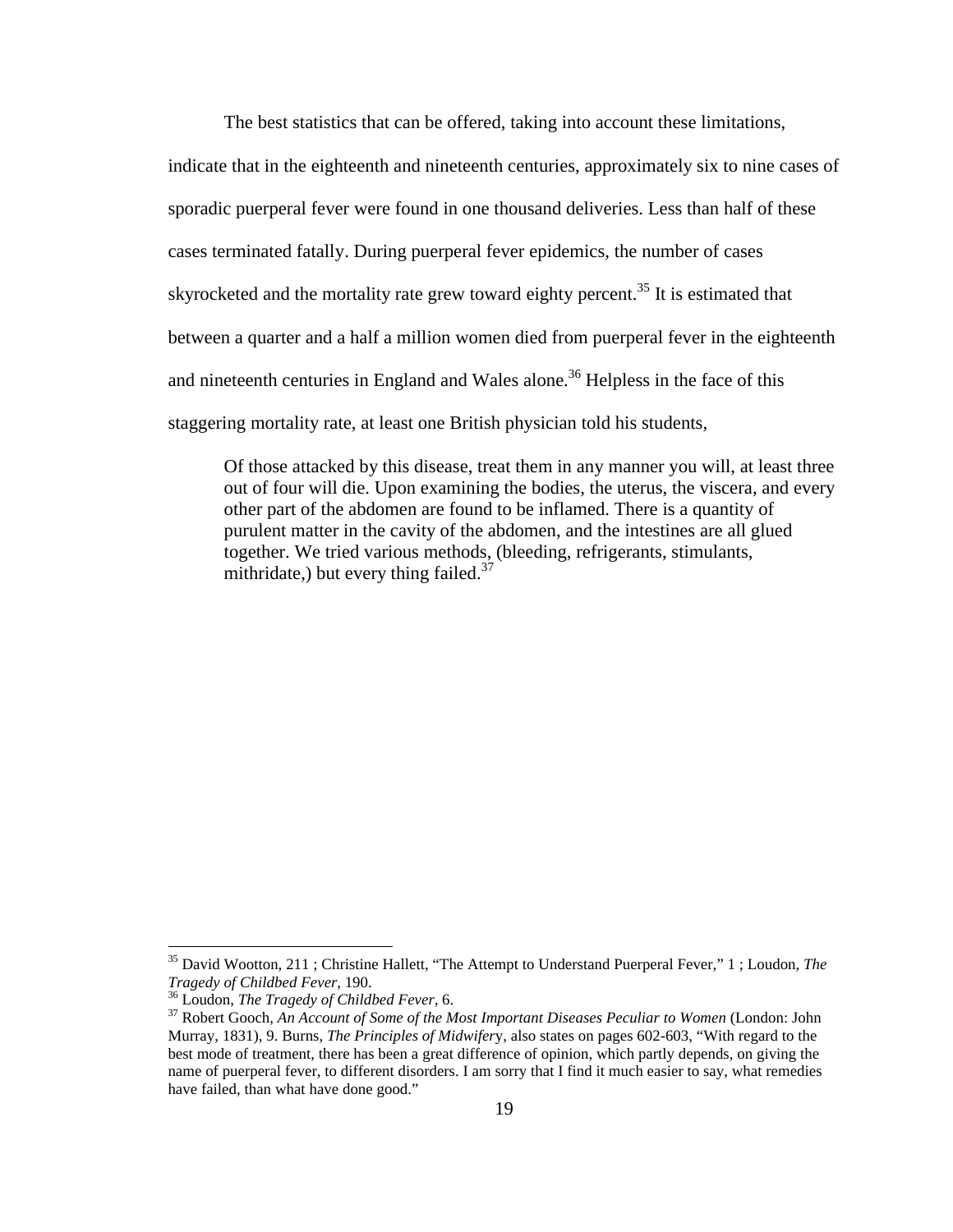#### **Early Accounts**

Historical interest in puerperal fever has centered primarily on the eighteenth and nineteenth centuries. However, the disease can be found in ancient Greek and Hindu medical texts dating back as far as 1500 BC. These texts refer to a potentially fatal fever in women who had just given birth and some, including one by the Greek physician Soranus, provide advice to birth attendants on proper hygiene, leading some to suggest that these early writers may have recognized the role that birth attendants played in spreading infection.<sup>38</sup>

The well known story of Dromeades in Athens in the fifth century B.C. could have easily been written two thousand years later. It described how Dromeades' wife, after birthing a daughter, came down with chills and a high fever on the second day after delivery. Her symptoms included abdominal pain, irregular breathing, and thick, muddy urine. On the sixth day, her body wracked with spasms and delirious, she died. The description of her illness and the care with which the author recorded each symptom has led historians to confidently conclude that, not only was this puerperal fever, but that these symptoms were recognized as being a frequent complication of labor and delivery in the ancient world. $39$ 

<sup>&</sup>lt;sup>38</sup> Caroline M. De Costa, "The Contagiousness of Childbed Fever: A Short History of Puerperal Sepsis and its Treatment," *The Medical Journal of Australia* 177 no. 11/12 (2002): 668.

<sup>39</sup> Shorter, *Women's Bodies,* 103.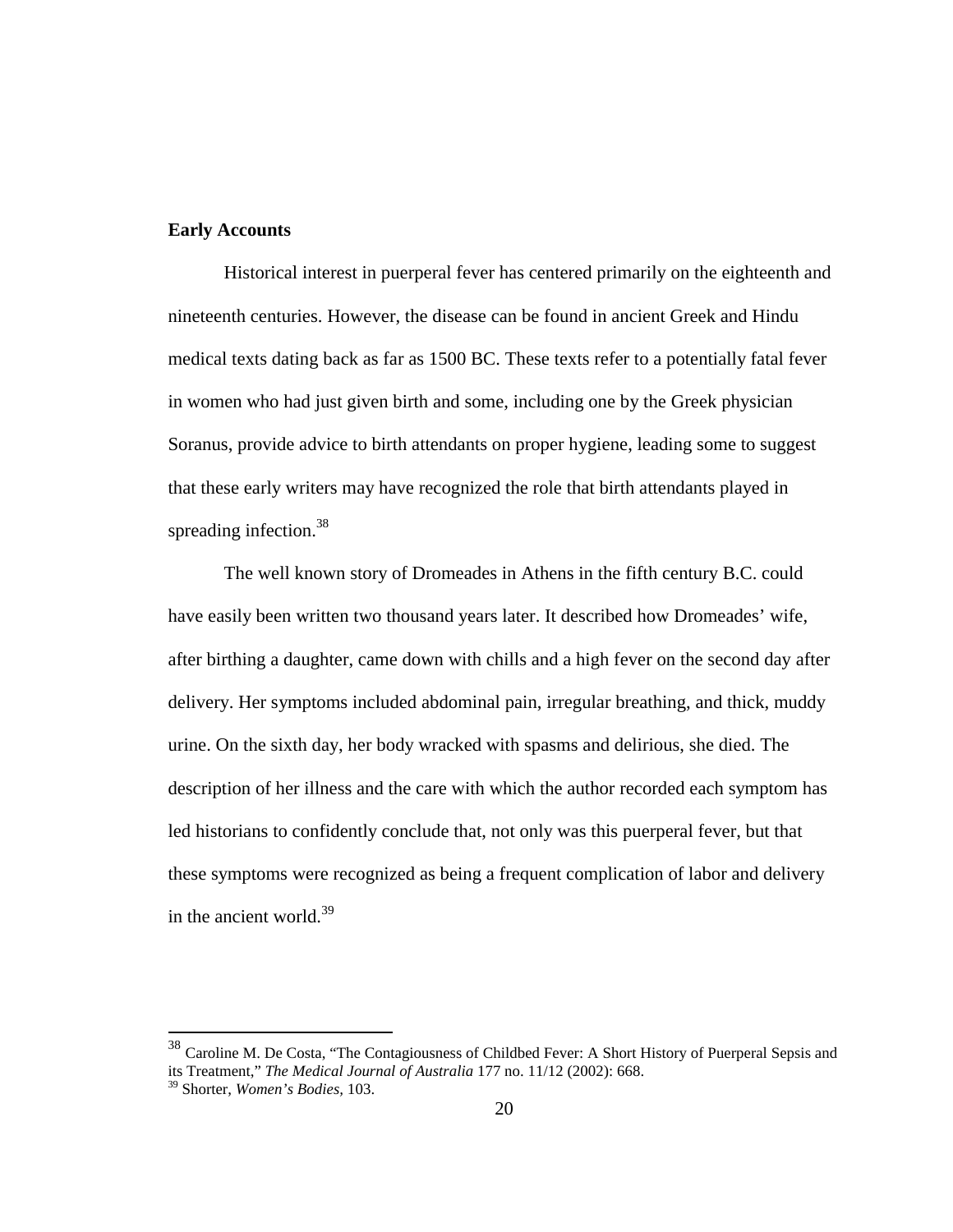An Alsatian proverb states that "heaven stays open nine days for the woman in childbed."<sup>40</sup> According to Edward Shorter, this refers to the realization that puerperal fever symptoms may not surface for a few days after delivery and the hope that, if the mother did not show signs of infection by this time, she had likely escaped the disease. Shorter also describes a Styrian belief that "if one woman dies in childbed, so must two others also die soon afterward."<sup>41</sup> He argues that this saying alludes to the communicability of the disease.

Despite the ease with which we find references to post-partum infections throughout the ancient and medieval periods, it was not until the seventeenth century that the scope of the disease became clear. And it was not until 1716 that the term "puerperal fever" was coined in Edward Strother's *Criticon Febrium*. <sup>42</sup> Until this time, the disease was termed "the weed" or "milk fever." It was assumed that a mother's milk originated in the blood and that the fever accompanied the milk when it left the blood and entered the woman's breasts.<sup>43</sup> Indeed, throughout the early modern period, popular and medical characterizations of "milk fever" described it as a normal part of the birth process which resolved itself within a few days.<sup>44</sup> Still, it was also recognized that this "normal" fever could turn deadly and take the life of the mother. Apparently, a baseline infection rate of

 $40$  Ibid., 104.

 $41$  Ibid.

<sup>42</sup> Loudon, *The Tragedy of Childbed Fever,* 15. Edward Strother, *Criticon Febrium: Or, A Critical Essay on Fevers; with the Diagnosticks and Methods of Cure, in all the different species of them* (London: Charles Rivington, 1718), 169, 194, 203, 212.

<sup>43</sup> Ibid.*,* 18-9 ; Shorter, *Women's Bodies,* 105. However, Denman, *Essays on the Puerperal Fever, and on Puerperal Convulsions,* states on pages 15-16, "This fever is easily distinguished from the febrile disturbance, occasioned by the milk, if it comes on at the time the milk is expected, by the symptoms before mentioned, and by the flaccidity of the breasts; yet the consent between these and the *uterus* is so intimate, and the transition of the humours from one to the other so instantaneous, that an excuse may be readily accepted for those who have mixed diseases, in some respects similar, yet essentially different." <sup>44</sup> Shorter, *Women's Bodies,* 105.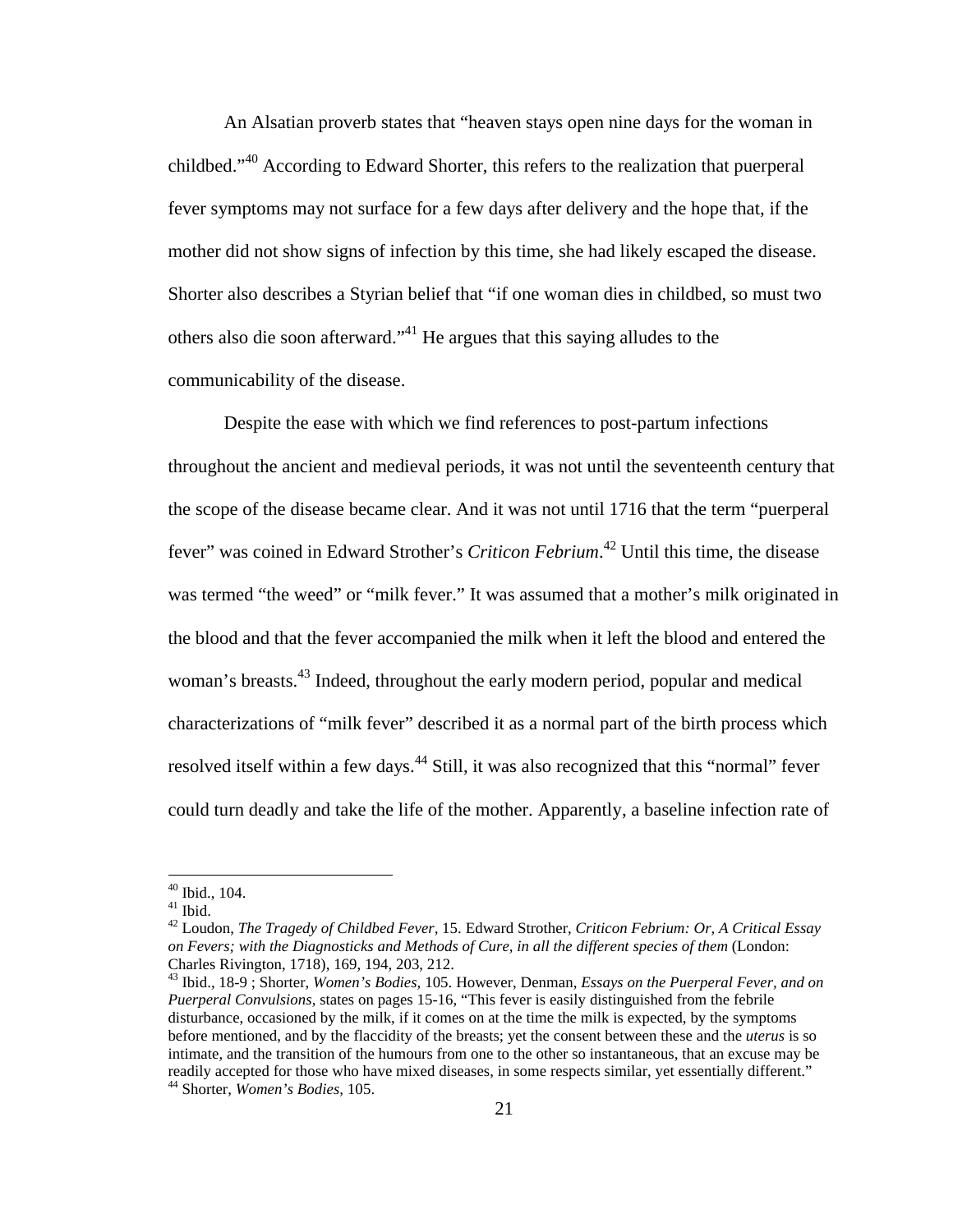the less virulent bacteria that cause puerperal fever was ubiquitous in the population. Occasionally, more virulent strains produced fatal effects as the local uterine infection spread to produce peritonitis and septicemia.

Despite these sporadic descriptions of post-partum fevers, very few tracts on fevers in puerperal women were published in Britain before 1760.<sup>45</sup> However, an epidemic of puerperal fever at the British Lying-in Hospital in that year generated a flurry of interest in the medical community.<sup>46</sup> Throughout the late eighteenth and early nineteenth centuries, many medical practitioners began publishing descriptions of puerperal fever cases they had attended, hypothesizing on the cause of the disease and recommending various methods of treatment. By 1860, an "extensive synthesis of knowledge" had been offered for the consideration of the medical community on what had, by then, become a fearful scourge to medical practitioners and their parturient patients.<sup>47</sup>

Unfortunately, this abundance of new data was forced into the same old categories. Little had changed in models of disease causation from classical to modern

<sup>&</sup>lt;sup>45</sup> Hallett, "The Attempt to Understand Puerperal Fever," 2. Before the creation of lying-in hospitals in the seventeenth century, women gave birth at home. The low incidence of maternal death in the early modern period can be traced to the fact that the majority of puerperal infections would be caused by infective organisms within the mother's normal environment. It has been argued that women have a higher resistance to pathogens found in their own homes to which they are routinely exposed. Therefore, the mortality rate of home births attributed to puerperal fever was almost always lower than found in the hospital environment. Some historians argue that the rise in puerperal fever deaths can be directly correlated to the transition from traditional midwifery to obstetrics dominated by male doctors. The statistics are not available to prove this assertion, but it is highly unlikely that general practitioners were more or less likely to spread puerperal fever than midwives in a home-delivery setting. It was in the hospitals, that epidemic puerperal fever ranged out of control and inflated the mortality statistics.

<sup>&</sup>lt;sup>46</sup> Ibid. The first epidemic of puerperal fever was recorded in 1646 at the Hôtel Dieu, a maternity hospital in Paris. John Leake, *Practical Observations on the Child-Bed-Fever: Also on the Nature and Treatment of Uterine Haemorrages, Convulsions, and such other Acute Diseases As are most fatal to Women during the State of Pregnancy* (London: R. Baldwin, 1775), states on page 234, that twenty-four women died in the London epidemic between the  $12<sup>th</sup>$  of June and the end of December. London lying-in hospitals had apparently never seen such mortality, but epidemics such as these soon began to recur frequently in Britain and on the Continent.

 $47$  Ibid., 3.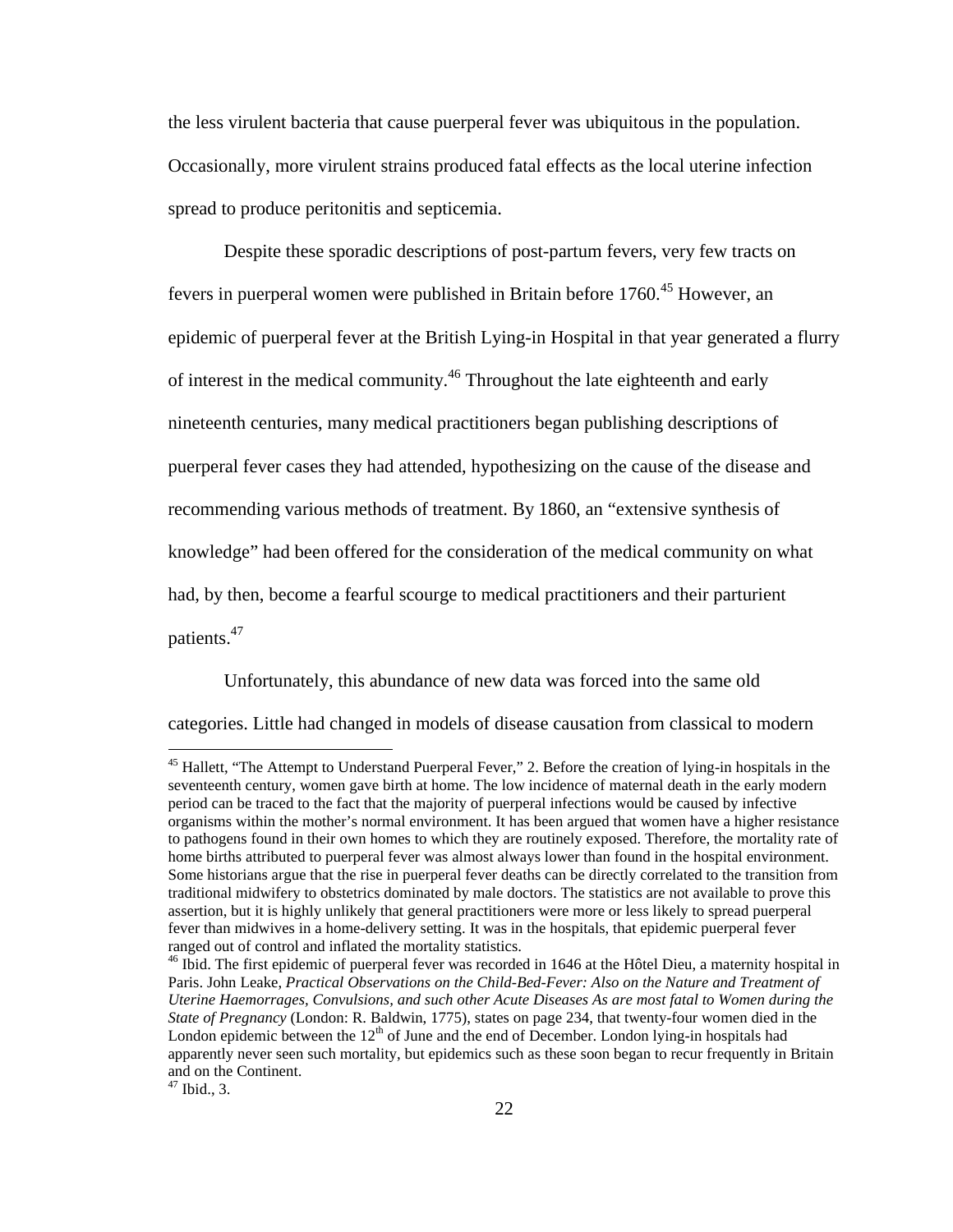times. Many of the same basic tenets of ancient medicine were still held to be true, though they were often disguised in modern metaphor. In the pre-scientific world, the assumption was that there was an absolute truth to be found, one that no data would ever contradict. People were taught, often from ancient texts, that understanding these received final words about a subject was the key to operating in that realm. This attitude toward knowledge had powerful consequences. If it appeared that some discovery was incompatible with a "true" theory, either the data had to be wrong or the physicians were somehow misunderstanding the implications of how the theory would manifest itself in actual cases.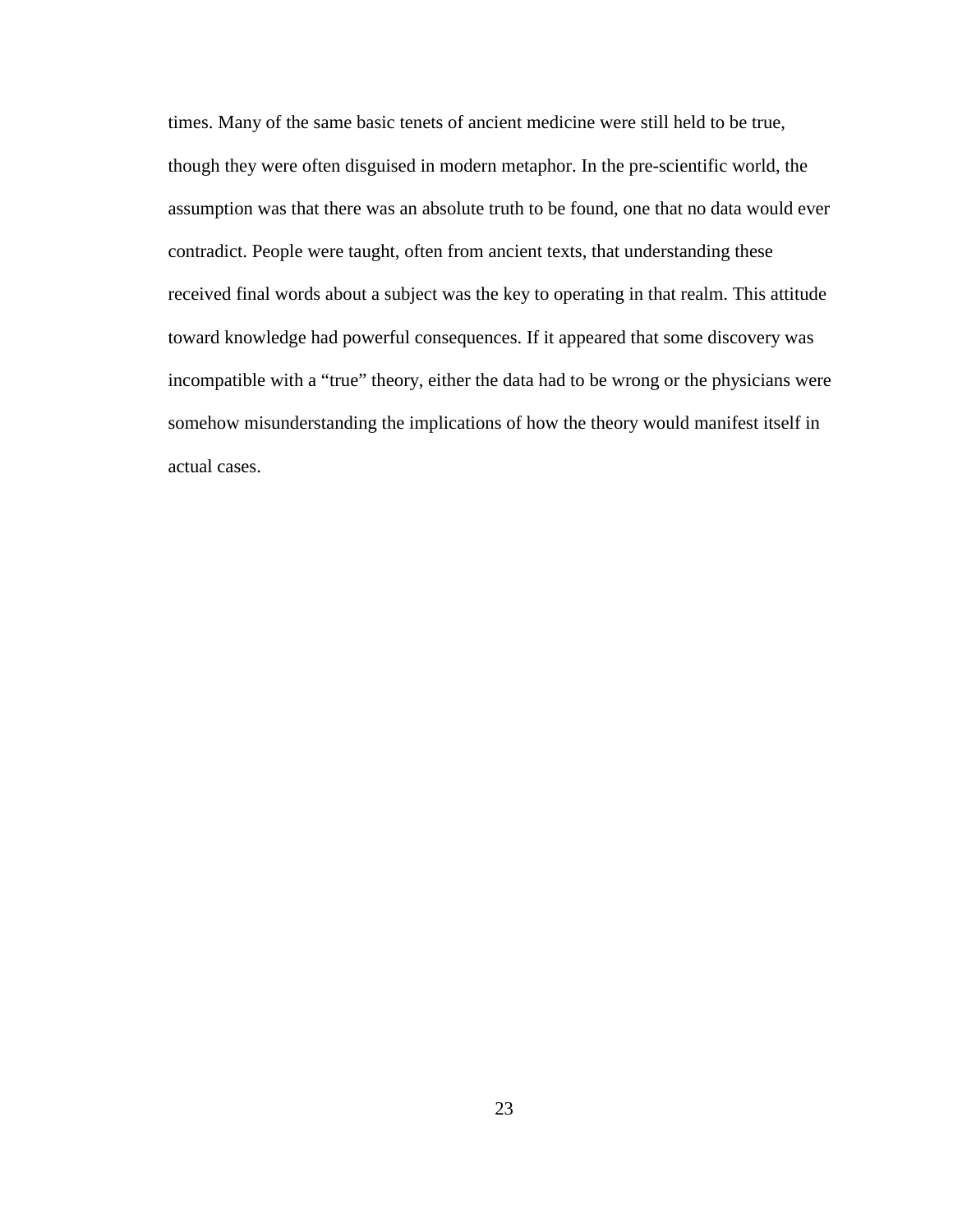#### **Humoural Theory: Hippocrates and Galen**

The humoural theory, put forth by the Hippocratic school in ancient Greece, was based on four cardinal humours that were thought to exist in every individual at varying levels, dependent upon the person's disposition. These humours included blood, phlegm, choler or yellow bile, and melancholy or black bile. A delicate balance of these four humours existed within each individual body as a whole and within each body part. The levels of these humours established mental and physical health as well as determining the individual's personality. Any imbalance of these humours would cause suffering in the form of physical disease or mental anguish. Hippocratic writings spent a great deal of time describing how diet and lifestyle contribute to healthy or unhealthy habits and dispositions. Treatment of these conditions involved making changes that would bring the humours back to their natural balance.<sup>48</sup>

The Roman physician Galen of Pergamon went one step further. His description of anatomy was based on the dissection of monkeys, as human dissections were still taboo, but he was able to expand upon the humoural theory and advocate more elaborate treatments of disease. He correlated the four humours to the four elements: blood with warm, moist air; phlegm with cold, moist water; yellow bile with warm, dry fire; and black bile with cold, dry earth. He then used treatments that corresponded with these properties to influence the humours within the body, applying medicines with the

<sup>48</sup> Joan Lane, *A Social History of Medicine: Health, Healing, and Disease in England, 1750-1950*  (London: Routledge, 2001), 2.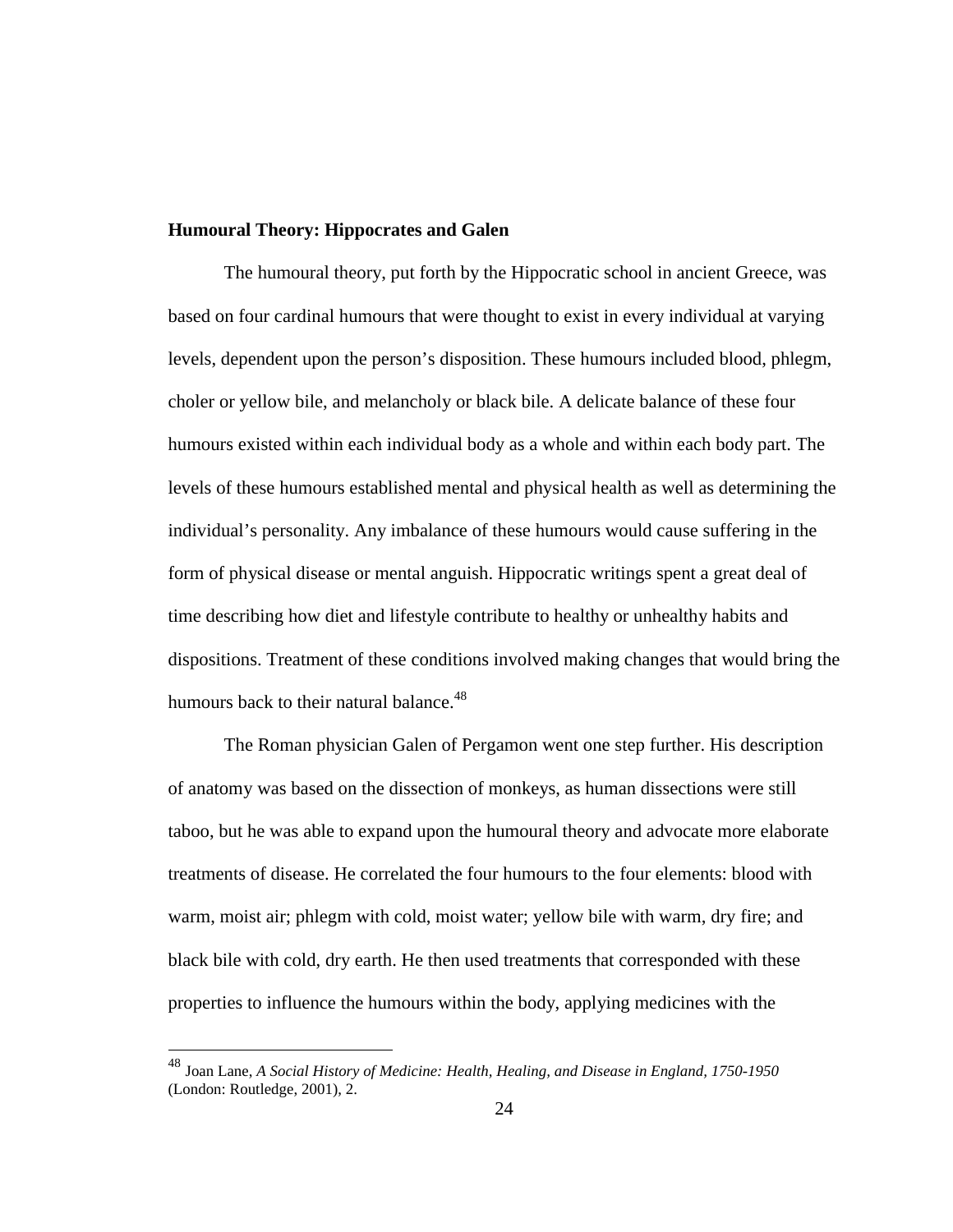opposite - warm/cold, moist/dry - combination of whatever humour was overly dominant.<sup>49</sup> This primitive notion harkens back to the pre-Socratic thinkers, especially Anaximenes, in the century before Hippocrates and their attempts to explain all nature by reducing it to a few primary substances and then account for the motion of these substances as a product of the constant pull of opposites. $50$ 

Galen staunchly defended and promoted the treatment of venesection, or bloodletting, for disease. Venesection involved making an incision in a vein and allowing the venereal blood to flow out of the body. This treatment was based on the belief that black bile was "not a pure liquid, but one that darkens other liquids, producing states of suffering."<sup>51</sup> The venereal blood, lacking oxygen, is much darker than arterial blood. Galen also compiled lists of medicinal preparations which contained a variety of ingredients "from which the body would select what the disease required."<sup>52</sup>

Unfortunately, the cornerstone of Hippocrates' humoural theory was a reliance on data that was, in principle, unobservable. It yielded explanations with no test implications. As humours were characterized in most versions of the theory, including the mechanistic variation, one could not correlate humours with symptoms because humours were quasi-physical. Since one could not observe the phenomena in question, such as levels of humoural imbalance, it was impossible to single out causal agents. If, for example, a physician postulated that puerperal fever was produced by cold weather – an assertion that could be easily tested – then an investigation could be conducted to

<sup>51</sup> Michael Worton and Nana Wilson-Tagoe, *National Healths: Gender, Sexuality, and Health in a Cross-Cultural Context* (London: UCL Press; Cavendish Publishers, 2004), 10.

 $49$  Ibid.

<sup>50</sup> Geoffrey Stephen Kirk, John Earle Raven, and Malcolm Schofield, *The Presocratic Philosophers: A Critical History with a Selection of Texts* (Cambridge, UK: Cambridge University Press, 1983).

<sup>52</sup> Lane, *A Social History of Medicine*, 2.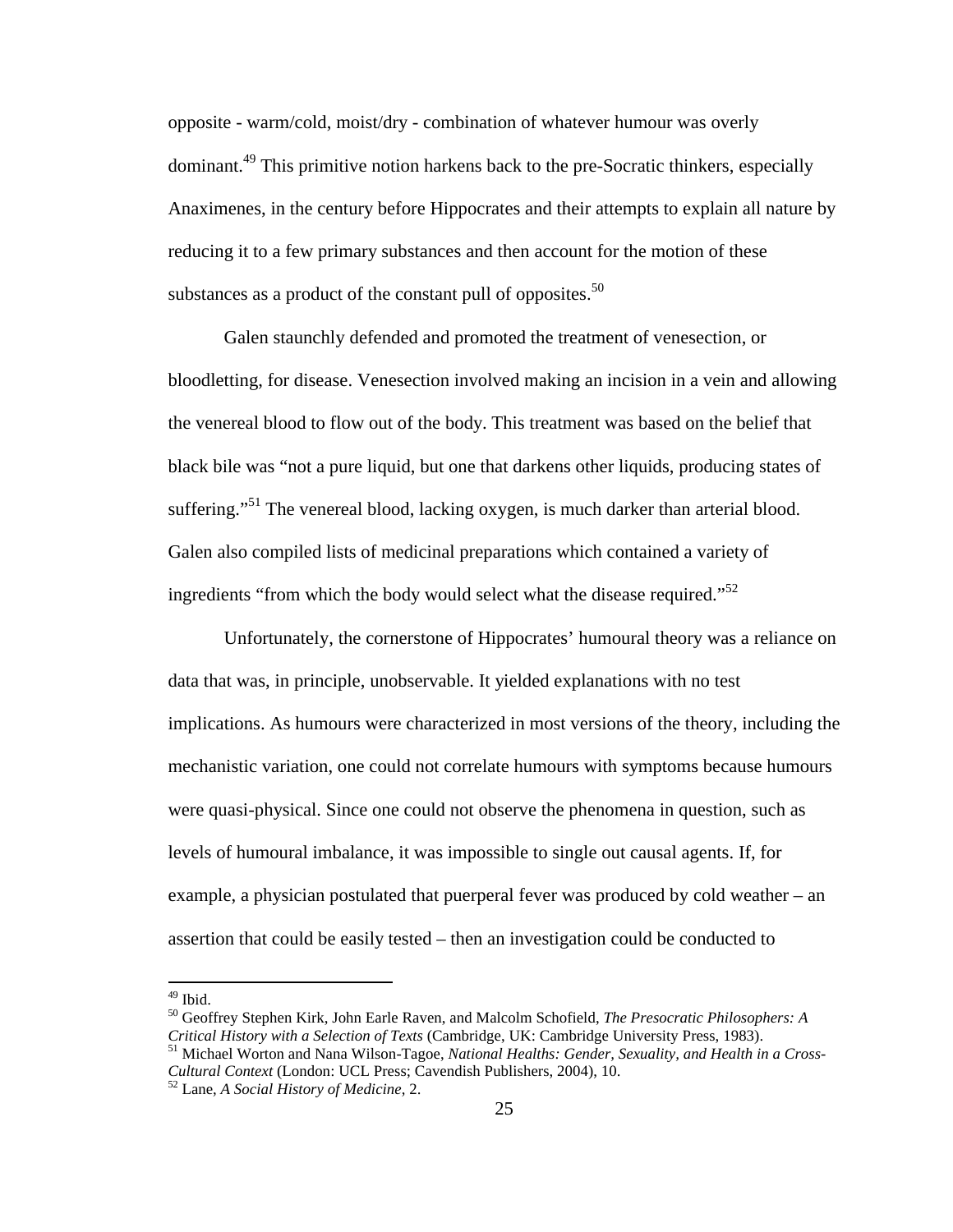ascertain whether the incidence of the disease was less in warm weather. If, on the other hand, one said that an excess of a given humor caused disease X when it was impossible to measure said humor, one was forced to assume that this humor was present in those that had the disease, i.e. that it was a necessary condition for the disease to occur. At this point, the humor is no longer a cause of the disease but one of its defining characteristics. Lacking any means, even theoretical, to remove the humor to see if the disease could still thrive, the humor becomes an unquestioned characteristic of the disease and not a cause. It has covertly become part of the disease's definition. There is nothing that could be examined or measured that would count for or against that explanation.

Another aspect of a humour's unobservability was that, in many of its formulations, a humour was characterized as internally generated by ill-defined processes, independent of external influences. Insofar as it was thought that puerperal fever could be internally generated, any new data was undermined by the fact that physicians believed that external factors could not be the "true" cause of the disease as long as a significant portion of the disease might have been spontaneously generated within the patient. This undermined the creation of effective prevention programs since it was assumed by physicians that no preventative treatment, no matter how well it may have worked in any one instance, was likely to stop another incidence of the same disease.<sup>53</sup>

<sup>53</sup> Ignaz Semmelweis, *The Etiology, Concept, and Prophylaxis of Childbed Fever.* This was an obvious flaw in the work of Ignaz Semmelweis as he used the category of "spontaneous auto-infection" to explain any residual cases that occurred after he had implemented his hand washing technique in the Allgemeines Krankenhaus. Semmelweis was also unable to account for the large number of cases that occurred in home deliveries in Britain with no possible connection to post-mortem dissections. Because Semmelweis had specifically argued that an introduction of "animal-organic matter" from these dissections was the ultimate cause of puerperal fever, he was forced to resort to "spontaneous auto-infection" to explain away the contradictions in his theory.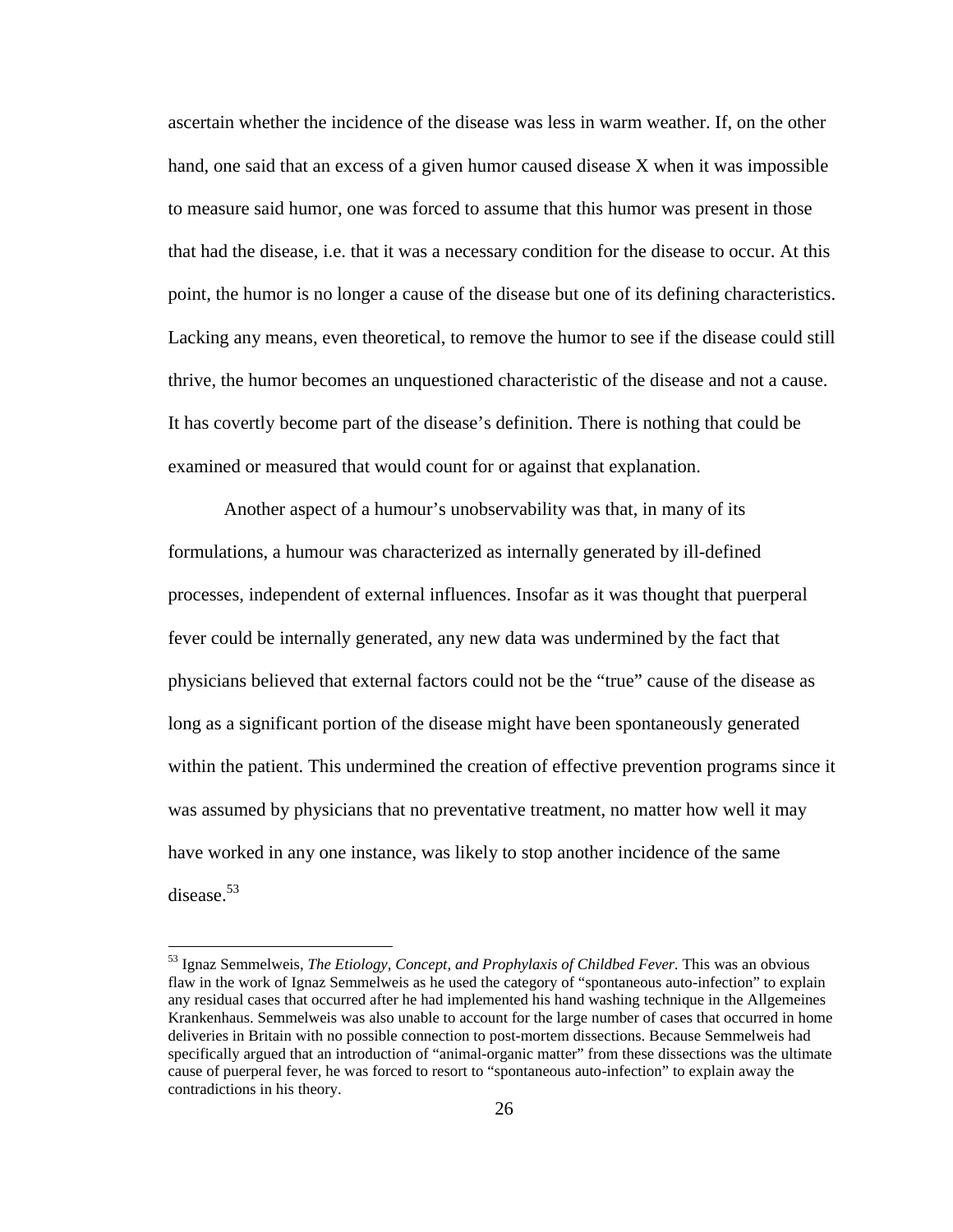#### **Miasma Theory: The Persistent Dead-End**

Another subtle yet powerful element undermining a physician's ability to make sense of infectious disease was the curious theory of miasmas. Miasma theory, like humoural theory, was another popular view of disease causation that had its roots in ancient Greece. Less a formal theory than an ongoing accumulation of conjectures, this view held that foul-smelling air or some noxious quality of the atmosphere was responsible for causing disease. Revived during the middle ages, it was thought to be capable of causing almost any infectious disease and was used to explain all epidemics.<sup>54</sup>

This theory was based on the observation that rotting items smelled bad. Ergo, smelly items must be rotting. It was also understood that coming into contact with rotting substances, eating rotting meat or coming into close contact with animal and human wastes for example, caused people to become violently ill. These observations gave rise to the theory that the decomposition of organic matter gave off foul smelling air that could, in turn, cause disease.

Throughout the early modern period, regional governments circulated letters decrying practices, such as the keeping of pigs and silkworms within certain residential areas, and of the overflow of ill-managed cesspits because the stench would spread disease.<sup>55</sup> The odiferous particles entering the air were referred to, in the modern period,

<sup>54</sup> Lindemann, *Medicine and Society in Early Modern Europe*, 179-184.

<sup>55</sup> Carlo M. Cipolla, *Miasmas and Disease: Public Health and the Environment in the Pre-Industrial Age* (Essex, UK: Yale University Press, 1992), 10.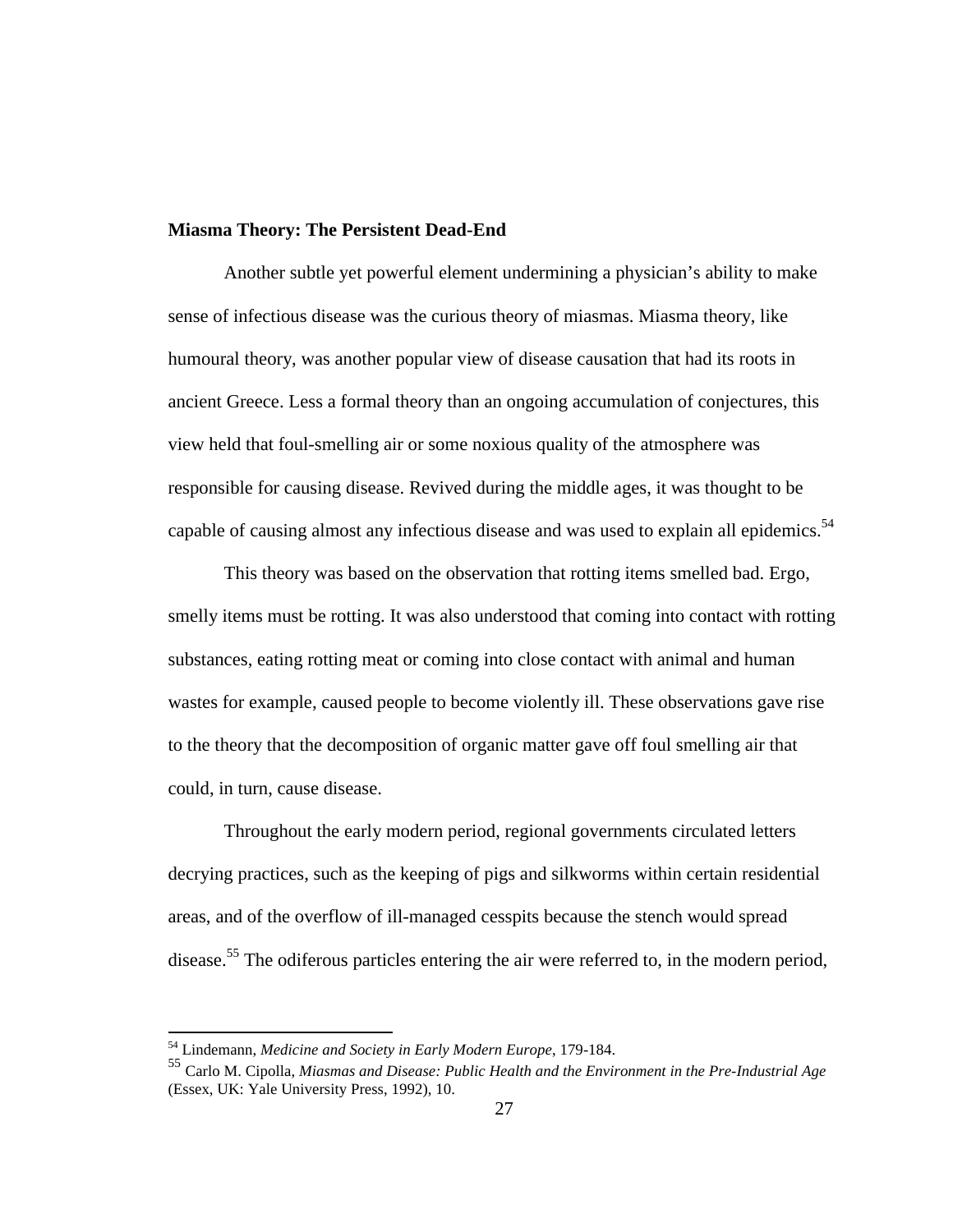as "putrid effluvium."<sup>56</sup> Overcrowding in urban areas, hospitals, jails, etc. were recognized as producing infectious diseases. These environmentally produced diseases were explained using the miasmatic theory and fevers, in particular, that were spread by miasma were seen as routinely infectious.<sup>57</sup>

In fact, the term "epidemic" at this time did not necessarily imply a large number of cases. Epidemics were diseases that were caused by "atmospheric, cosmic, or terrestrial influences" and could just as easily have been an epidemic involving only one patient.<sup>58</sup> It was the environment that created the conditions under which an epidemic could take place. This disease model helped to explain why diseases were often local occurrences and why many epidemics were seasonal. The "epidemic constitution" helped to explain why all people within a given area, and under the same atmospheric influence, did not get sick. Only those with certain predispositional factors would have their humours altered by the atmospheric influence.<sup>59</sup>

The notion, used by many physicians, that there was such a thing as a

"predisposition" to contracting puerperal fever, or any other disease, proved to be a

<sup>56</sup> Hallett, "The Attempt to Understand Puerperal Fever," 3, 11-12.

<sup>57</sup> Ibid., 13.

<sup>58</sup> Ignaz Semmelweis, *The Etiology, Concept, and Prophylaxis of Childbed Fever*, 86 ; Carter, "Semmelweis and His Predecessors," 65. Samuel Kneeland, "On the Contagiousness of Puerperal Fever," *The American Journal of Medical Science* 11 (1846), states on page 49, "Another point which has much confused this question is the vague signification of the word 'epidemic,' which by many is understood as implying some mysterious quality of a disease, in virtue of which it attacks a great number of individuals…—Again, a disease is said to be 'epidemic,' when its propagation is attributed to a morbific principle contained in the air. Strictly speaking, the term 'epidemic' implies a *number* of patients that such an affection is judged to be *epidemic*; and it is also by the *epidemic* quality attributed to the affection that the *number* of patients is explained—here, then, is a circle of confusion, in which the cause becomes the effect, and the effect the cause, according to the will or caprice of the observer."

<sup>59</sup> Thomas, *The Modern Practice of Physic,* states on pages 932-933, "Some have been accustomed to look on [puerperal fever] as only a simple modification of the known species of fever, taking its origin from the leaven of the prevailing epidemic constitution, whether inflammatory or putrid, modified by the habit of body, the mode of living, the age and temperament of the patient, the preceding causes, the season of the year, and temperature of the air, &c."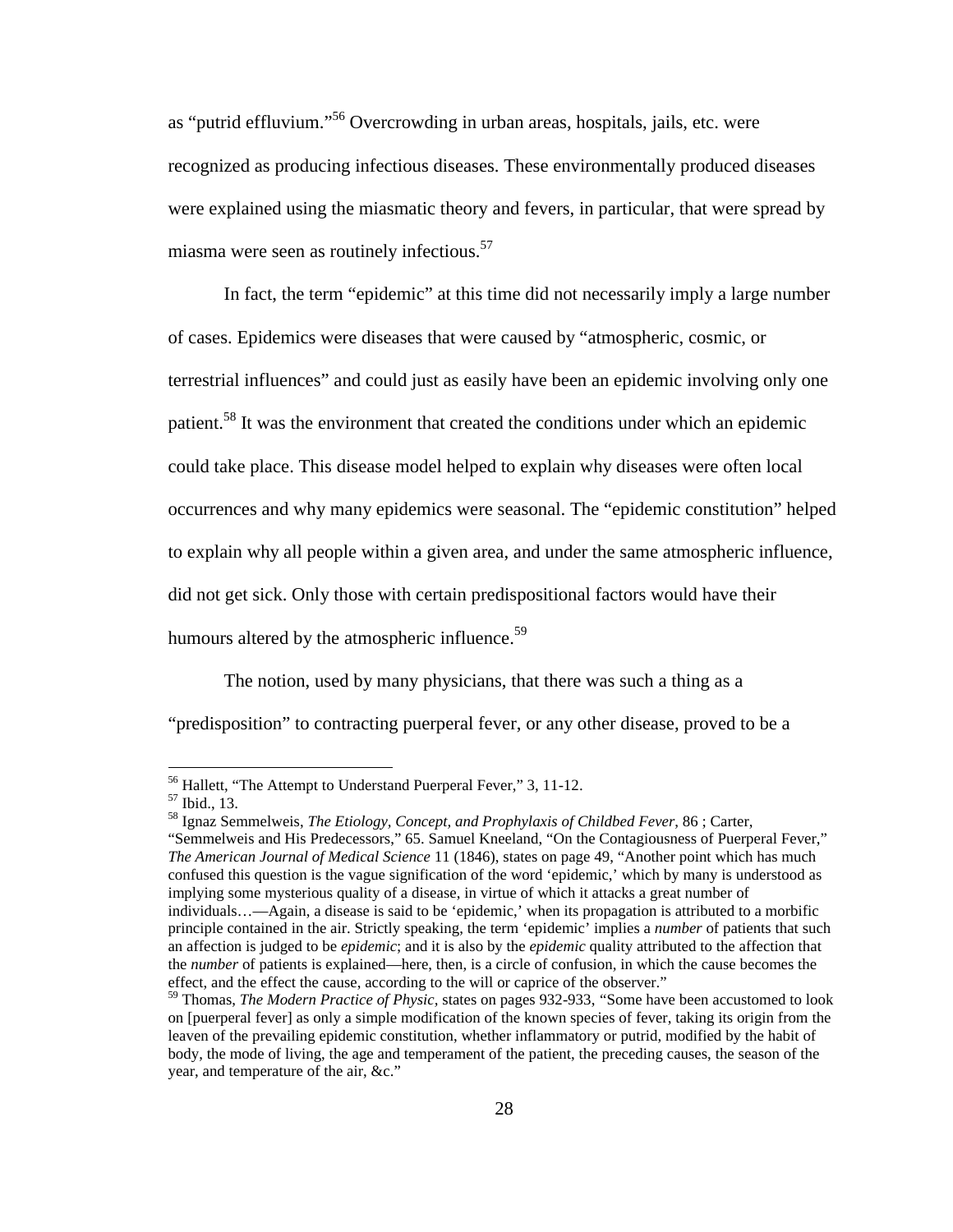powerful impediment to understanding the causal framework of disease. Typically, a doctor would have a clear notion of several causal factors that produced the disease, but no way of explaining why its effect was not universal. Thus, they created the notion that some patients had a predisposition for the disease and that they, and only they, would contract the illness when exposed to the other causative agents.

The logic of this is clearly defective. If one asserts that a given ailment is caused by X, Y, and Z in only those patients "predisposed" to getting the disease, they are, at best, saying that there is another cause for the disease. Even more troublesome: If one has no independent way of determining which potential patients have such a predisposition, then the predisposition becomes part of the definition of the disease. Patients with puerperal fever, *a priori*, have the disposition, those without puerperal fever, do not. This renders the concept of the "predisposition" logically incapable of explaining the ailment, or of assisting in the discovery and analysis of its true cause. It creates a dead-end for those who use the concept, covertly characterizing the disease as inherently mysterious and unsolvable.

Miasmatic theory has often been incorrectly regarded as leading physicians toward a theory of droplet infection wherein disease could be transmitted through the air. But in the writings describing miasmas as the cause of disease, there were no references to particles transferring diseases through the atmosphere; miasmas were instead characterized as: "poisonous vapors," "foul air," and "morbid influences," often attributed to astrological influence, "mineral exhalations," "fermenting vegetable fluids,"

29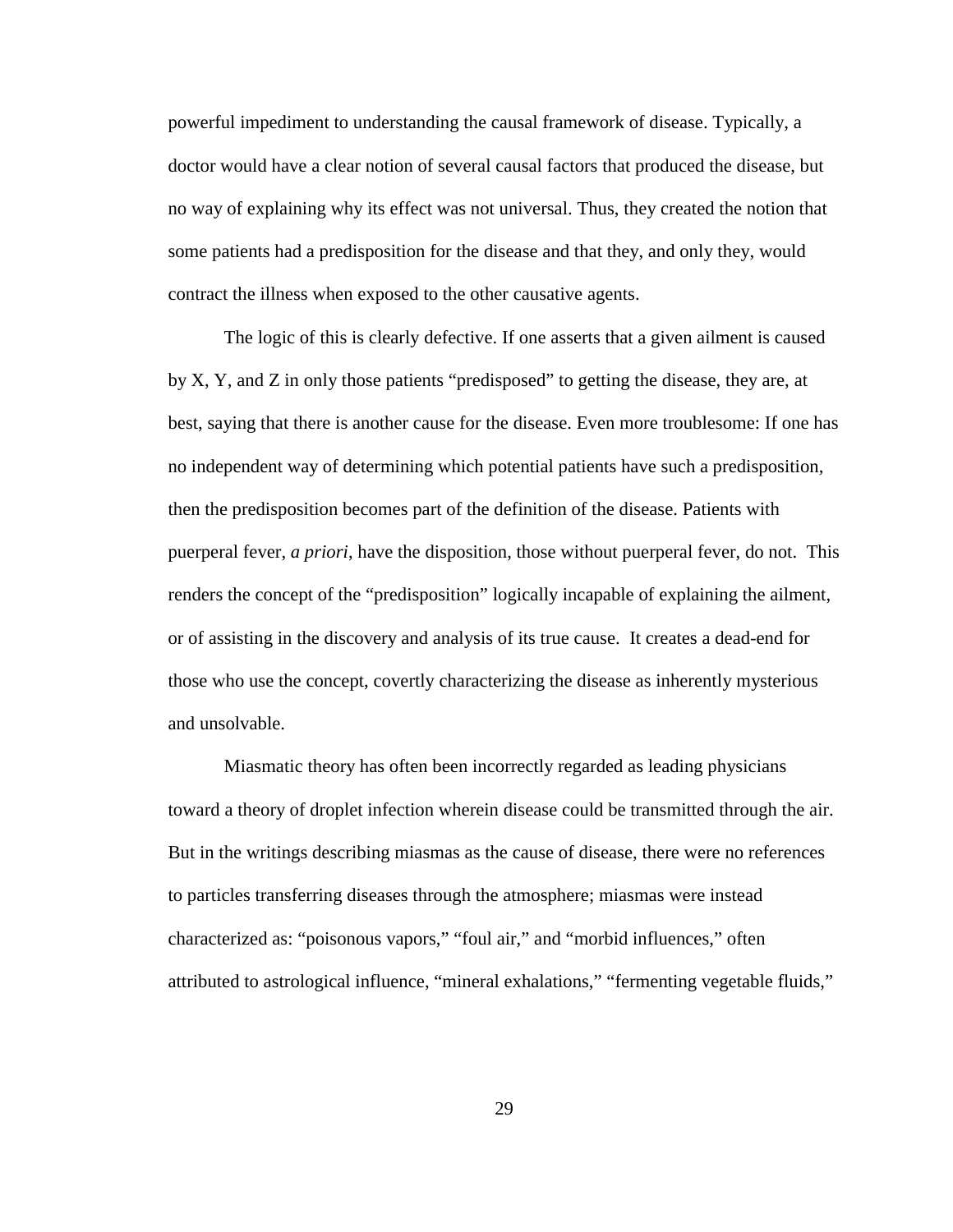etc.<sup>60</sup> Like humours, miasmas were not a useful method of explanation because a miasma was not observable. Although it was sometimes spoken of as marginally tangible, much like a foul smelling air, it was more commonly described in more abstract terms of noxious influences. As such, the miasma often took on the character of a supernatural entity, powerful yet hidden and yielding no possible methods by which to isolate, and thereby test, its effects. This spirit-like "influence" represented a dead-end for any inquiry into disease. If it could not be isolated and identified then it could be invoked as the cause of anything and no data could be relevant to the claim.

<sup>60</sup> G. Motherby, *A New Medical Dictionary; or, General Repository of Physic* (London: J. Johnson, 1775), 257.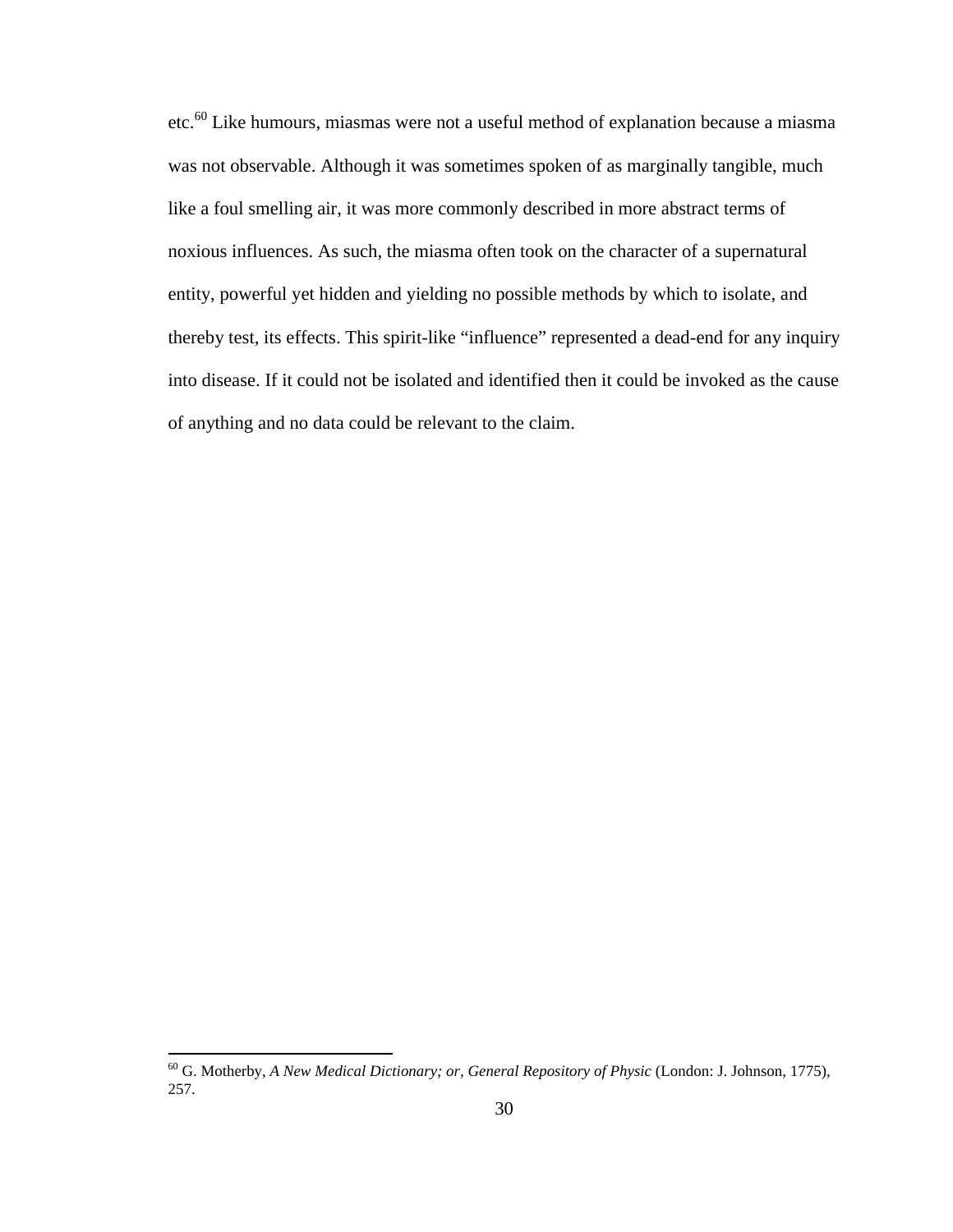#### **Medical Education: The Resilience of a Dogma**

The tenets of this ancient, "classical" worldview were fundamental to eighteenthcentury medical education. Such an education included extensive study of Hippocrates and Galen who, despite their ancient origins, were still regarded as the foundation of eighteenth century medicine. Discussing the Oxford curriculum, M. D. Warren quotes Dr. Campbell Hone as writing,

…the licenses for the practice of medicine and surgery were issued by the University without any adequate inquiries as to the qualifications of application, and the requirements for the degree of Bachelor of Medicine were meagre indeed. The candidate must have taken his M.A., have spent three years in medicine and attended lectures of the Regius Professor on Hippocrates and Galen twice a week...The D.M. degree could not be taken till four years after the B.M. degree, and during those four years the candidate had to attend the lectures of the Regius Professor and also to give three or four lectures himself on Galen.<sup>61</sup>

University education, even one specializing in medicine, was primarily grounded in classical learning, particularly in Latin and Greek. Hippocrates furnished the primary metaphor of humoural-based health; Galen promoted bloodletting as a primary treatment to reestablish humoural balance. Neither seriously considered the idea of contagion, instead arguing that environmental factors bred disease which preyed upon individuals with certain predisposing factors.<sup>62</sup> Their combined doctrines were so pervasive that they formed a powerful intellectual roadblock to medical advances in the eighteenth century.

<sup>61</sup> Warren, M. D. "Medical Education During the Eighteenth Century." *Post Graduate Medical Journal* 27 (1951): 306.

<sup>62</sup> Lindemann, *Medicine and Society in Early Modern Europe,* 9-17.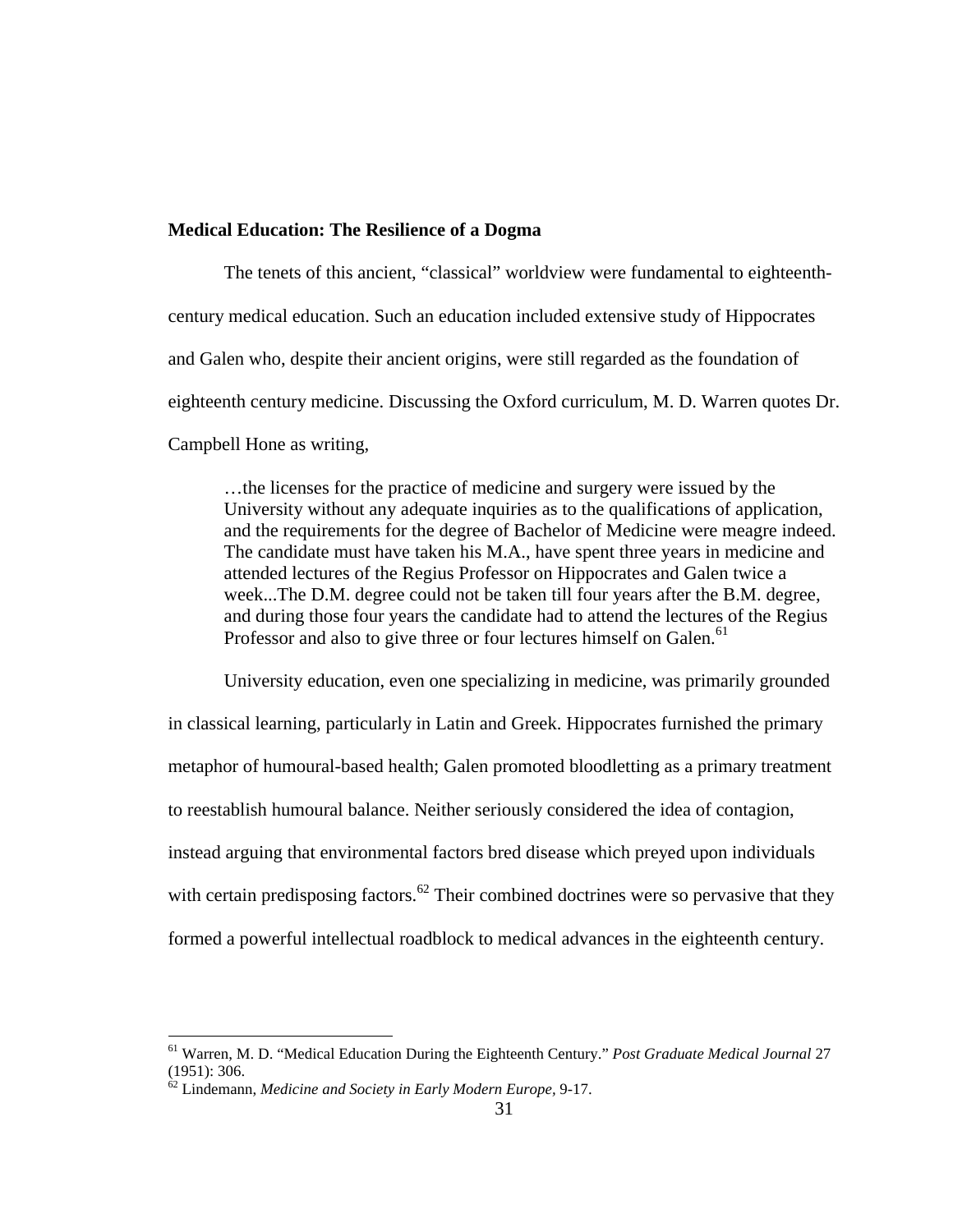This encouraged *ad hoc* interpretations of the humoural theory. An *ad hoc* hypothesis is a fallacious technique whereby an established idea is saved in the face of fundamentally incompatible data, data that would normally mark the overthrow of the theory. In its purest case, it takes the form of a new hypothesis, added to an established theory, *after* an apparently conflicting piece of data is discovered. The new *ad hoc* hypothesis claims that the established theory is now compatible with this new data.

Until the data was discovered it was not previously thought to be a consequent of the theory. Perhaps it was even thought to be a falsifying instance of that theory, but in order to save the theory the *ad hoc* hypothesis extends the theory to include the otherwise negative discovery. The effect is to "save" but seriously weaken it. If the theory can accommodate discoveries that had been thought to falsify it, little of the original theory's explanatory power will remain.

For contemporary scientists, it is an error of logic, but to physicians of the period, working before the details of scientific logic had been developed, it was a way to subsume newly discovered data within the ancient humoural theory, a theory they were not yet inclined to fundamentally challenge. The *ad hoc* adjustment was often presented as an advance and was couched in the language of newly developed metaphors, utilizing the "vocabulary of machine culture," to describe how Hippocratic and Galenic principles could still be considered true and their attendant treatments valid.<sup>63</sup> Modern medical treatises on puerperal fever reveal how many models of disease causation continued to be influenced by the classical, Hippocratic and Galenic worldview, while being expressed in the emerging modern, technical language of mechanism.

<sup>63</sup> Erin O'Connor, *Raw Material* (Durham: Duke University Press, 2000), 10.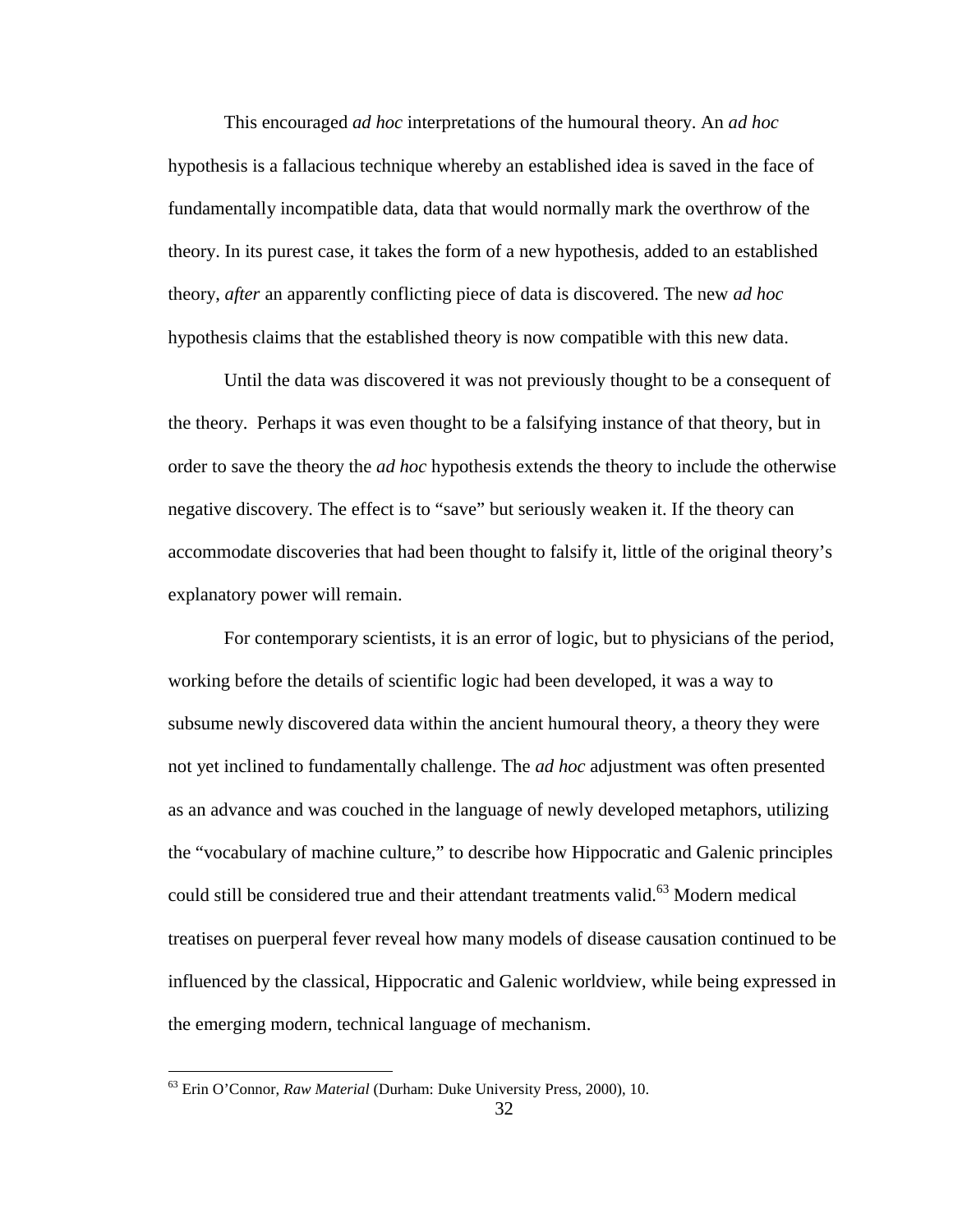### **Mechanism: A New Metaphor**

While miasmas were openly blamed for causing disease well into the nineteenth century, the humoural theory maintained its hold on medical discourse in a more obscure fashion. Scientific advancement in biology in the early modern period had begun to chip away at the foundation of the humoural theory. For example, William Harvey's description of the circulation of the blood in 1628 directly refuted Galen's justification for bloodletting as, in a closed circulatory system, there was in fact no difference between venous and arterial blood.

The ancients were sure that blood was fundamental to human life, but its source, pathway, and exact function eluded them. The humoural theory, by the time it was espoused by Galen, maintained that there were two kinds of blood, arterial and venous, each following a separate path. Arterial blood was continually produced by the heart, flowed through the body, and was consumed by the organs. Venous blood followed a similar path: only its source, the liver, was different. The lungs were thought to cool the blood.

This theory was so entrenched, and portions of it so old, that it had achieved iconic status and was, for many, an unchallengeable maxim. William Harvey, a man who did the most to undermine this system noted,

We are too much in the habit, neglecting things, of worshipping specious names. The word blood, signifying a substance, which we have before our eyes, and can touch, has nothing of grandiloquence about it; but before such titles as spirits, and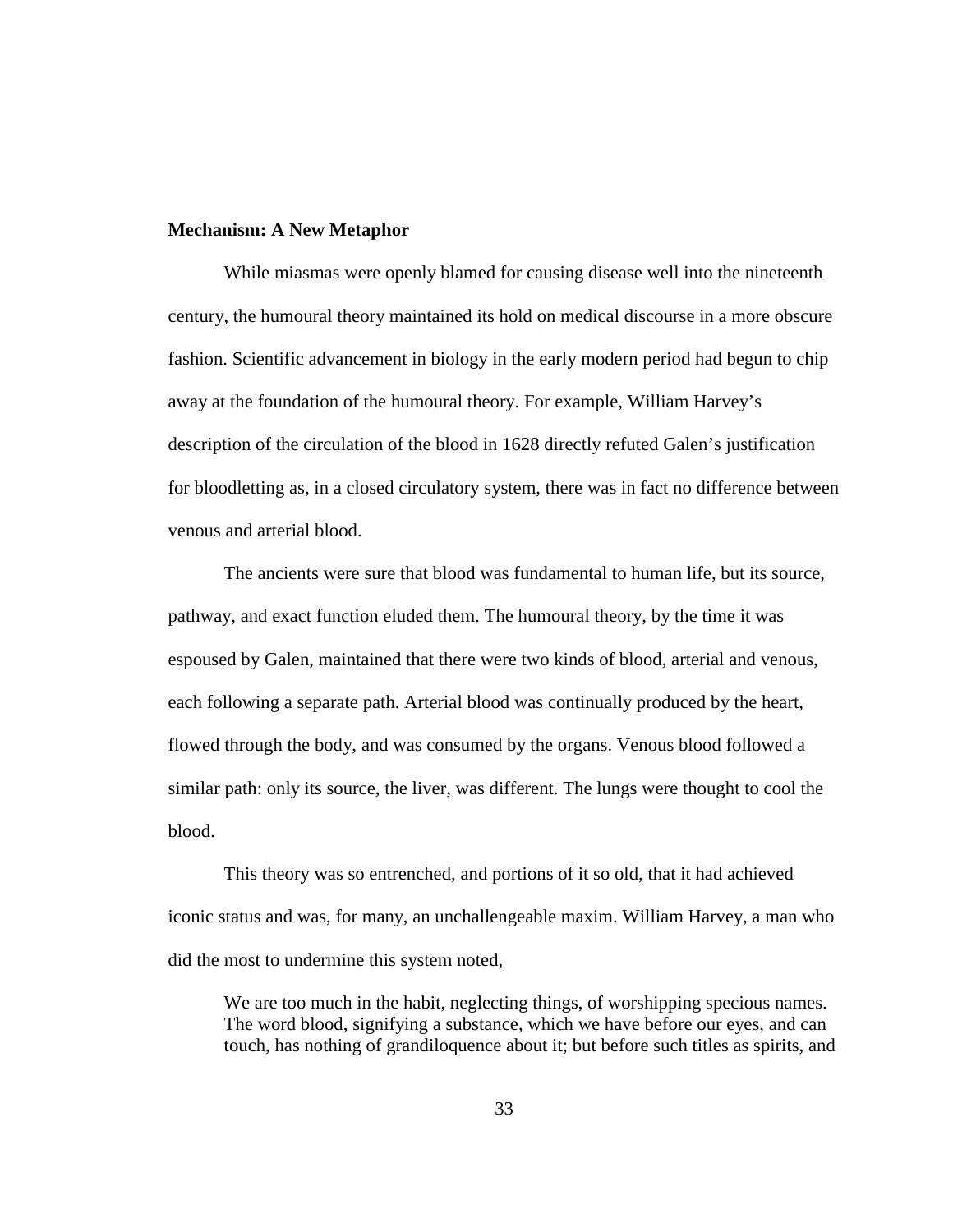calidum inaatum or innate heat, we stand agape. But the mask removed, as the error disappears, so does the idle admiration. $64$ 

Harvey's arguments and conclusions, derived from meticulous dissections and observations, were carefully presented in 1628 in a small volume titled *De Motu Cordis (On the Motion of the Heart and Blood).* After evaluating several characterizations of the bloodstream popular at the time, some of which Harvey traced back to Galen himself, Harvey revealed his empirical and experimental data to show that such theories were unworkable. For example, based on his measurements of the heart rate and the amount of blood it pushed out with each stroke, if estimated at one ounce, the heart, were it the source of all arterial blood, would need to produce 166 pounds of blood per hour.<sup>65</sup>

His solution was that the bloodstream was a single, circulating, closed-loop system. There could be no good blood or bad blood because all blood flowed through the same system. This was a demonstrable conclusion, drawn on publically available observations. It was all, in the spirit of the new mechanism, entirely physical. Given the near-sacred status of the system it overthrew, Harvey's conclusions faced only modest opposition and were widely adopted.

Harvey's insights came at an auspicious time, for the next century erupted with new knowledge about fluids and their behavior. Fascination with hydraulics was about to begin. Within twenty years of Harvey's publication, Evangelista Torricelli invented the barometer enabling precise measurement of atmospheric pressures. In 1661, Christiaan

<sup>64</sup> William Harvey, "On Generation," in *The Works of William Harvey, M.D.: Physician to the King, Professor of Anatomy and Surgery to the College of Physicians*, trans. Robert Willis (London: C. and J. Adlard, 1847), 511.

<sup>65</sup> William Harvey, "An Anatomical Disquisition on the Motion of the Heart and Blood in Animals," in *The Works of William Harvey, M.D.: Physician to the King, Professor of Anatomy and Surgery to the College of Physicians*, trans. Robert Willis (London: C. and J. Adlard, 1847), 9-86.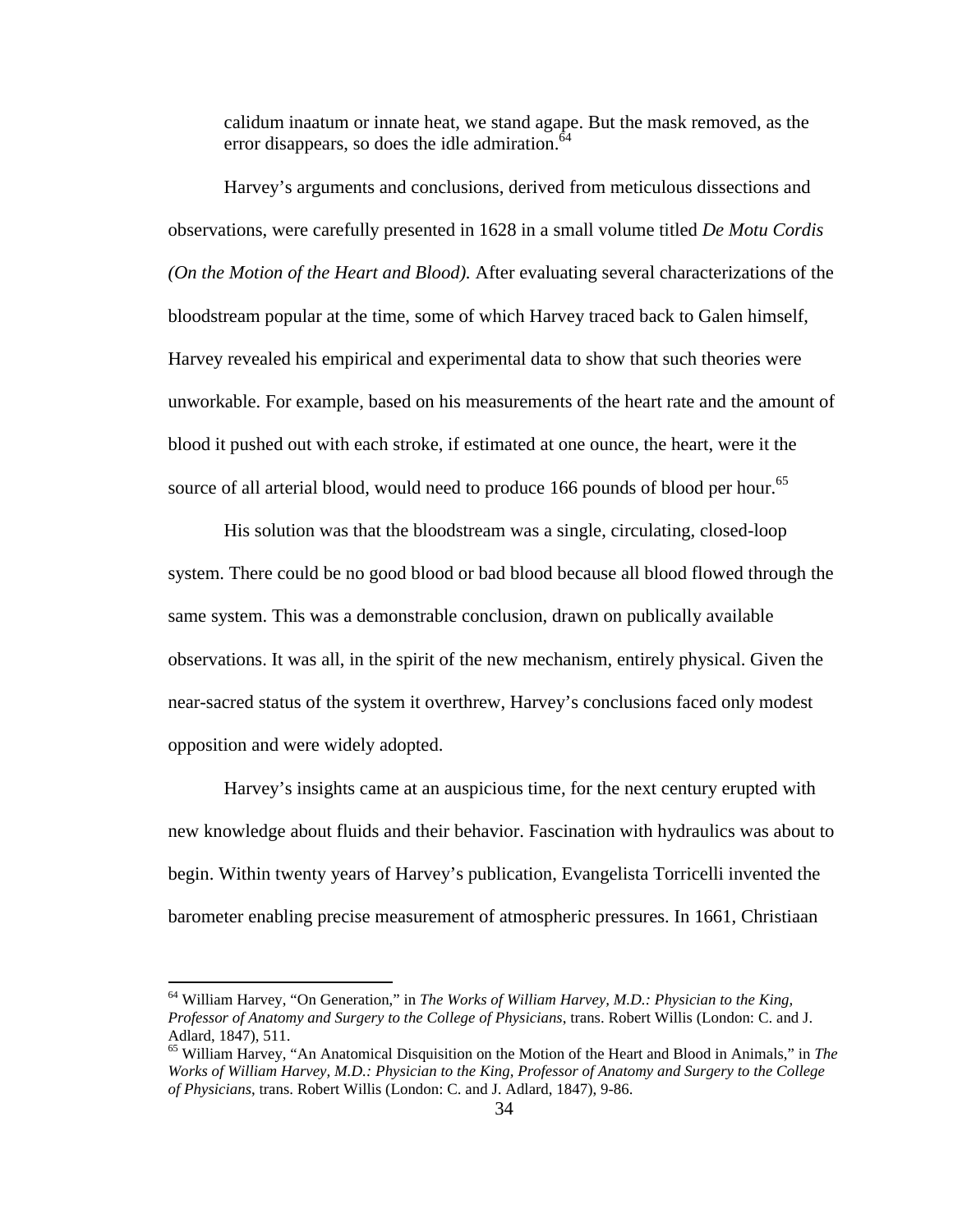Huygens measured the elasticity of gases, in 1676 Denis Papin developed the air pump, and by 1728 Stephen Hales had devised the means to measure blood pressure. Finally, in 1728, Daniel Bernoulli publishes his opus, *Hydrodynamics*. 66

These pioneers were discovering and developing the principles which describe the behavior of fluids under pressure, in the open air, and traveling through tubes. The topic captured the imagination of inventors and physicians alike and hydraulics became the new metaphor for understanding liquids, even in the human body. With it, Hippocrates and Galen's grip on the workings of the human body had been weakened, but not completely broken.

The father of the new "mechanism" was Rene Descartes. Descartes was a powerful mathematician – he invented analytic geometry – and a philosopher who, more than any other, presented an elaborate and carefully reasoned attempt to explain and justify a mechanical understanding of the universe, including the human body. He argued that events in the physical world are exclusively a product of matter in motion. As such, they are observable and, to the limits of our understanding, predictable. In *Meditations on First Philosophy*, Descartes goes to considerable length to establish that the changeable, corporeal world is distinct from, and operates under a different set of principles than, the eternal, non-corporeal world comprised of God, minds and souls.<sup>67</sup> To understand the physical world, he argues, we have a powerful tool, mathematics, which is itself eternal but can be applied to the temporary items of the physical realm.

<sup>66</sup> Bryan Bunch and Alexander Hellemans, *The History of Science and Technology* (New York: Houghton Mifflin Co., 2004), 187, 191-2,199, 215, 229.

<sup>67</sup> René Descartes, *Meditations on First Philosophy: With Selections from the Objections and Replies*, trans. John Cottingham (Cambridge, UK: Cambridge University Press, 1996).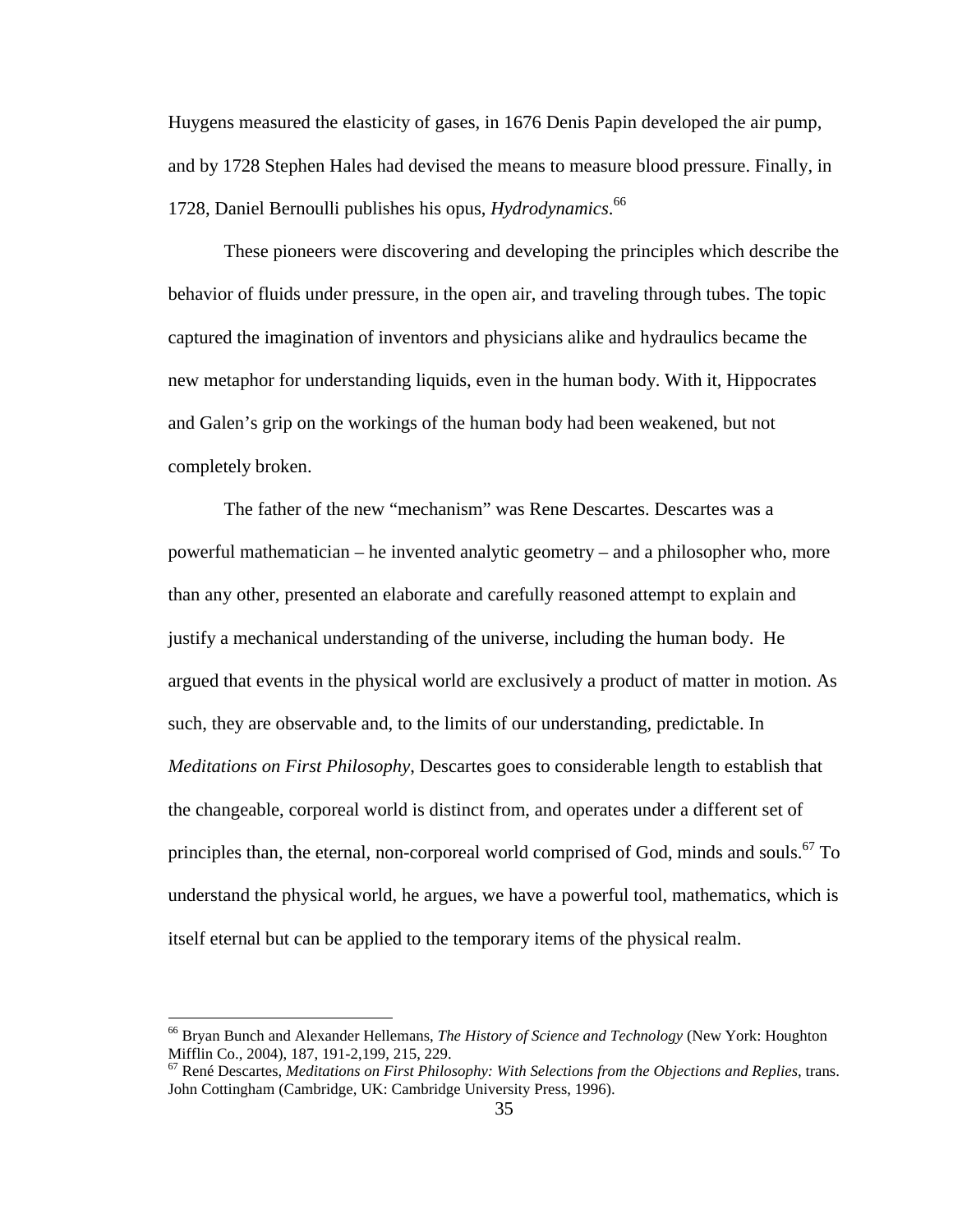His descriptions, which isolated the human body from the soul, supplied the foundation which made a scientific, experimental medicine possible. Animals were purely physical, as was the human body. Spiritual entities were non-physical. Only a human possessed both: a spiritual, eternal, non-physical soul, and a physical, temporary, body. This hard "dualism," the separation of things, including human beings, into distinct physical and non-physical categories, had an important consequence for medicine. Descartes went so far as to argue that the human body was an *automata*, albeit one with a soul.<sup>68</sup> But there was nothing about the body itself that was not matter-in-motion. All of it was corporeal therefore all of it was observable. Humans had souls but they were separate and distinct and not an appropriate topic for medicine. The thinkers of the eighteenth century did not have a fully-formed notion of experimental logic. Nor did they have the sophistication in hypothesis creation and testing that we now call science. But, after Descartes, they did have a solid structure for understanding the human body without resorting to unobservable, spirit-like entities in their explanations. While we find the primary literature full of physicians using the new mechanistic concepts the notion of non-observable entities hung on tenaciously.

Knowing that the humoural theory had practical disadvantages, the medical establishment sought to rework the theory so that it would be compatible with recent scientific discoveries. The first attempt to create a modern metaphor of disease causation came from this philosophical theory of mechanism. In the early eighteenth century, Hermann Boerhaave, began to incorporate Descartes' mechanism into his descriptions of

<sup>68</sup> René Descartes, "The Treatise on Man," in *The World and Other Writings*, trans. Stephen Gaukroger (Cambridge, UK: Cambridge University Press, 1998).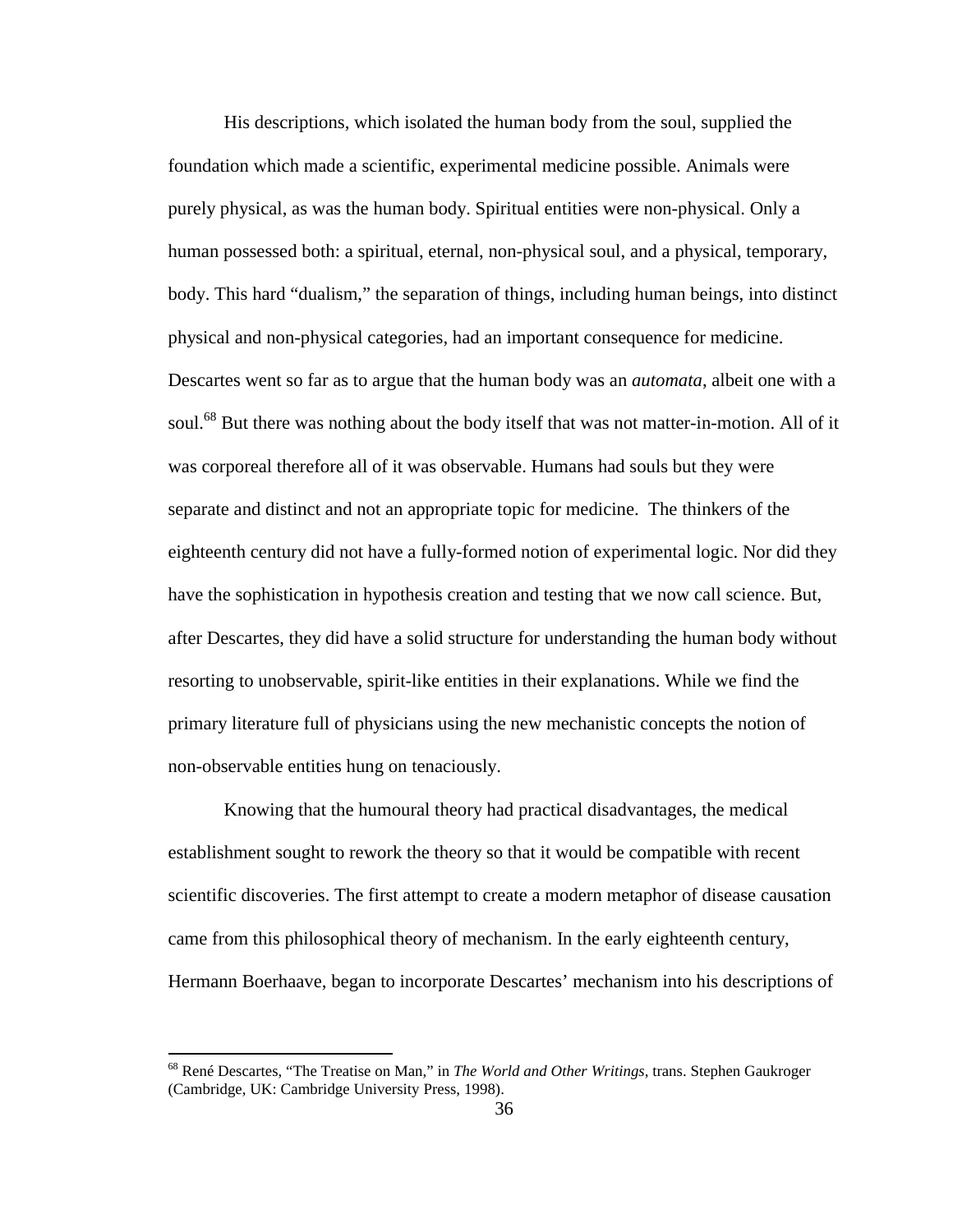disease, particularly fevers.<sup>69</sup> The scientific revolution and early industrial revolution spurred an understanding of the body as a machine whose internal parts worked together in a mechanical system of healthy operation. If parts of the machine wore out or broke, or if corrosive substances entered the system, disease would follow.

Boerhaave's work proved highly influential. Later writers on puerperal fever, and on fevers in general, were particularly influenced by the mechanistic metaphor of the circulatory system as a fluid hydraulic device. By describing the circulatory system in such a way, humoural descriptions of imbalance could be understood as mechanistic descriptions of pressure. Any blockage in the hydraulic valves would cause backups and dangerous stagnation in the system. Pressure would build to an unhealthy degree. Blood would pool and stagnate causing the liquids to putrefy.<sup>70</sup>

Thus, a return of this crucial system to normal functioning would ensure that the body would heal itself, as long as the treatment was delivered before too much damage to the system had occurred. Galen's justification for the use of venesection may have lost its theoretical underpinnings, but physicians were still able to maintain, *ad hoc*, the use of venesection as a popular treatment by pointing out that it was a perfect way to relieve the pressure of inflammation and allow for the return of proper blood flow.<sup>71</sup> The

 $69$  Hallett, "The Attempt to Understand Puerperal Fever," 4-5.

 $70$  Ibid., 4.

<sup>71</sup> Thomas, *The Modern Practice of Physic,* states on pages 926 and 930, "By an early attention to the disease on its first approach, we may often subdue it, and prevent the inflammation from proceeding to any great height. Our immediate and speedy care ought, therefore, to be directed towards diminishing the quantity of the circulating fluids, and weakening the action of the heart and arteries; and this is to be done by drawing blood from the system, regulating the quantity which we take away by the violence of the symptoms, the state of the pulse, and the age and habit of the patient…Such a decision will soon be justified by a greater freedom in the action of the arterial system, by an abatement of the languor, and by a diminution of the pain and tenderness."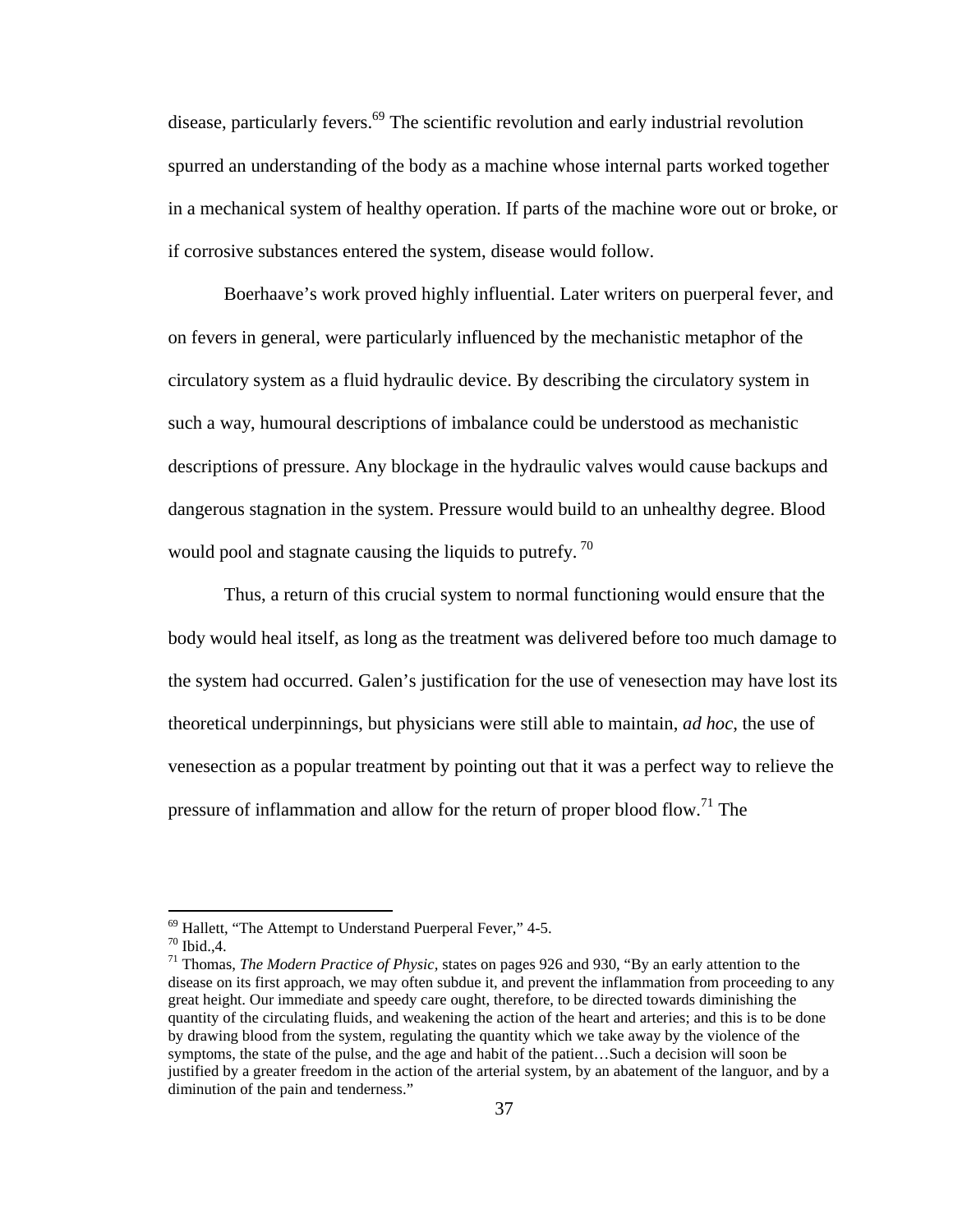mechanistic metaphor allowed the medical establishment to maintain their time-honored traditions and admiration of ancient icons while appearing modern and scientific.

A number of conditions were posited as causing these blockages. According to her examination of eighteenth century documents on puerperal fever, Christine Hallett chronicles that stagnation of the blood, or of other important bodily fluids, was recognized as being caused by:

…pressure, contortion, or erosion, acrid substances either taken as food, or applied externally, severe cold, and contusions…anything acrid which entered the blood vessels themselves and caused them to contract…anything which caused the blood to 'concrete or cohere', such as 'too great motion; a consumption of the thinner parts of the blood by sweats, urine, spitting, or a diarrhoea.<sup>72</sup>

She also argues that it would have been easy for this wide explanation of the many causes of blockage, resulting in dangerous inflammation, to have led doctors to the realization that the natural course of pregnancy and delivery was likely to create the conditions under which blockages occurred.<sup>73</sup>

There was, therefore, argument in the eighteenth century over whether puerperal fever was, in fact, a disease of the body, or a natural consequence of childbirth that should be left alone to resolve itself. Perhaps due to the staggering figures of maternal mortality attributed to puerperal fever in the lying-in hospitals throughout Europe, the majority of the medical establishment decided to advocate for intervention. The central problem came down to what kind of intervention would be applied and this was

 $72$  Ibid.

<sup>73</sup> Ibid., 7-8. Denman, *Essays on the Puerperal Fever, and on Puerperal Convulsions,* states on page 16, "Some constitutions are naturally subject to diseases proceeding from a redundancy of the quantity, or an exaltation of the quality of the bile; and that the secretion of that humor is much disturbed during gestation, we need no other proof than the obstinate costiveness, or almost perpetual vomiting of bilious matter, with which many are afflicted at that time."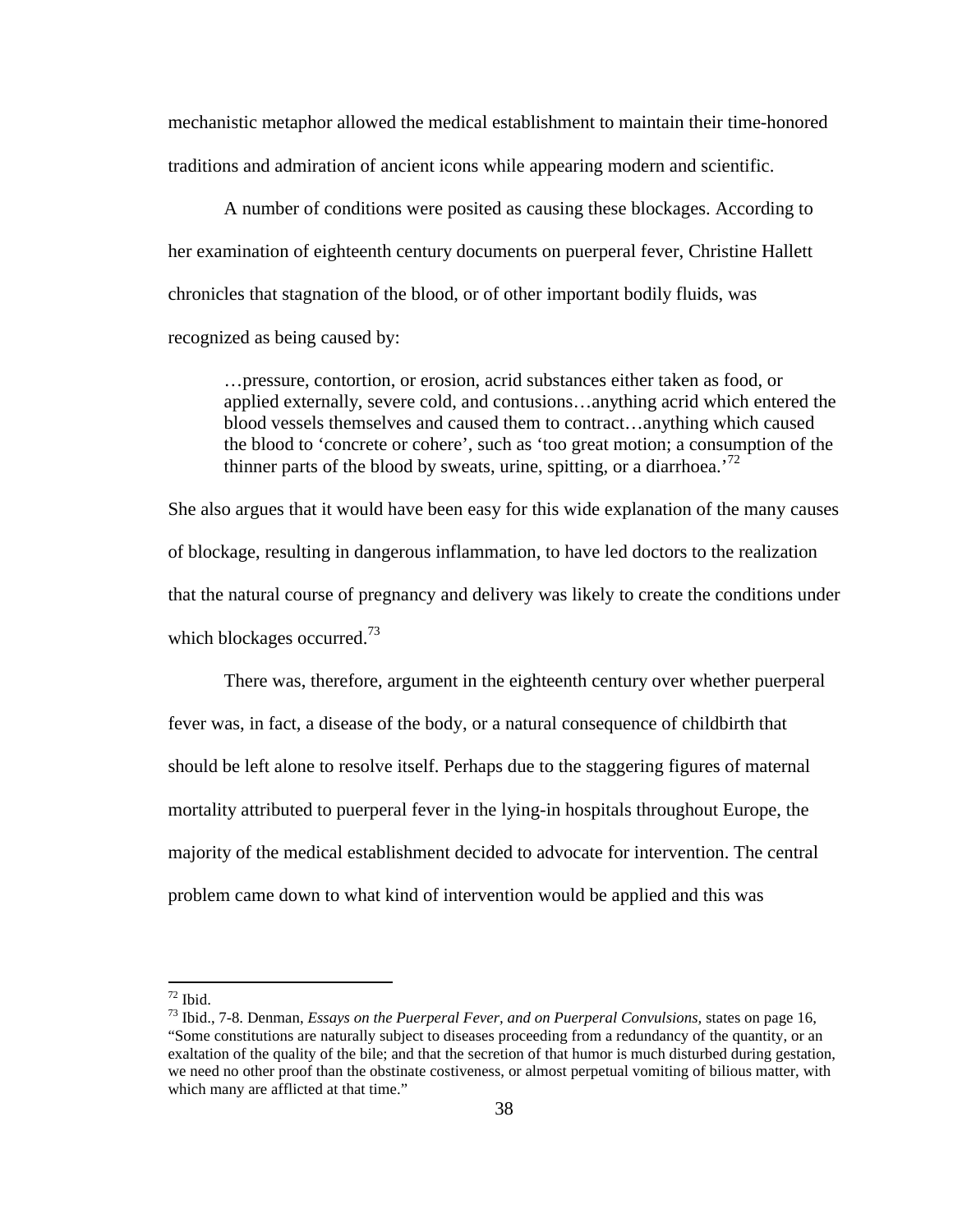dependent on whether a doctor supported a view of puerperal fever being fundamentally an inflammatory or a putrid disease.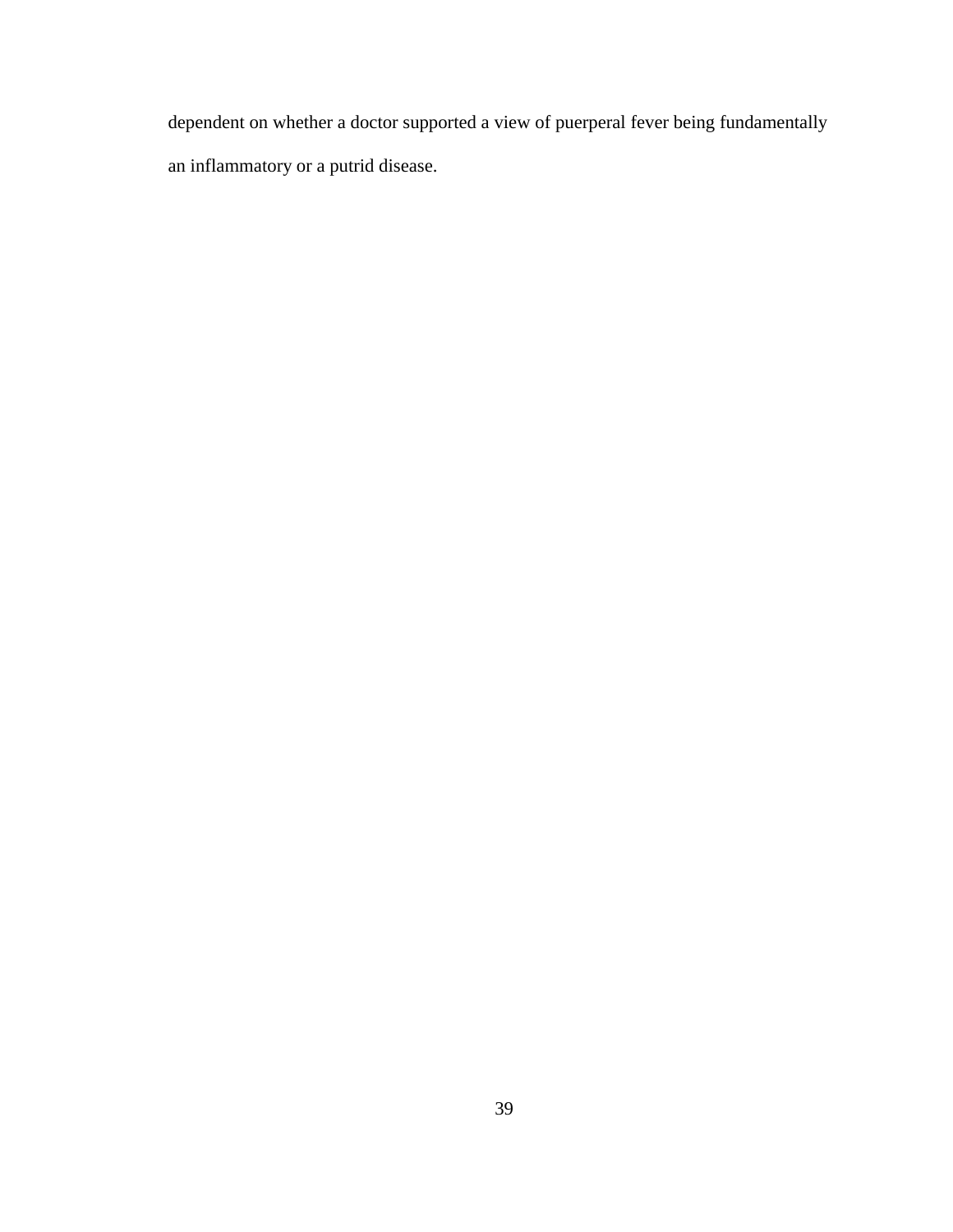## **Inflammation Theory: The Bleeding Continues**

If puerperal fever was primarily an inflammatory disease, then the mechanistic metaphor of circulatory distress would explain its disease process. Puerperal fever would be classified as a disease of the circulatory system, either of the blood's composition or of its action within the vessels, and early, "copious" bleeding would be prescribed as its cure. Inflammation theory, a body of ideas centered on this pooling and resultant stagnation of blood, was essential to the eighteenth-century understanding of puerperal fever and appeared in works by such preeminent authors as William Cullen, John Leake, Alexander Gordon, Thomas Denman, William Campbell, and John Clarke.<sup>74</sup>

Treatments used under inflammation theory were based on the idea of "remote counter-excitement." With its theoretical foundation in humoural theory, treatments such as bleeding and blistering (also known as vesication, this treatment involved raising blisters on the patient's skin) were thought to treat internal inflammation that doctor's could not reach by "determining the inflammation to the external parts, and thereby lessening it on the internal ones,..."<sup>75</sup> "...the manifest utility of blistering near the part affected in inflammatory diseases leads us to think, that blistering, by deriving to the

<sup>74</sup> William Cullen, *First Lines of the Practice of Physic* (Edinburgh: Bell & Bradfute, 1796) ; John Leake, *Practical Observations on the Child-Bed-Fever*; Gordon, *Epidemic Puerperal Fever of Aberdeen* ; Thomas Denman, *Essay on the Puerperal Fever* (London: J. Cooper and J. Walter, 1773) ; Thomas Denman, *Essays on the Puerperal Fever, and on Puerperal Convulsions* ; William Campbell, *A Treatise on the Epidemic Puerperal Fever: as it prevailed in Edinburgh in 1821-22* (Edinburgh: Bell & Bradfute, 1822) ; John Clarke, *An Essay on the Epidemic Disease of Lying-in Women, of the Years 1787 and 1788* (London: J. Johnson, 1788).

<sup>75</sup> Thomas, *The Modern Practice of Physic,* 931.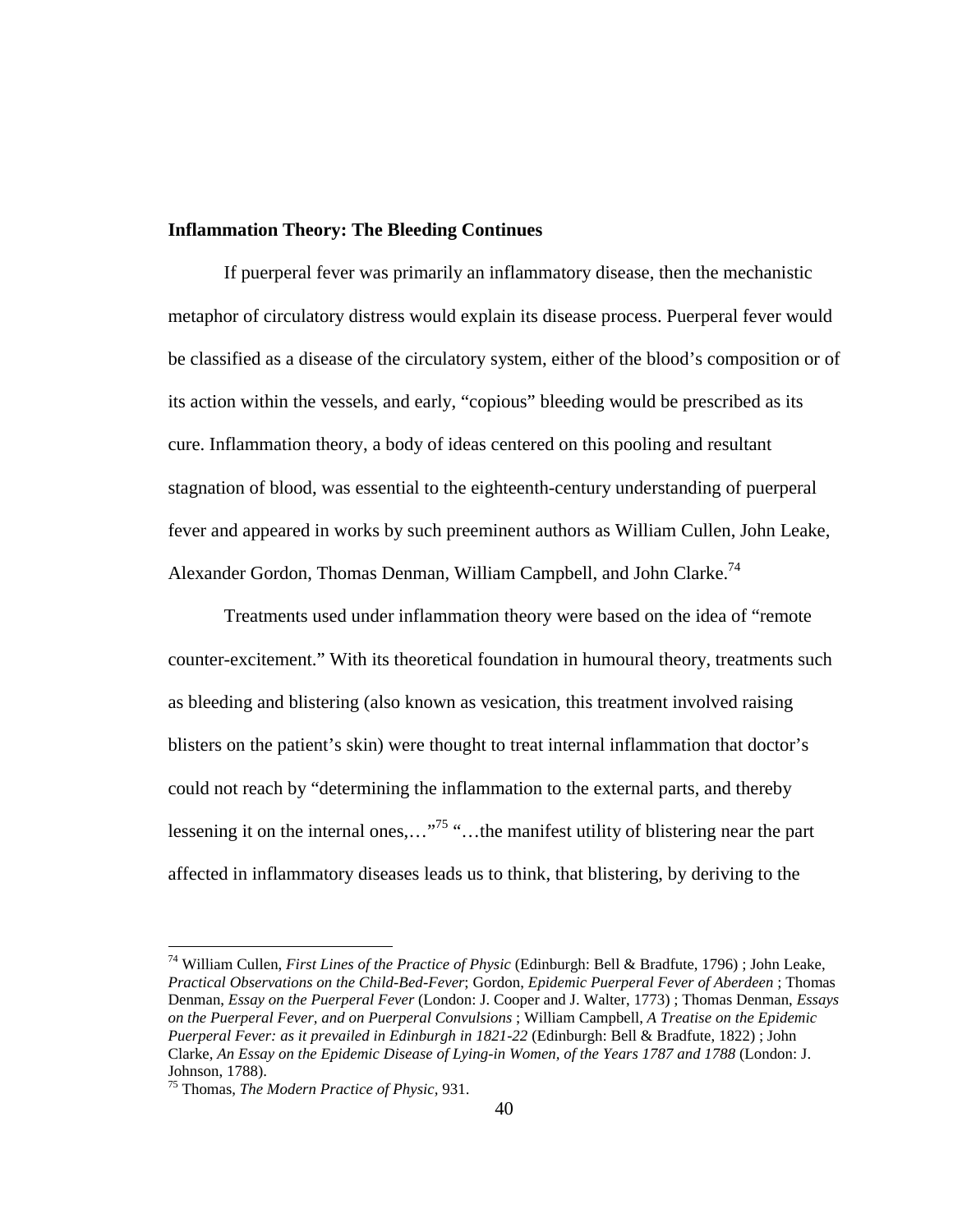skin, and producing an effusion there, relaxes the spasm of the deeper seated vessels."<sup>76</sup> Thus, blistering agents were used as counter-irritants that somehow pulled the blood away from the areas of congestion thereby relieving pressure in much the same way as did bleeding by venesection or the use of leeches.

As a theory which had the power to illuminate the development and progression of puerperal fever but also to validate a treatment that had ancient theoretical support, albeit one that required the employment of inaccurate assumptions, inflammation theory was held by the majority of the medical establishment as puerperal fever's most valuable explanatory theory both in practical and academic circles.<sup>77</sup> However, as a direct descendant of humoural theory, this mechanistic classification would invite doctors to conceive of puerperal fever as a disease that was expected to behave in ways predicted by that theory. This fact elucidates the troubling underestimation of puerperal fever throughout the eighteenth century.

Putrid theory was the competing theory of disease causation in eighteenth-century treatises on puerperal fever. It described diseases such as puerperal fever as being caused by an introduction or absorption of putrefying matter that would in turn create putrefaction in the tissues with which it came into contact. Putrid theory in the eighteenth century was formed as a practical application of miasmatic theory in diseases which involved bodily systems other than the respiratory system. As miasmatic theory was initially fashioned to deal with illnesses that were thought to be taken in through

<sup>76</sup> *Encyclopaedia Britannica* 11 (Edinburgh: A. Bell and C. Macfarquhar, 1797), 131 ; Robley Dunglison, *A Dictionary of Medical Science* (Philadelphia: Lea Brothers & Co., 1895), states on pages 148-149, "…a blister plaster…when applied to the skin, irritates it and occasions serous secretion, raising the epidermis and inducing vesicles, as cantharides, mustard, ammonia, etc."

<sup>&</sup>lt;sup>77</sup> Hallett, "The Attempt to Understand Puerperal Fever," 4.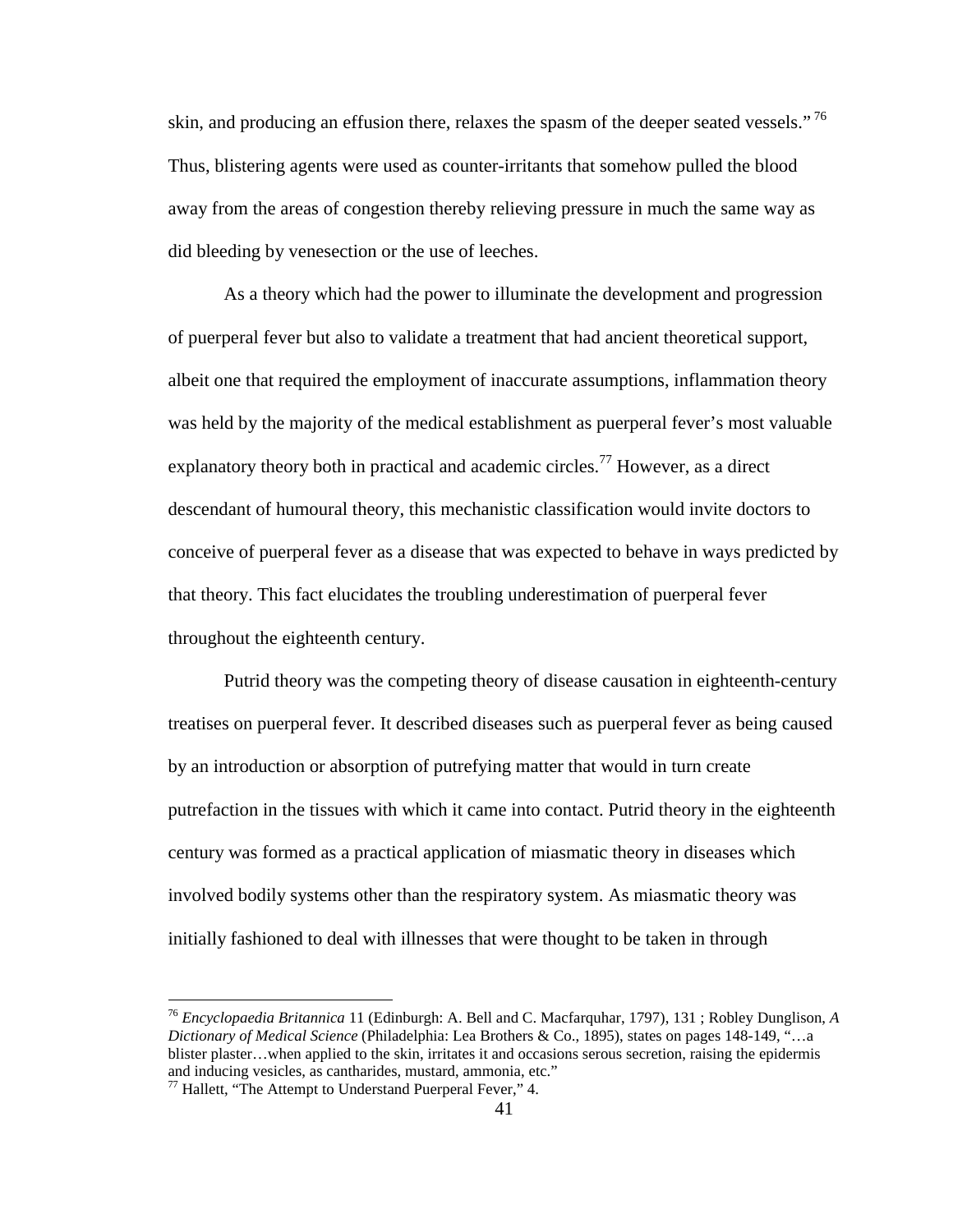respiration, putrid theory explained how that process occurred within the body but also extended the theory to describe how the "putrid effluvium," or other acrid substances which entered the body through other means, would set off a chain reaction of putrefaction.

Putrid theory would lead to some scientific insights in the nineteenth century, namely in Ignaz Semmelweis' animal organic-matter thesis, but in the eighteenth century it was little understood as anything more than a mechanistic version of miasmatic theory, albeit with a more extensive application.<sup>78</sup> As in the argument over whether inflammation was normal or not, doctors also speculated whether putrefaction arose as a disease process or was simply the body's attempt to get rid of these poisonous substances.<sup>79</sup>

While doctors advocated for a more inflammatory or a more putrid understanding of puerperal fever, most sat somewhere in the middle as it was still unclear as to whether the putrefying bodily tissues were a result of some kind of infection with acrid matter or if it was caused by the suppression or obstruction of fluids.<sup>80</sup> Eighteenth-century treatises on puerperal fever were fixated on the question of which came first, the inflammation or the putrefaction.

<sup>78</sup> Ignaz Semmelweis, *The Etiology, Concept, and Prophylaxis of Childbed Fever*.

<sup>&</sup>lt;sup>79</sup> Hallett, "The Attempt to Understand Puerperal Fever," 13-15.

<sup>80</sup> Ibid., 11-13.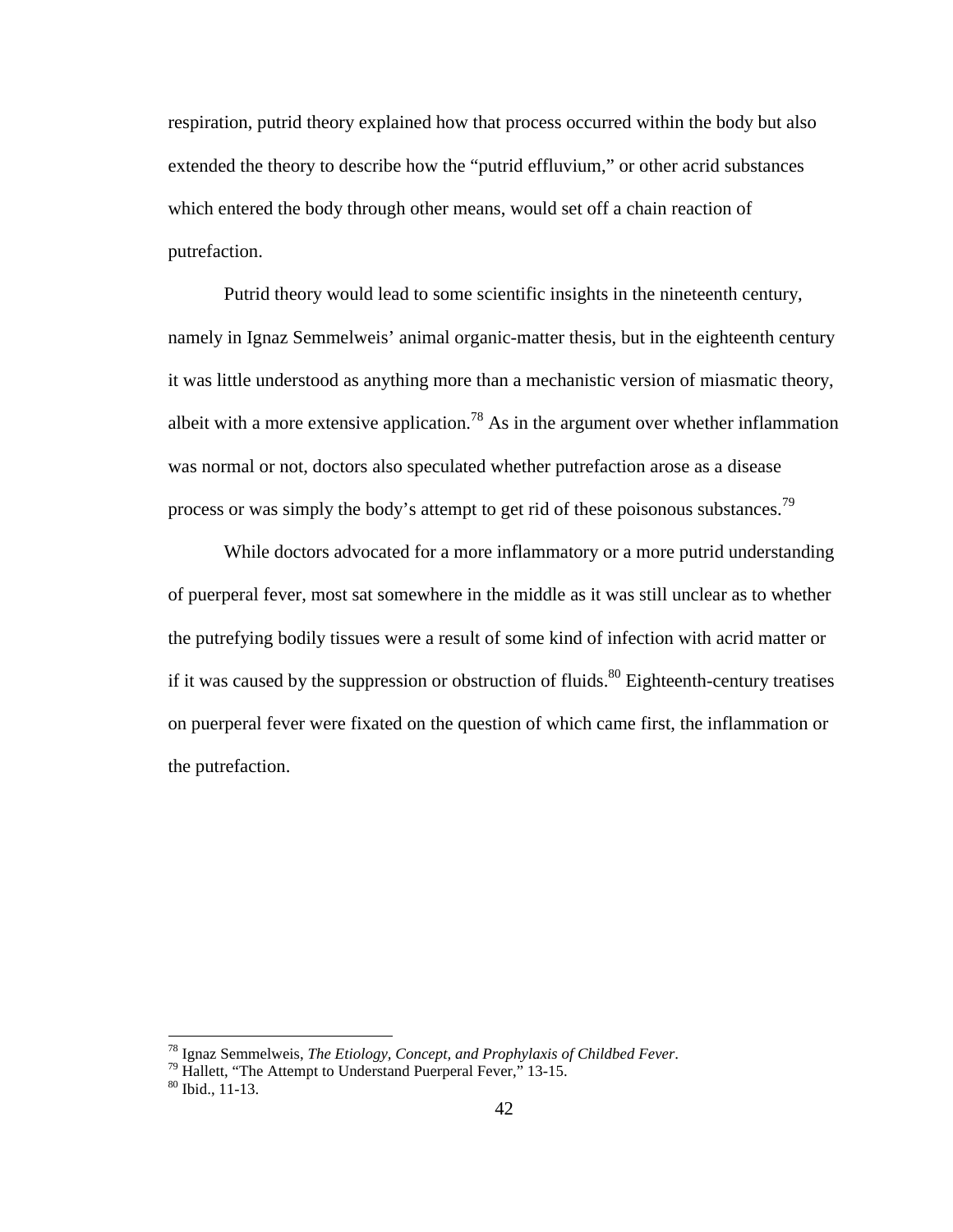## **Pathology: New Techniques, Old Results**

The nineteenth century brought further confusion for doctors dealing with puerperal fever with the ideological shift in academics toward the dominance of pathology.<sup>81</sup> In an attempt to make the medical classroom more scientific, medical schools began using postmortem dissection to teach their students the physiological changes that took place within the diseased body. The dissecting room became the new arena where students of medicine would learn about the disease processes that the mechanistic theory had uncovered.

However, for doctors writing about puerperal fever, postmortem dissection became yet another avenue of divergence and disagreement. Those who postulated that the disease was fundamentally inflammatory began looking for the beginnings of inflammation in the bodies of the mothers they dissected.<sup>82</sup> As the analysis of morbid structural changes was now the holy grail of nineteenth-century science-based medicine, the findings of these autopsies fueled further debate as to the "seat" of the disease or where and how it originated in the body.<sup>83</sup>

Because puerperal fever is a bacteriological infection which ultimately leads to significant destruction of tissues, the type of organism and the amount of damage done to the internal organs before the patient's death would produce differing degrees of

<sup>&</sup>lt;sup>81</sup> Meigs, *Obstetrics: The Science and the Art*, refers to both the "library of this discreditable warfare of opinions" on page 615 and the "scandalous confusion in Medicine as to child-bed fever" on page 617.  $82$ <sup>82</sup> Hallett, "The Attempt to Understand Puerperal Fever," 10-11.

<sup>83</sup> Loudon, *The Tragedy of Childbed Fever*, 15-20 ; Parsons, "British Medical Profession and Contagion Theory," 139.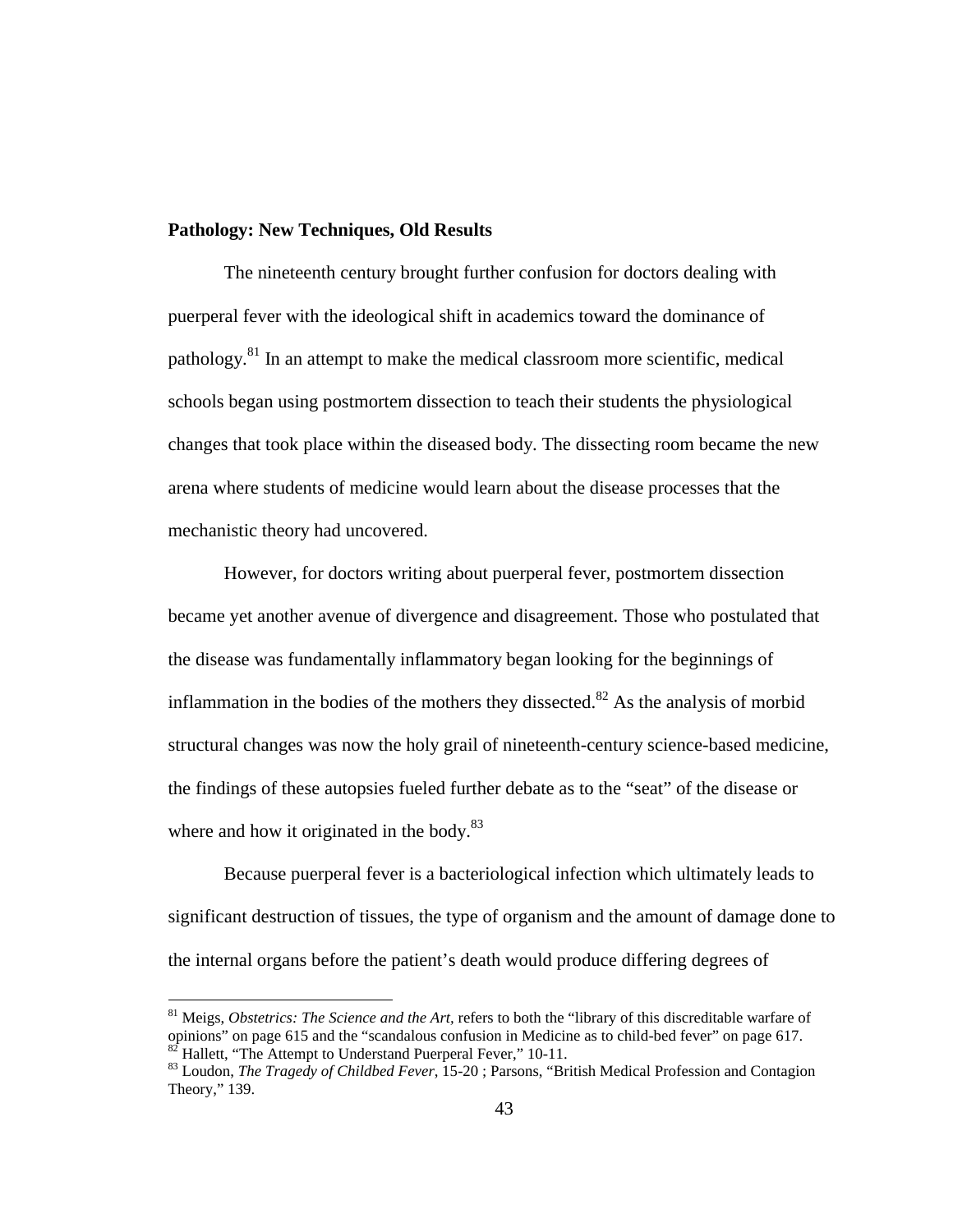damage.<sup>84</sup> Nineteenth-century treatises on puerperal fever almost always published the findings of autopsies and many doctors argued over whether the disease was inflammatory or putrid and whether it really began in the uterus as had been previously supposed or if it originated in the omentum, perineum, or even the intestines. The debate yielded few areas of consensus among the many writers tackling the subject and led some to return to the view held in the early eighteenth century that puerperal fever was not a unique disease at all. It was instead declared that puerperal fevers were a group of many distinct illnesses that happened to occur during the puerperal period.<sup>85</sup>

Pathological findings that were used to argue for the seat of puerperal fever

originating in one organ or another fueled a return to growing lists of possible

explanations and classifications of puerperal fever.<sup>86</sup> In 1846, Samuel Kneeland wrote,

…indeed since morbid anatomy has of late years so absorbed the attention of physicians, constant attempts have been made to localize the disease in question. Having been supposed from the time of Hippocrates to that of Boerhaave, to be dependent on an inflammation of the uterus, it was afterwards localized in the peritoneum by Johnston, in England, Walter, in Prussia, and Bichat, in France; and the name of peritonitis was given to it. Then as inflammation of the uterus was found combined with that of the peritoneum, the name was changed to metroperitonitis; metritis was the next appellation; then uterine phlebitis, pus having been found in the veins of the uterus; as this was sometimes found only in the lymphatics, it was hence called lymphangitis; others, especially the Germans (with Boër at their head,) discarded all these as false, and substituted putrescence or softening of the uterus; this again did not satisfy the French pathologists, who,

<sup>84</sup> Thomas, *The Modern Practice of Physic,* states on page 934, "Under different circumstances, the disease assumes different appearances, and accordingly different distinctions have been laid down by writers between its various forms; but such distinctions are of no use in practice, and may, perhaps, be productive of embarrassment to the practitioner. We may conclude, I think, that the only essential difference in the cases that ought to be considered puerperal fever, consists in their degree of violence, and their being epidemic, or simply sporadic; for it seems to be admitted that whenever the disease exists epidemically, it is more urgent in all its symptoms."

<sup>85</sup> Meigs, *Obstetrics: The Science and the Art,* states on page 618, "the disorder here to be treated of is observed only in pregnant and lying-in women; yet it is not one, but many…It is inflammation of the womb alone; too it is inflammation of the veins of the womb; or it is inflammation of the peritoneum; or it is metro-phlebitis, or metro-peritonitis; or else a combination of metro-peritonitis with phlebitis. These are the several forms of the disease."

<sup>86</sup> Hallett, "The Attempt to Understand Puerperal Fever," 10.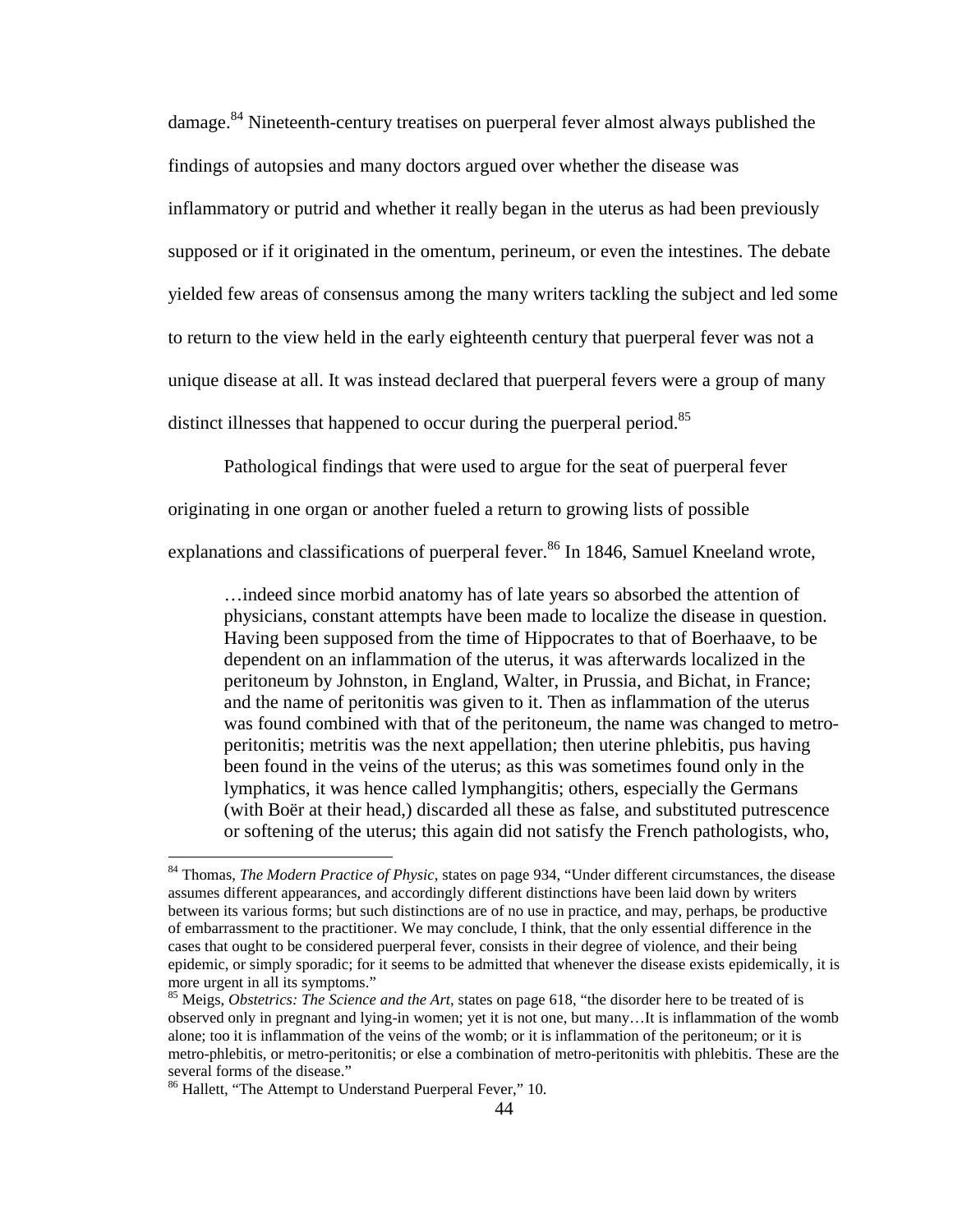having met with pus in the cellular tissue, in the viscera, and the articulations, without lesion of the uterus or peritoneum, came to the conclusion that it was a purulent fever, which is the prevailing opinion in the present French school. *Thus, by attempting to localize and simplify, this system has only rendered still more confused and difficult this important subject.* Each observer has described faithfully his epidemic; each has been so far in the right: but all have been wrong in maintaining that the type of disease observed by them was the true type of puerperal fever, to the exclusion of all others.<sup>87</sup> (italics added for emphasis)

In this way, pathology acted as a hindrance to developing prevention practice for there was very little prevention that could occur if the disease was so ill-defined that it was not certain if it was a single disease at all. For if it was not it might be prevented in many different ways, again according to the specifics of each case. Describing the contradictory findings of autopsies in puerperal fever cases, Gail Pat Parson stated, "The Practitioner of 1830 had gained one advantage over earlier colleagues—science had legitimized his confusion about puerperal fever."<sup>88</sup>

This confusion can be further understood by remembering that the very definition of puerperal fever was based on an ancient understanding of disease as that affecting a certain population and was classifiable by a recognizable collection of symptoms. In this case, puerperal fever was defined as a fever that took place during the puerperium – the period between childbirth and the return of the uterus to its normal size. The fairly regular symptoms of a bacterial infection which turned septic in the population of women having given birth are what caused puerperal fever to be classified as a separate disease from other illnesses that might be caused by the same bacteria.

Diseases are classified today by their causative pathogen because in our current bacteriological paradigm, treatment for disease is geared toward killing or inhibiting the

<sup>&</sup>lt;sup>87</sup> Samuel Kneeland, "On the Contagiousness of Puerperal Fever," 45-46.

<sup>88</sup> Parsons, "British Medical Profession and Contagion Theory," 139.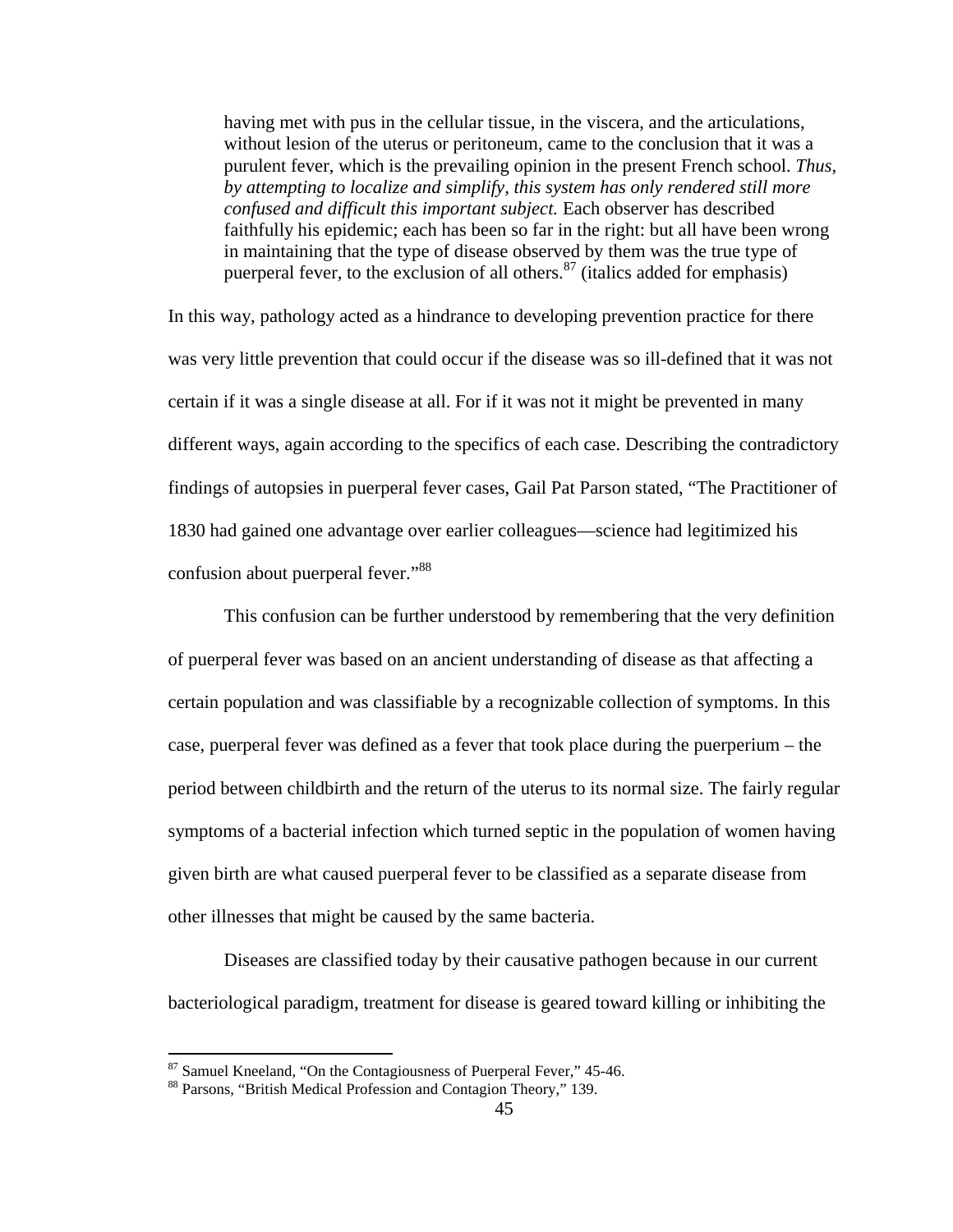growth of that particular pathogen in the affected body. Before it was understood that germs played a vital role in disease, the disease causation models of the modern period continued to classify disease by population and symptomology because the available treatment was of ancient origin where the classification of symptoms and the predispositional factors of the population infected were what determined the correct treatment course.

Those doctors studying puerperal fever in the eighteenth and early nineteenth centuries could not have known about bacteria. And as puerperal fever can be caused by many different microorganisms, it can have very different disease courses with varying lengths of illness, symptoms, and outcomes. Some cases are more deadly than others. So puerperal fever was confusing because it was a collection of many different infections, but with the same ultimate cause: an introduction of bacteria into the birth canal of the mother. Therefore, prevention would have included making it more difficult for these bacteria to be thus introduced. Unfortunately, prior to the development of the germ theory, the pathological findings of the dissecting room acted more as a distraction than an arena of discovery and little achievement was made in overall prevention.<sup>89</sup>

<sup>89</sup> Meigs, *Obstetrics: The Science and the Art*, states on page 615, "Diseases that are clearly understood, and methods that are proved to be salutary and successful, unite all voices in the proposition as to their nature and use; but, in our disorder, the utmost latitude seems to have been given to the imagination, so that a complete distraction of the professional mind appears, in the command of this one to regard it as a fever— of that one, as an inflammation—of another, as synocha or typhus; to bleed—not to dare to bleed to salivate—to rely on opium—on ipecacuanha, on turpentine—on purgative drugs, on saline draughts; and so, of every possibly suggestion of treatment, until the Student, confused and baffled at last in his search after some sure foundation to rest upon, gives up the search for truth in despair, and resolves to wait until the conflict arises, and then to do as best he may."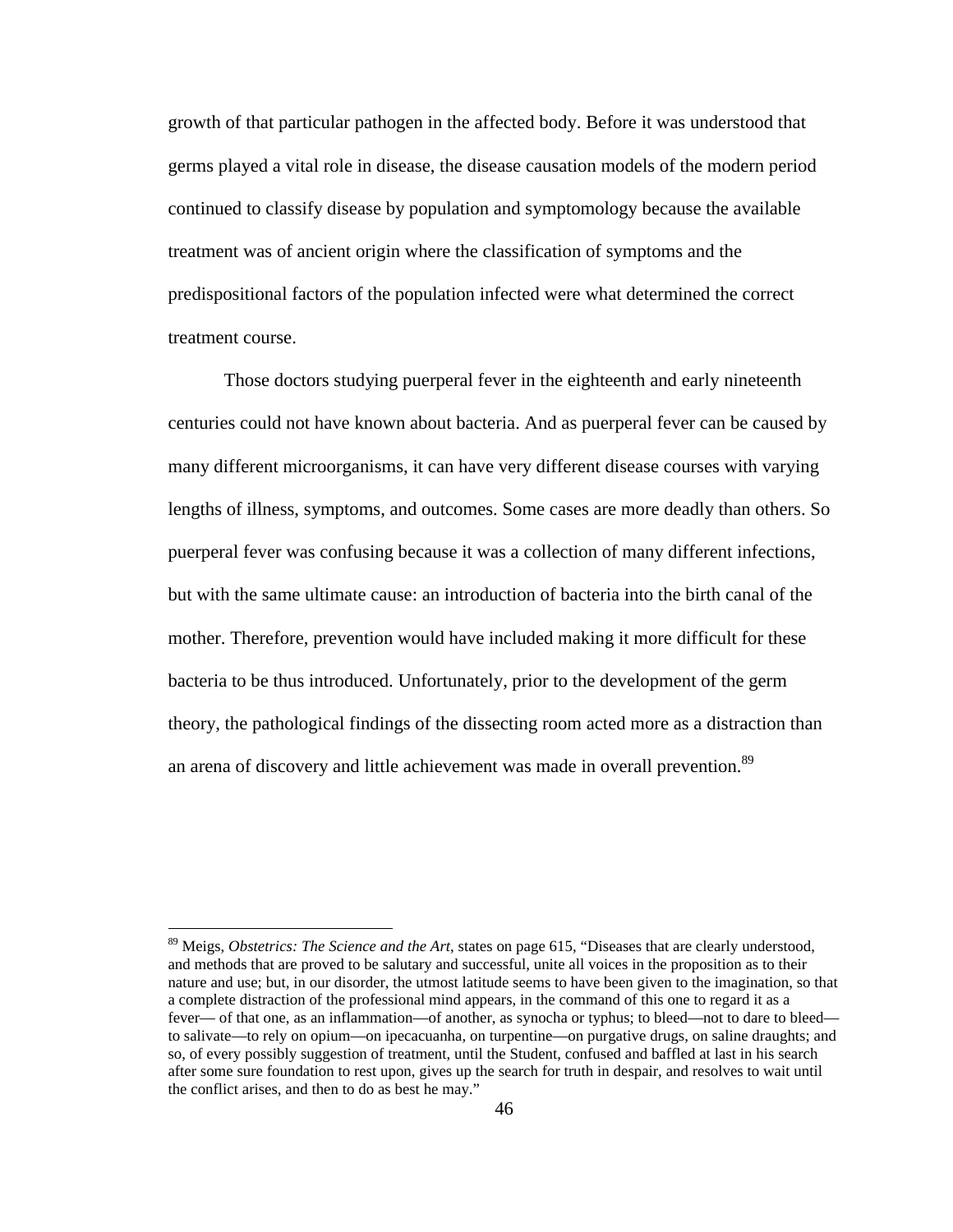### **Contagion and the Environment: Definitions and Confusion**

In the nineteenth century, the argument over disease causation shifted from inflammation theory vs. putrid theory to one of contagion vs. anticontagion. Actually, this debate was split many ways, though most historians of puerperal fever have ignored the subtle shifts in terminology which make this issue so perplexing to the careful reader of these primary sources. Most histories on puerperal fever have been concerned with what kept the contagionist camp from convincing the medical profession of the contagiousness of puerperal fever. They rarely discuss the anticontagionists, other than to quote their more extreme assertions so as to support their contemporary marginalization.<sup>90</sup> The real debate, as it took place in the nineteenth-century writings on puerperal fever, was not simply among contagionists and anticontagionists.

Intent on more clearly describing the various groups of contagionist and anticontagionist doctors, with each group further separated into environmental and iatrogenic factions, Gail Pat Parsons describes the oft-overlooked, yet fundamental differences between these viewpoints in her article on puerperal fever in antebellum

<sup>90</sup> Wertz and Wertz, *Lying-In: A History of Childbirth in America,* 122. For example, Charles Delucena Meigs, who is often vilified in the secondary literature because of his staunch anticontagionist philosophy is repeatedly quoted in revisionist literature as saying, "Doctors are gentlemen and gentlemen's hands are clean." This statement has been characterized as an extremely arrogant way of dismissing the need for hand washing and other cleanliness procedures. However, if one reads Meigs' works or those written by physicians who knew him well, he was a staunch believer in cleanliness to the point that his contemporaries remarked on his fastidiousness, "at all times ready to enter either the sick chamber or the drawing room," as quoted in Parsons. His words, taken in appropriate context then, read closer to, "Doctors are gentlemen and gentlemen's hands [should always be] clean."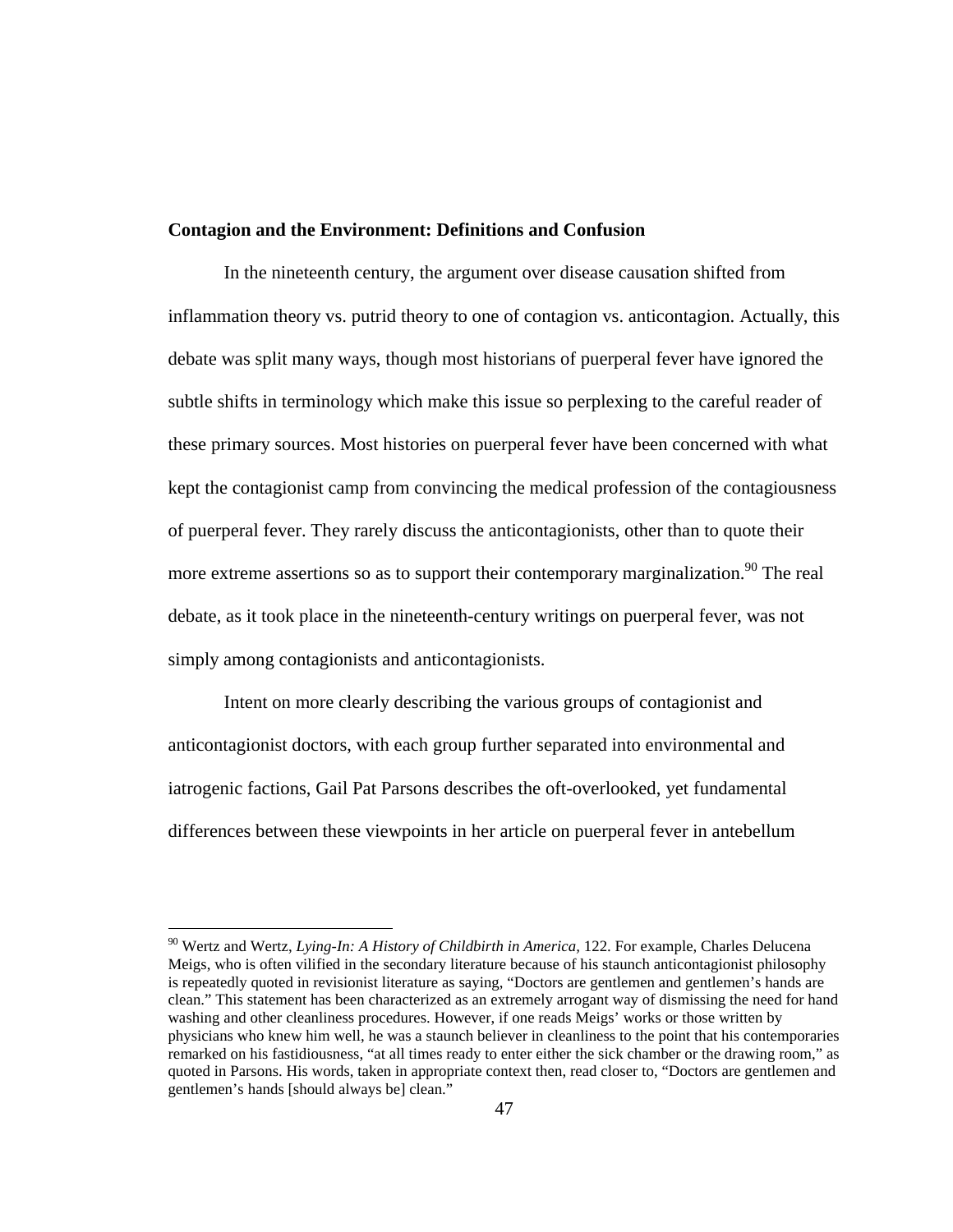America.<sup>91</sup> She presents a categorization of the doctors' theories as to the spread of puerperal fever by describing four different positions: iatrogenic contagionists, environmental contagionists, iatrogenic anticontagionists, and environmental anticontagionists.

Basically, diseases are caused iatrogenically when they are initiated by a health care worker or by some medical treatment. All nosocomial infections, or infections acquired in a hospital, are iatrogenically produced. Surgical wound infections are a recurrent example. Therefore, iatrogenic contagionists and iatrogenic anticontagionists believed that the medical practitioner was likely to blame for spreading the disease to his or her patients. Environmental contagionists and anticontagionists did not believe that the doctor or midwife spread puerperal fever, but that the environment, be it the home, hospital, or town, was to blame. Ultimately, both of these viewpoints were directly related to miasmatic theory in that the putrid effluvium which acted as the instigating agent was what caused the disease, irrespective of whether the mother had been contaminated with the effluvium by the medical staff or by the environment itself.

The distinction between contagionists and anticontagionists in the nineteenth century, according to Parsons, centers on the definition of "contagion." Today, the definitions of contagion and infection, or contagious and infectious, are much the same. But in the early nineteenth century, Parsons argues, these medical terms were separate and distinct. She quotes William Dewees, professor of midwifery at the University of Pennsylvania, as writing in 1826, "By contagion is understood effluvia (miasmata) arising directly or indirectly from the human body under particular diseases, and capable

<sup>&</sup>lt;sup>91</sup> Parsons, "Puerperal Fever, Anticontagionists, and Miasmatic Infection."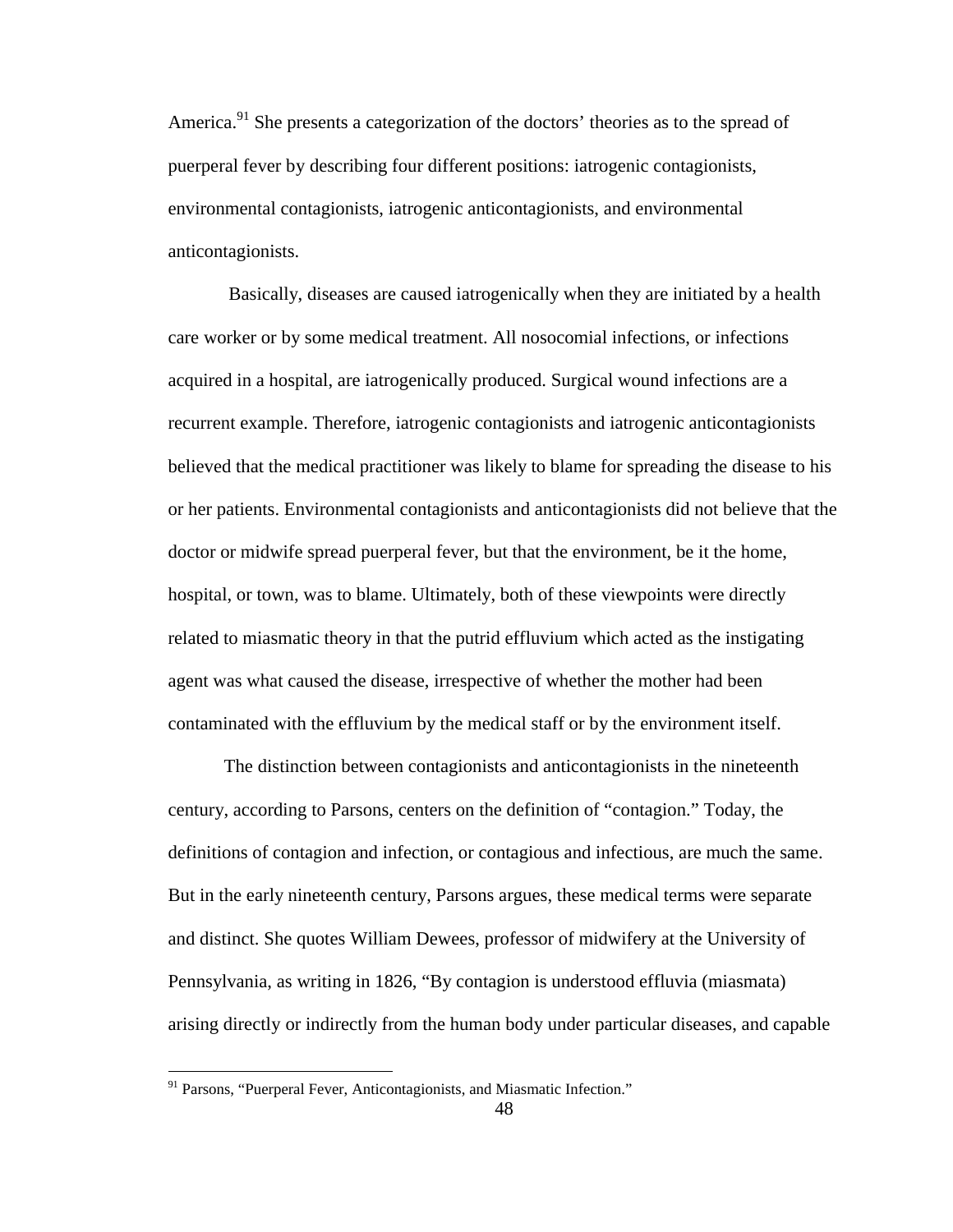of exciting the same disease in other persons to whom it may be applied."<sup>92</sup> For a definition of infection, she turns to Noah Webster in his *History of Epidemic and Pestilential Diseases*, published in 1799, which reports that the term was used to indicate "that quality of a disease which may or may not excite it in a sound body within a suitable distance, or by contact; and which depends on heat, fouled air [and] an apt disposition in the receiving body."<sup>93</sup>

Therefore, the main criteria for diseases being contagious were that they regularly replicated themselves within the environment and conferred upon their victims the exact disease as that which created the transmitting agent, the putrid effluvia. The disease most exemplifying this theory was smallpox. An infection, by contrast, was a general state of unhealthy air which could render a subpopulation with certain predisposing factors susceptible to a variety of illnesses. As medical theory evolved, the definitions of contagion and infection merged to become synonymous under germ theory.

Readers of primary source documents who do not understand the evolution of these theories of disease causation often mistakenly argue that the use of these terms in the pre-bacteriological era indicates an early understanding of the role of germs in producing disease.<sup>94</sup> For example, contemporary medical historians of puerperal fever often fail to realize that doctors they consider "heroes," such as Ignaz Semmelweis, would have considered themselves to have been anticontagionists alongside so-called "villains" such as Charles Delucena Meigs. Semmelweis would have fallen into the

<sup>92</sup> Ibid., 431 ; William P. Dewees, *A Treatise on the Diseases of Females* (Philadelphia: Blanchard and Lea, 1854), 384n.

<sup>93</sup> Parsons, "Puerperal Fever, Anticontagionists, and Miasmatic Infection," 433. Noah Webster, *A Brief History of Epidemic and Pestilential Diseases*, Vol 2 (Hartford: Hudson & Goodwin, 1799), 141. <sup>94</sup> Vivian Nutton, "The Reception of Fracastoro's Theory of Contagion: The Seed That Fell Among

Thorns?" *Osiris* 6 (1990): 196-234.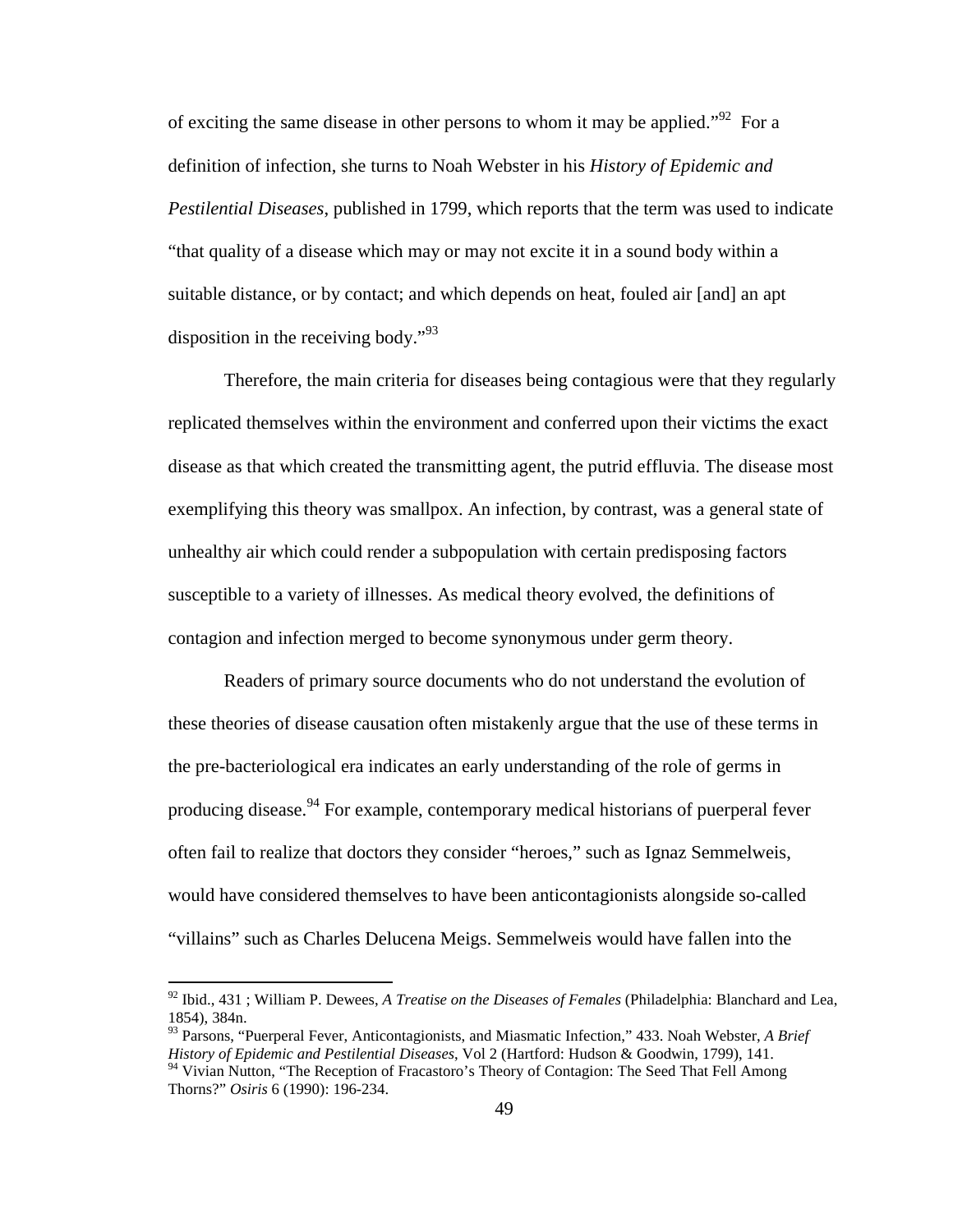iatrogenic anticontagionist camp while Meigs was a staunch environmental anticontagionist who resentfully condemned the branding of medical professionals, by those who argued for an iatrogenic source, as "murderers."

Gail Pat Parsons is quick to point out that the observations of the environmental anticontagionists supported their beliefs in an environmental cause of the disease.<sup>95</sup> These doctors described cases that were sporadic with no obvious tie to a physician's other patients. And while many physicians may have come across a succession of patients that became infected after he delivered them, a fact frequently cited by those arguing for an iatrogenic link in transmission, the overall landscape of puerperal fever cases were so random that an environmental cause seemed the only explanation that could account for all scenarios.<sup>96</sup>

Environmental anticontagionists were not simply ignoring the facts or attempting to save their own reputations. Their position was simply a testament to the widespread assumption of the plausibility of a miasma. They were a significant collection of highly educated, well-respected doctors who, far from refusing to cooperate, were in fact using well-established miasmatic principles in their attempts to prevent puerperal fever. Stateof-the-art hospitals in the nineteenth century were built in a locale, perhaps on a hill facing the wind, which would be less likely to imprison miasmas. Proper ventilation and

<sup>&</sup>lt;sup>95</sup> Parsons, "Puerperal Fever, Anticontagionists, and Miasmatic Infection," 440.

<sup>96</sup> Semmelweis, *The Etiology, Concept, and Prophylaxis of Childbed Fever,* states on page 118, "This explains why the conflict over whether childbed fever is or is not contagious could never be conclusively resolved. Those who believe in contagion cite cases in which childbed fever had undeniably spread from an ill patient to a healthy one. Their opponents cite cases in which the disease did not spread as it would have done if it had been contagious. Childbed fever is not a contagious disease, but it can be conveyed from diseased to healthy patients by decaying animal-organic matter…" Kneeland, "On the Contagiousness of Puerperal Fever," states on page 49, "For those who consider as epidemic disease those propagated by a morbific atmospheric principle, it will always be easy to make objections to the contagionist, unless the proofs are so convincing as to silence all opposition; which is rarely the case."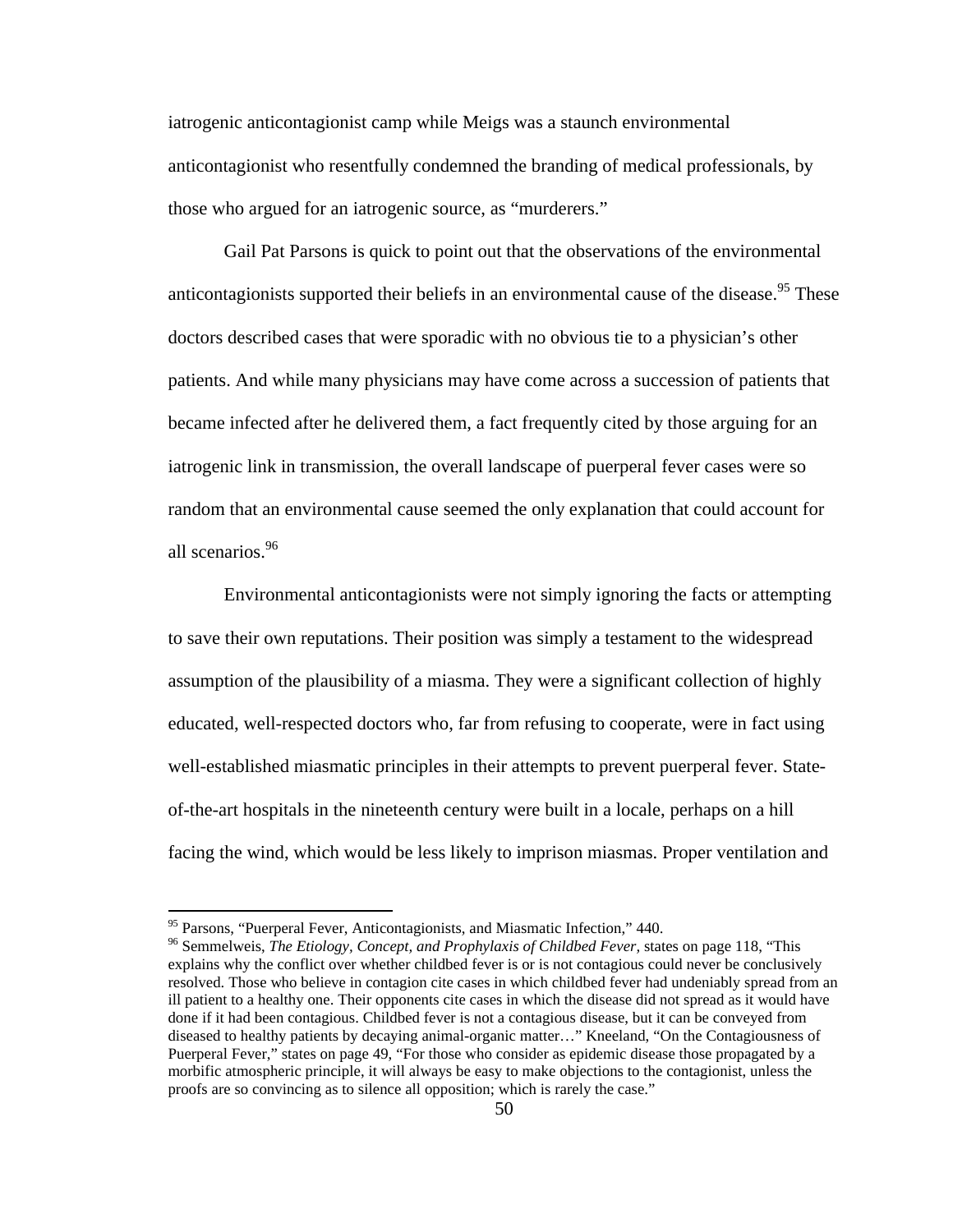treatment of bedding would ensure that puerperal fever victims' putrid effluvium did not contact healthy patients. Evacuation from the vicinity might be ordered as a last resort in an epidemic while the hospital was scrubbed and whitewashed in an attempt to rid the environment of the infectious miasmas. These last precautions often lowered the frequency of puerperal fever for a time, a fact that reinforced the belief that the environment was to blame. $97$ 

Other important observations about puerperal fever were used to argue against its contagiousness. In fact, the link made by doctors such as Alexander Gordon between erysipelas and puerperal fever, which is lauded by many contemporary historians as an early clue to the contagiousness of puerperal fever, actually led doctors to conclude that puerperal fever was a miasmatic infection rather than a contagion. Under the definition of the term, as described by Parsons, a contagious disease could only have been caused by another incidence of that same disease. Therefore, those doctors who claimed that cases of puerperal fever followed cases of erysipelas were forced to conclude that puerperal fever was not a contagious disease but a byproduct of an infected environment that was causing both diseases.<sup>98</sup>

Loudon's *The Tragedy of Childbed Fever* casually mentions Parsons and her contention that these terms were separate and distinct. But Loudon takes the position that she has overstated the degree to which these doctors employed such distinctions. He states, "Certainly both words were used, but careful distinctions between infections and

<sup>&</sup>lt;sup>97</sup> Ibid., 429.

 $98$  Ibid.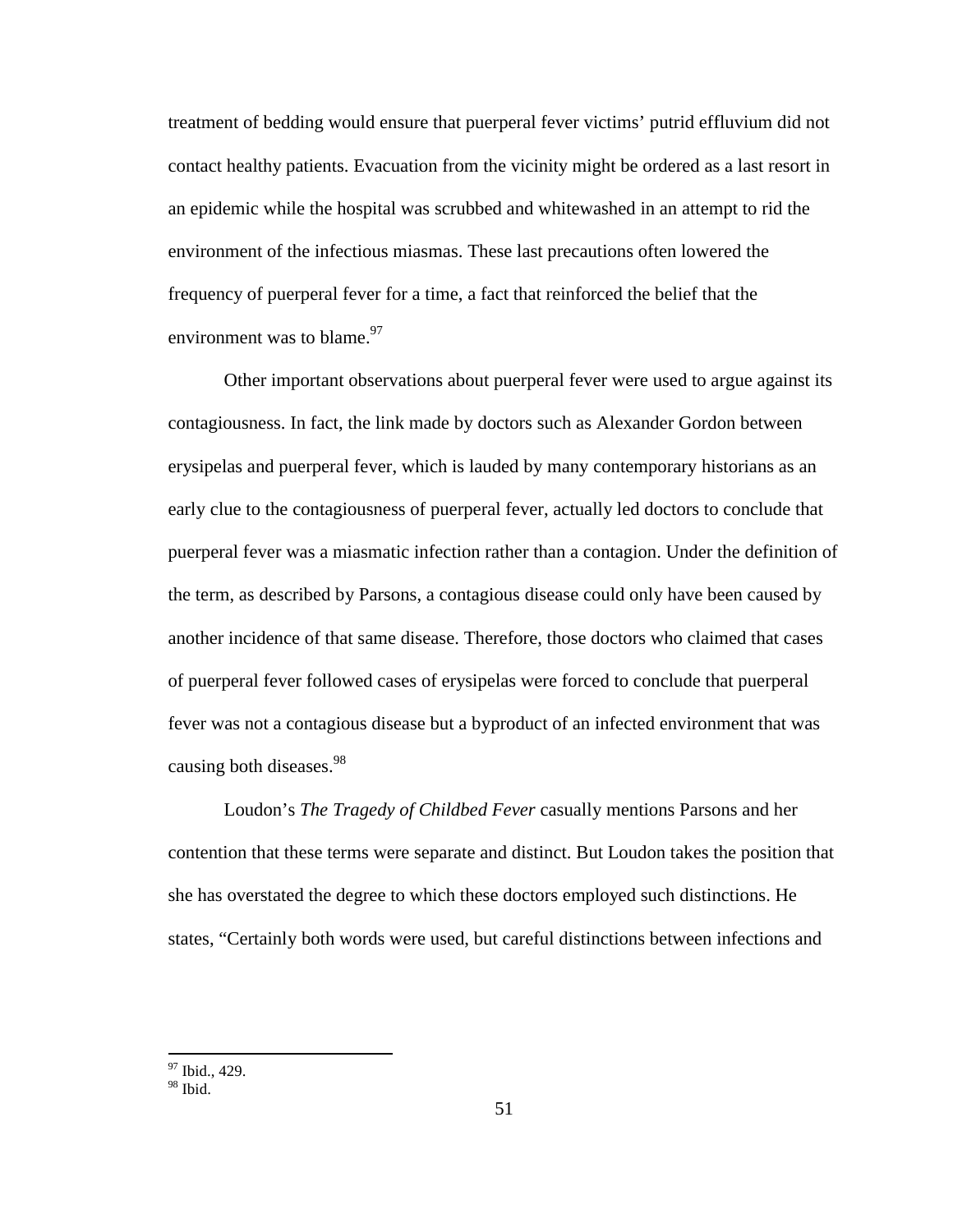contagions were, I believe, rarely important."<sup>99</sup> However, based on a careful reading of the primary sources, his dismissal seems premature.

It is true that, no matter how hard one tries, the primary sources do not fit neatly into the four-category system that Parsons proposes. However, she introduces a distinction in terms that is by no means "rarely important." The ambiguities and frequent outright confusions over these important key terms contained in the primary sources often escapes notice. Without such careful distinctions in the analysis of terminology, the various positions attributed to the physician's attempts to understand puerperal fever can become hopelessly muddied.

For example, there are those, such as Alexander Gordon and Oliver Wendell Holmes, who write of puerperal fever using the terms "contagion" and "infection" as almost synonymous, much as we do today. Gordon states, "That the cause of this disease was a specific contagion, or infection, I have unquestionable proof."<sup>100</sup> One may deduce that Gordon is simply unsure of the specific nature of the disease being spread, particularly since he argues that puerperal fever and erysipelas were concomitant epidemics, a fact that would place the disease in Parsons' category of infectious and therefore not contagious. However, he then proclaims, "In short, I had evident proofs of its infectious nature, and that the infection was as readily communicated as that of the smallpox, or measles...<sup>"101</sup> According to Parsons, smallpox was the contagious disease *par excellence*, a standard against which all doctor's judged the contagious quality of other diseases. Gordon's use of the metaphor of smallpox to argue for the infectious

<sup>99</sup> Loudon, *The Tragedy of Childbed Fever*, 79-80.

<sup>100</sup> Gordon, *A Treatise on the Epidemic Puerperal Fever of Aberdeen*, 62.

<sup>101</sup> Ibid., 63.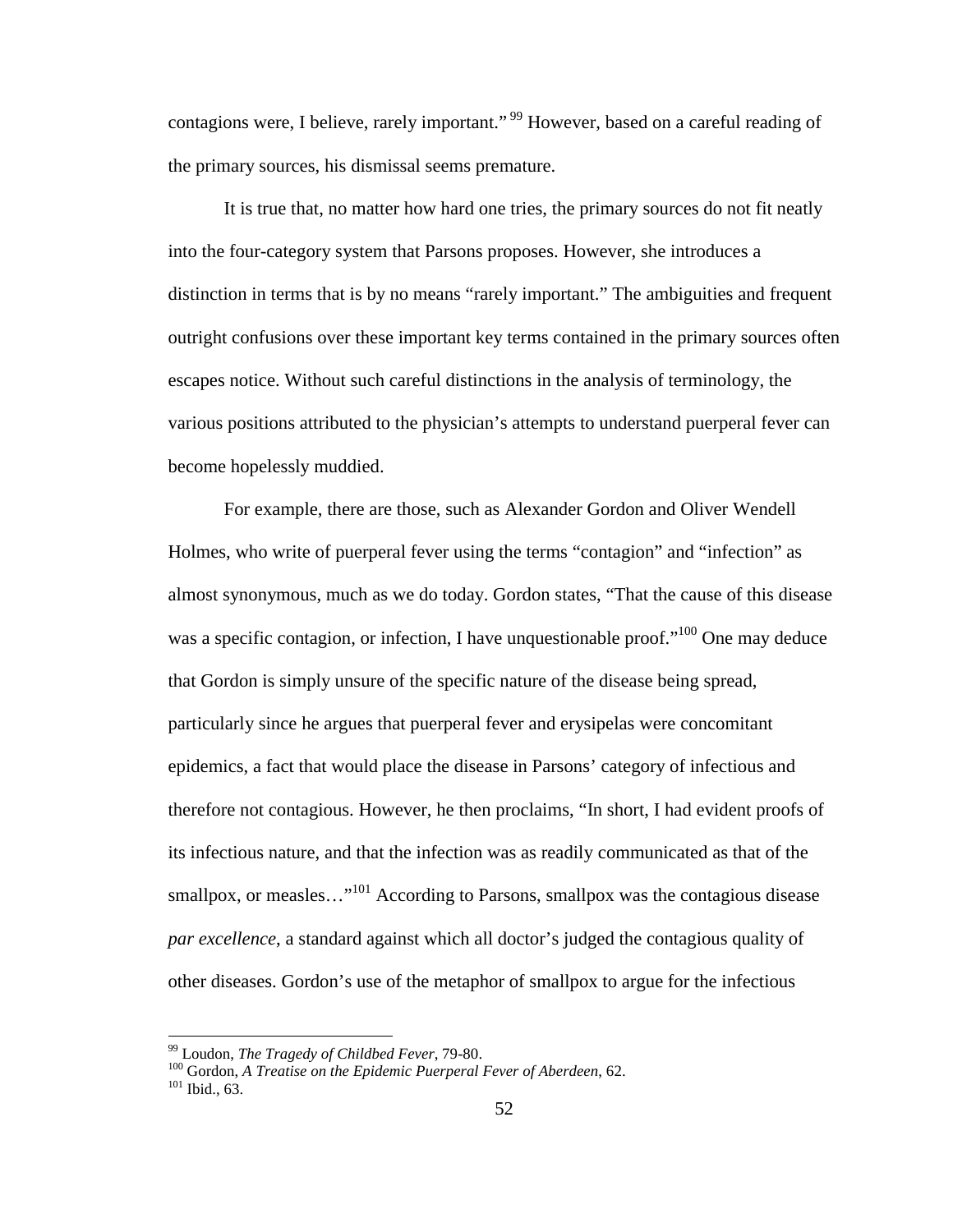nature of the disease seems to contradict her argument. However, in a following statement he states that, "…every person, who had been with a patient in the Puerperal Fever, became charged with an atmosphere of infection, which was communicated to every pregnant woman, who happened to come within its sphere."<sup>102</sup> This phrase, "atmosphere of infection," is commonly found in the arguments of those who do fit clearly into the iatrogenic anticontagionist category and so we are again left wondering as to his meaning of the term "infection".

He further states,

These facts fully prove, that the cause of the puerperal fever, of which I treat, was a special contagion or infection, altogether unconnected with a noxious constitution of the atmosphere…That the infection, which produces the puerperal fever is not a specific contagion, but of the same nature with synochus or typhus, has been asserted by a late writer on the Puerperal Fever. This author says, "that the disorder is not one, *sui generis*, confined to in-lying women, but merely an unusual form of a very common disease, and is in reality no other than the common infectious fever, complicated with a more or less extensive inflammation of the peritoneum." … The cause of both is undoubtedly infection, but the two infections are of a very different nature. For the circumstance, which excites the infection of the puerperal fever, seems to prevent typhus.<sup>103</sup>

Again, this statement seems to place him firmly in the anticontagionist camp. Yet

he continues to use the terms "contagion" and "infection" in such ways that cause confusion if the terms are to have different meanings. He states, "I have had an opportunity of attending a great number of cases of puerperal fever, arising from various causes besides contagion; for I have seen it produced by cold, by fear, by errors in diet, by too early fatigue, and premature endeavours to appear well, by the application of putrid matter to the uterus,  $\&c.^{104}$  And so the reader is left ultimately wondering if

<sup>102</sup> Ibid., 64.

<sup>103</sup> Ibid., 67-68.

 $104$  Ibid., 118-119.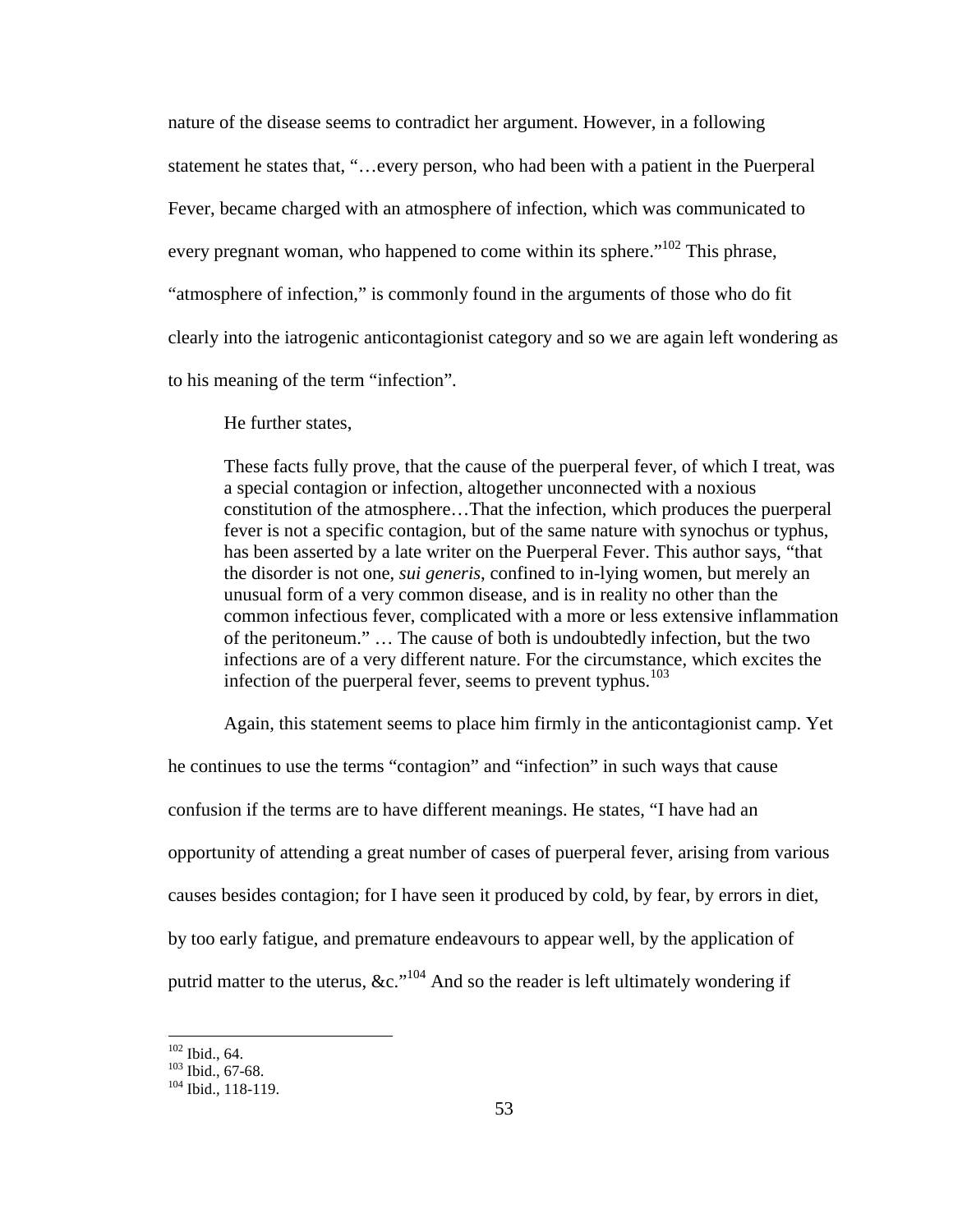Gordon espouses a view of contagion and infection being fundamentally different, if he is simply unsure as to which term is best appropriate in describing this disease, or if he considers the disease to be caused by a multitude of factors ultimately encompassing both terms, whether distinctly defined or not.

Meigs, admittedly a much clearer case, is a fierce supporter of environmental causation who argues against contagion and who rarely uses the term "infection" in his writings on puerperal fever, states that,

As to the contagiousness of small pox, I cannot deny it, *since I cannot deny the contagiousness of any inoculable malady*. But the contagious nature of puerperal fever, though asserted by so many of the brethren,…,I cannot for a moment admit. Its epidemic power is for me a sufficient explanation of all the asserted examples of its communication by direct contagion…*If a disease be contagious, it must be so by virtue of a material, or essence produced in and evolved from the person of an individual*;…<sup>105</sup> (italics added for emphasis)

And so he agrees that smallpox is the standard under which contagion can be understood,

however he does so because he can readily observe the "inoculable" matter which is

transmitted that causes the contagion to be passed from one person to another. He not

only argues that puerperal fever has no contagious essence that he can readily imagine,

but he concludes that the very definition of the disease prohibits one of thinking of

contagion. He states,

A woman who is to be attacked with puerperal fever is a woman in health,…though she may have a proneness to fall ill with what you call child-bed fever. If you fire a bullet through her womb, or tear it, or contuse it with a pair of forceps or a sharp crochet, and she die of the inflammation resulting from the accident, she will die of puerperal fever…if, from whatsoever cause, the blood vessel system of the uterus becomes the seat of a local inflammation, that inflammation will determine in her the onset of child-bed fever...<sup>106</sup>

<sup>105</sup> Meigs, *Woman; Her Diseases and Remedies: A Series of Letters to His Class* (Philadelphia: Lea and Blanchard, 1851), 604.

<sup>106</sup> Ibid., 603.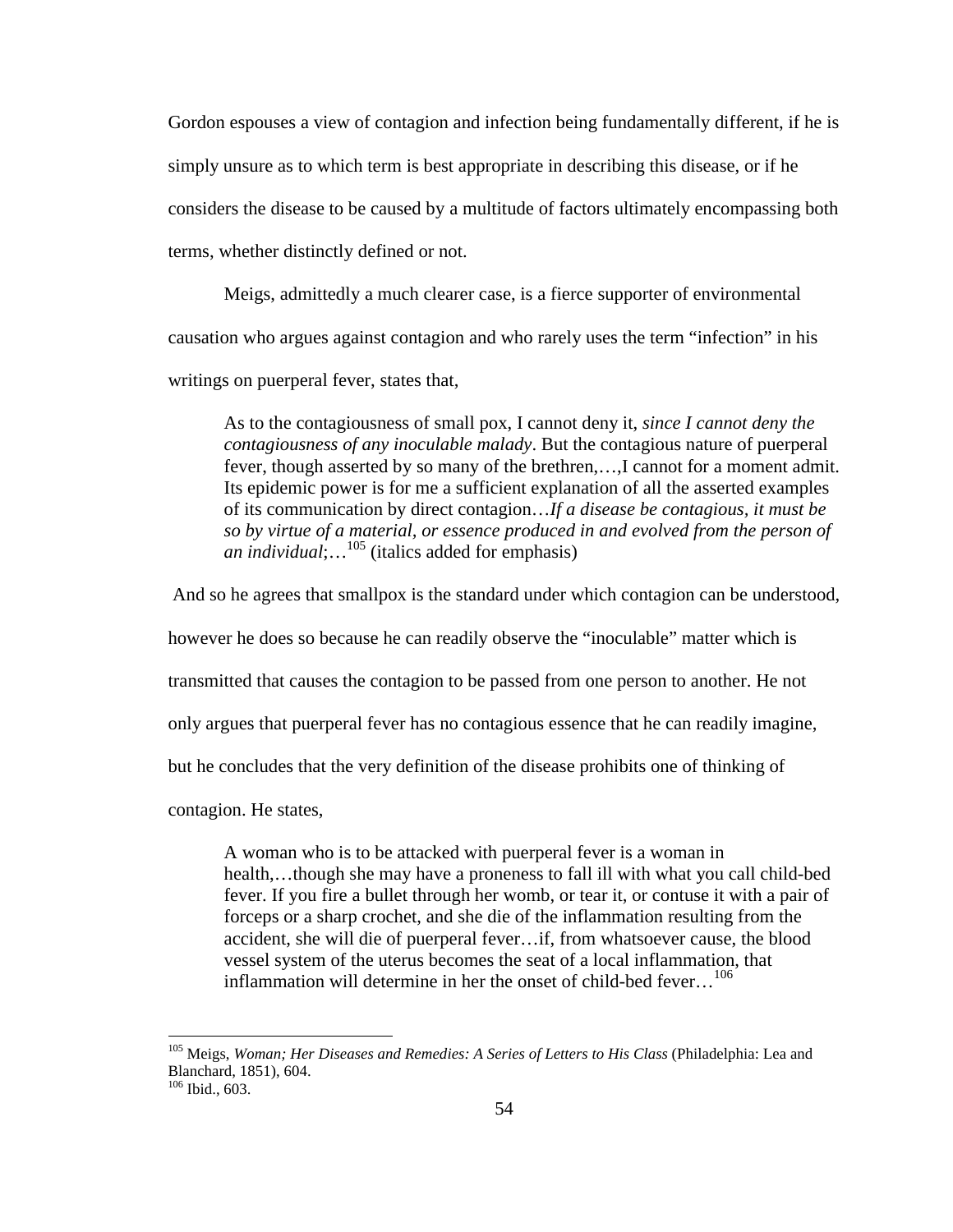And so, if one agreed that puerperal fever was a type of peritoneal or uterine inflammation, then a discussion of puerperal fever being contagious was not only inappropriate, but irrelevant. Puerperal fever, for Meigs, was defined by that inflammation, no matter what conditions helped to produce it. Inflammation, as a bodily process, could not be contagious.

In an opposite vein, Semmelweis argued for the non-contagious character of the disease *because* there was inoculable material that caused puerperal fever. Semmelweis states,

Childbed fever is not a contagious disease*. A contagious disease is one that produces the contagion by which the disease is spread.* This contagion brings about only the same disease in other individuals. Smallpox is a contagious disease because smallpox generates the contagion that causes smallpox in others. Smallpox causes only smallpox and no other disease…Childbed fever is different. This fever can be caused in healthy patients through other diseases…*However, childbed fever cannot be transmitted to a healthy maternity patient unless decaying animal-organic matter is conveyed*…For example, suppose a patient is seriously ill with a form of childbed fever in which no decaying matter is produced. Then the disease cannot be transmitted to healthy patients. On the other hand, if the patient with childbed fever has septic endometritis or discharging metastases, then her disease can be conveyed to healthy patients.<sup>107</sup> (italics added for emphasis)

Here, Semmelweis is arguing that puerperal fever is not contagious because the

term "contagion" for him means the same that it does for Parsons: that a contagious disease creates effluvium that can only cause that particular disease in others. Because puerperal fever, in Semmelweis' opinion, is caused by any decaying animal-organic matter, such as that introduced into the vagina on the hands of a doctor after he assisted in a postmortem dissection, that matter constitutes an inoculable poison. And because many

<sup>107</sup> Ignaz Semmelweis, *The Etiology, Concept, and Prophylaxis of Childbed Fever*, 117.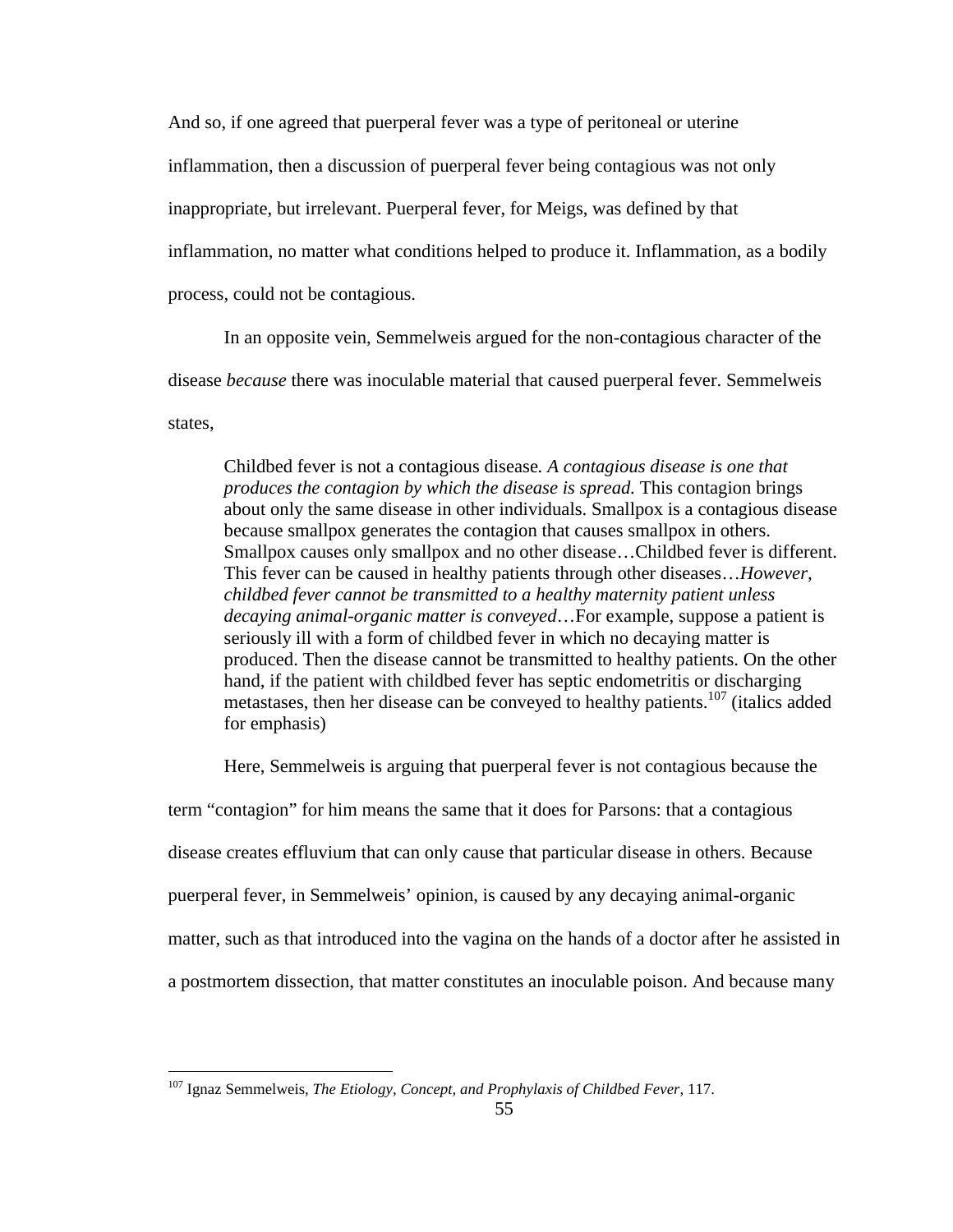diseases or injuries result in decaying matter, a number of diseases can cause puerperal fever.

This leads the reader to further question sources that describe the link between puerperal fever and erysipelas because Semmelweis argues that,

Childbed fever bears the same relation to erysipelas and its sequelae that it does to every other disease that generates decaying matter…In recognizing only erysipelas and its sequelae, beyond puerperal fever itself, as sources of childbed fever, English physicians draw their boundaries much too narrowly…Thus childbed fever is the same disease that occurs among surgeons and anatomists, and following surgical operations, it is the same disease whether decaying matter is brought into the circulation system of males or of females.<sup>108</sup>

Therefore, Semmelweis cites cases of inoculation with the decaying matter of erysipelatous abscesses as causing puerperal fever. He does so while arguing that puerperal fever is not contagious. However, Storrs cites examples of erysipelas leading to cases of puerperal fever, and vice versa, as evidence that puerperal fever *is* contagious, a fact that further discredits Parson's view that links between cases of erysipelas and puerperal fever necessarily argue for its infectiousness.

And so it goes for the vast majority of primary sources on puerperal fever. Some sources set out a clear distinction between the terms "contagion" and "infection." Some do not and seem to use these terms interchangeably. Some argue that the causes of the disease are unknown and that a discussion of contagiousness is premature. And some deal with the apparent contradiction in data by separating cases of the disease into different forms of puerperal fever: some contagious, some infectious, and some produced by direct inoculation.

 $108$  Ibid.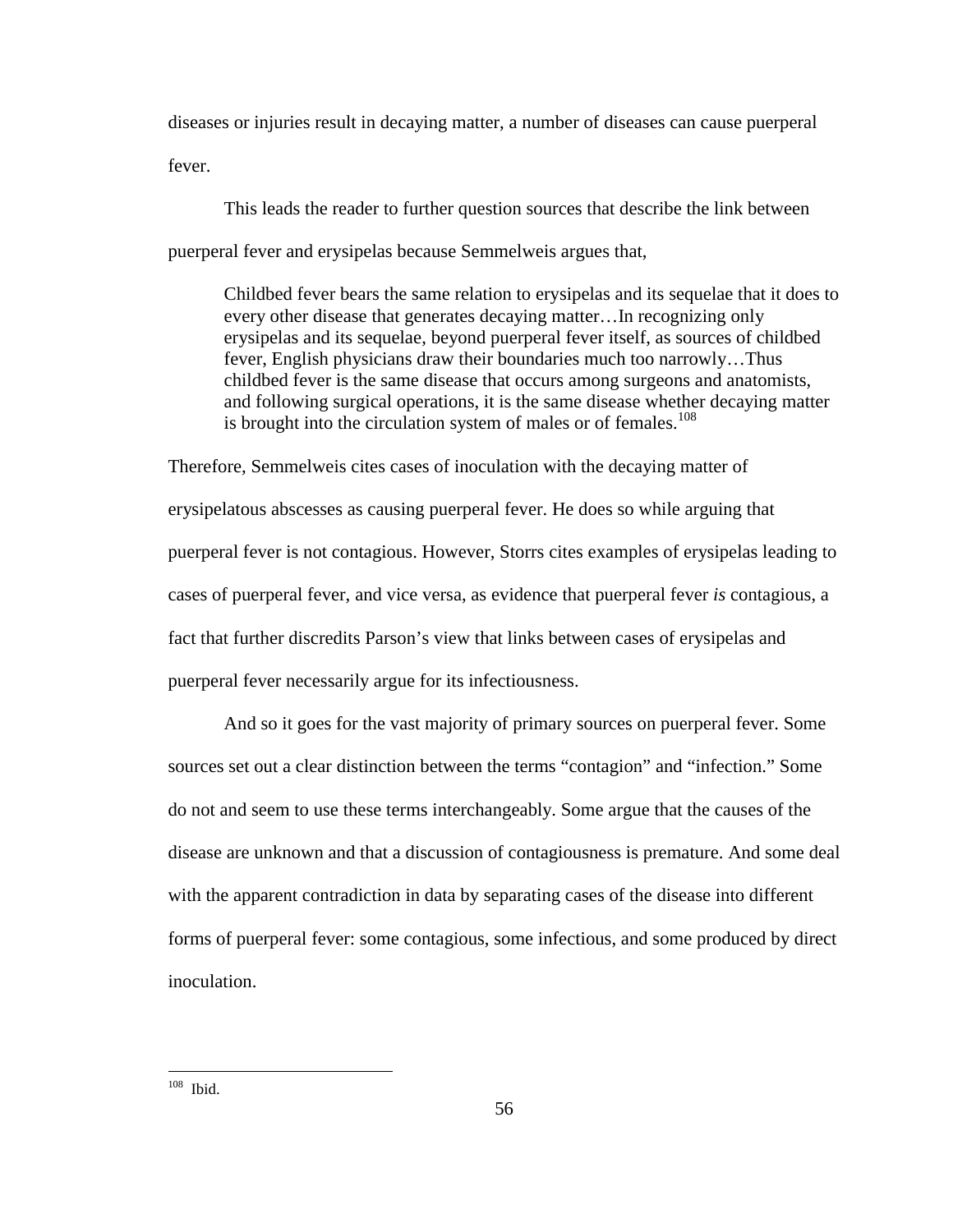Therefore, while Parsons' categories are not as useful as one might hope for sifting through the apparent contradictions between and within the treatises on puerperal fever, Loudon's assertion that the distinction between terms was "rarely important" is a gross underestimation of the ambiguity with which these terms were used.

On the contrary, such differences in definitions are seldom trivial. The definitions of the central terms in any advanced explanation are always theory-laden, in that they make implicit claims about the natural world. Such theoretical definitions contain within them the assumptions of the theory. How one defines the key features of a given disease impacts basic assumptions about that disease and diseases in general. No two physicians could accurately communicate, much less successfully craft an explanation of a disease, if their definitions of the key features of that disease contained significant discrepancies. If one physician defined a miasma as an unobservable noxious spirit while another claimed that it was composed of fine, wind-blown particles, clearly their "agreement" that the disease was caused by a miasma does not mean they endorse the same theory.

Worse, we find these physicians, sometimes very good physicians, being rather cavalier about consistently using the same meanings for key terms in their own writings. This inconsistency appears both in labeling the causative agents of the disease and in the symptoms that they believed indicated the presence of the disease. Either way, such internal inconsistencies crippled any attempt at forming a coherent explanation of the disease. In part, this inconsistency has been a product of their refusal to drop bleeding as a treatment. Small *ad hoc* adjustments to a theory may have seemed trivial or gone unnoticed for a long time, but hundreds of these small adjustments over decades or

57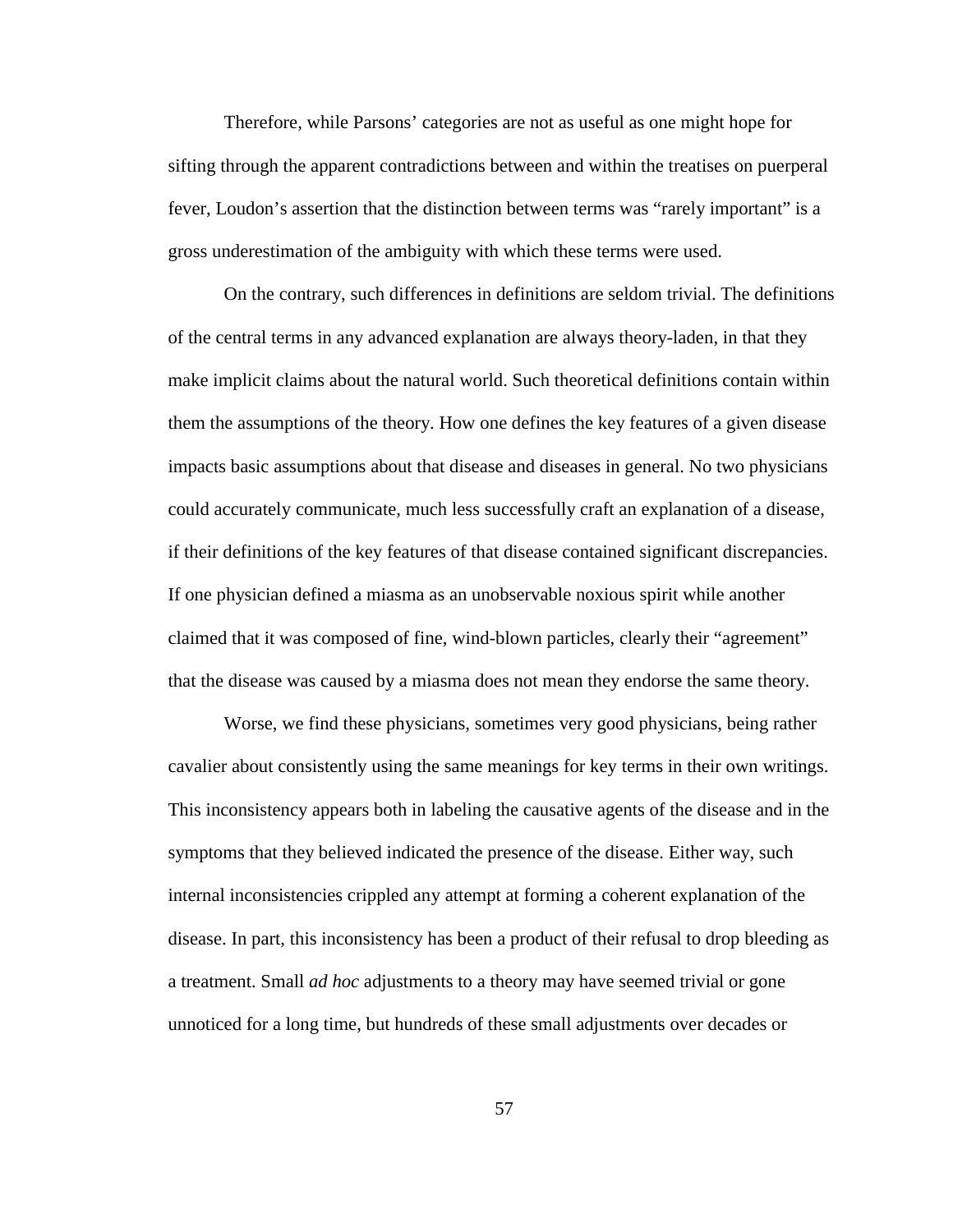centuries created a theory that looked nothing like its predecessor. In this way, a theory can become so convoluted, so unable to sustain itself, that it becomes unworkable. Finally, the unfortunately common practice of citing long strings of agents they believed produced puerperal fever, most of which were ill-defined, fatally complicated any hope of clear theory formation.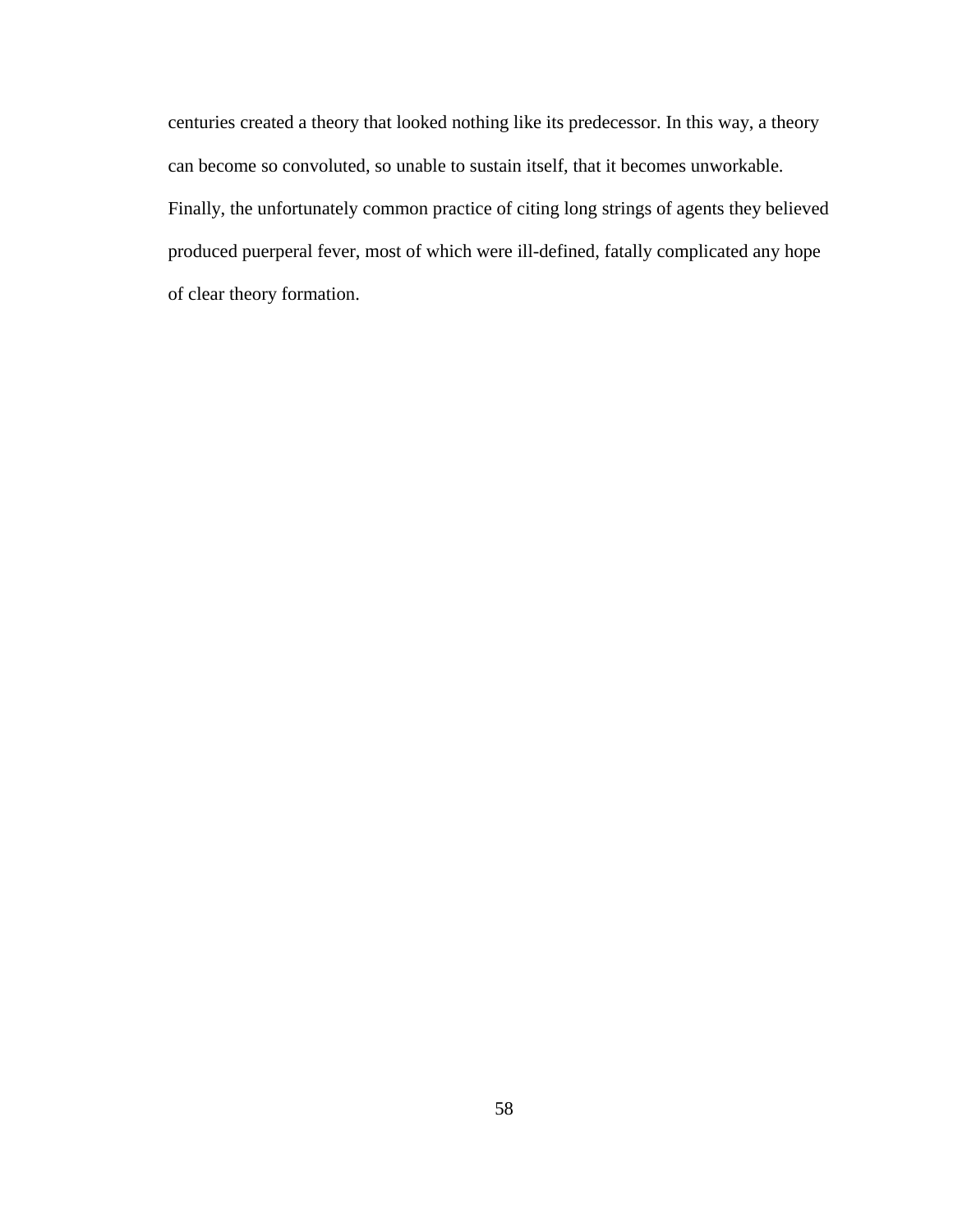### **Success: Treatments Break Free from Galen**

Even after the acceptance of germ theory in the lying-in hospitals of Europe in the second half of the nineteenth century, little progress was reflected in the statistics of maternal deaths in Great Britain. Despite the fact that Listerian antiseptic procedures were finally made mandatory in British hospitals, ninety-five percent of deliveries still took place at home attended by a general practitioner or midwife.<sup>109</sup> While the prevention of puerperal fever was finally vindicated as hospital cross-infection dropped close to zero, the overall death rate from puerperal fever actually rose in Great Britain. It was not until after World War II that British maternity hospitals became the site of the majority of middle-class deliveries. Helen Roberts points out that since Great Britain began keeping records of maternal deaths in 1835, these statistics remained at a constant high until  $1935.<sup>110</sup>$ 

It was in the mid 1930s that sulphonomide drugs were first used to treat puerperal fever. Suddenly, the outcomes of home-birth infections improved considerably to meet those established around the turn of the century in the closely monitored environment of the lying-in hospitals. Only after the introduction of this dramatically successful

<sup>109</sup> Loudon, *The Tragedy of Childbed Fever*, 159-60. Despite antiseptic procedures being introduced into the hospitals on the Continent as early as 1868, neither British nor American lying-in hospitals standardized Listerian procedures until the 1880s. These procedures included sulphurous or carbolic acid sprays used to disinfect the clothing of all birth attendants and solutions of carbolic acid or chloride of lime to wash the hands and to sterilize any metal instruments. Some hospitals went so far as to inject carbolic acid directly into the vagina of their patients and/or to cover the vulva in a carbolized oil or a mixture of salicylic acid in wheat flour. Whenever possible, the rooms were left vacant and fumigated in between patients and the bedding was burned when patients exhibited the symptoms of puerperal fever so as to lessen the chance of an epidemic spreading.

<sup>110</sup> Helen Roberts, *Women, Health, and Reproduction* (London: Routledge & Kegan Paul, 1981).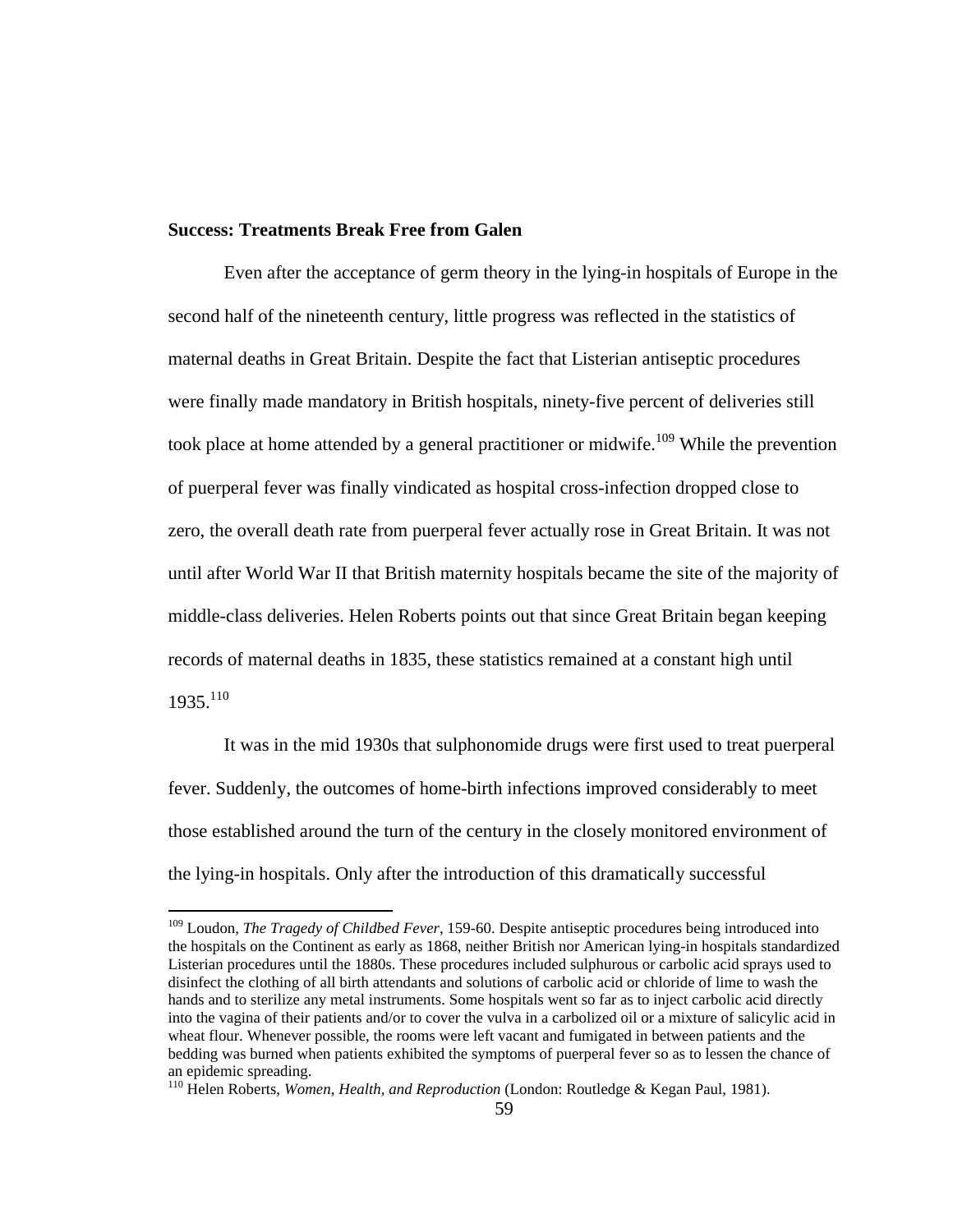treatment did the maternal death rate in Great Britain decline to meet that of other countries on the continent whose culture of maternal delivery was centered in the hospital. Listerian antiseptic procedures had proven an effective prevention against nosocomial infection, but in Great Britain, a program of prevention was not an effective treatment because the culture relied almost exclusively on home birth facilitated by general practitioners who had many objections to the use of Listerian practices. These objections ranged from the expense and the difficulty of controlling the environment in the patient's home to older, traditional beliefs in spontaneous infection and the inherent differences between cases of puerperal fever. $111$ 

Until a more successful treatment was discovered, no change in models of disease causation would change the behavior of the majority of British physicians. While the main treatment for puerperal fever, bloodletting, remained fundamentally humoural in origin, all models for explaining and understanding the disease would be made to justify that treatment. Even after the introduction of germ theory was shown, in British lying-in hospitals and elsewhere in Europe, to significantly change the outcome of these puerperal infections, prevention and treatment for the majority of British mothers continued to be influenced by old ideology. For puerperal fever, the treatment always dictated the philosophy.

Today, puerperal fever is almost unheard of. The widespread availability of antenatal care, chemotherapy, antibiotics, and blood transfusions has made puerperal fever, and many other complications of childbirth, a thing of the past in most

<sup>111</sup> Loudon, *The Tragedy of Childbed Fever,* 164-5.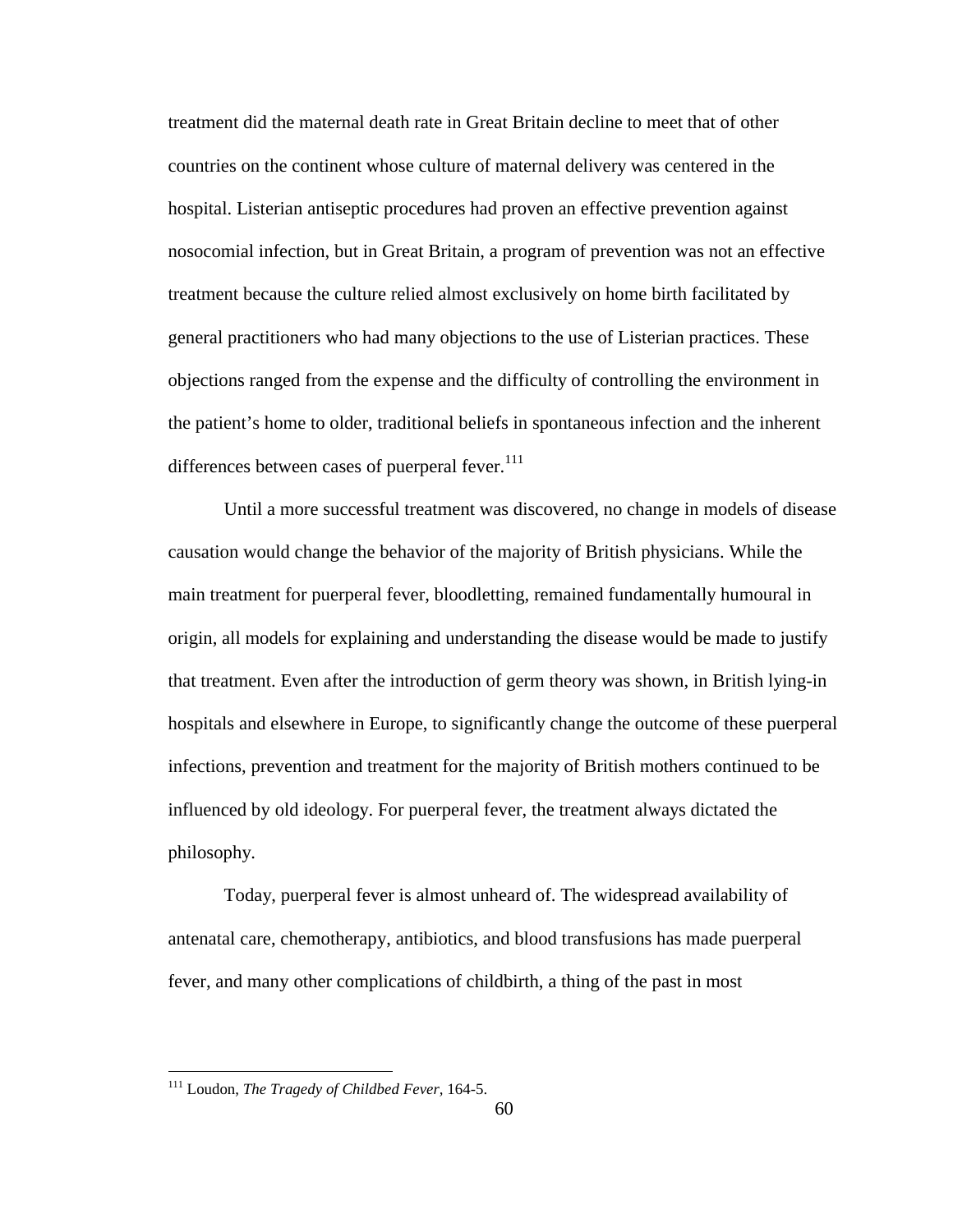industrialized nations.<sup>112</sup> However, it has not been completely eradicated. In the United Kingdom, between the years 2003 and 2005, the number of maternal deaths directly attributed to genital tract sepsis was  $18$  in  $100,000$  deliveries.<sup>113</sup> This number includes abortion with sepsis, which is the leading cause of current infections in Britain. Another significant risk factor for infection is Caesarean section.

Most women giving birth in hospitals or in midwifery birthing centers today receive regular screening for bacterial infection and the majority of hospitals give routine antibiotics for streptococcus. Most of these same women have no idea that these precautions are to guard against puerperal fever. A program of prevention has been the first line of defense against puerperal infection and strong antibiotics are given when infection is even remotely suspected. However, agencies that work to promote better outcomes of pregnancy and birth, for both mother and child, stress that medical staff must be trained to recognize the signs of puerperal and genital tract sepsis as many cases turn fatal because of misdiagnosis or an underestimation of just how serious these infections can be.

<sup>112</sup> Roberts, *Women, Health, and Reproduction*, 21.

<sup>&</sup>lt;sup>113</sup> Confidential Enquiry into Maternal Death, "Saving Mothers' Lives: Reviewing Maternal Deaths to Make Motherhood Safer – 2003-2005" (Executive Summary and Key Recommendations prepared for the Confidential Enquiry into Maternal and Child Health, London, December, 2007).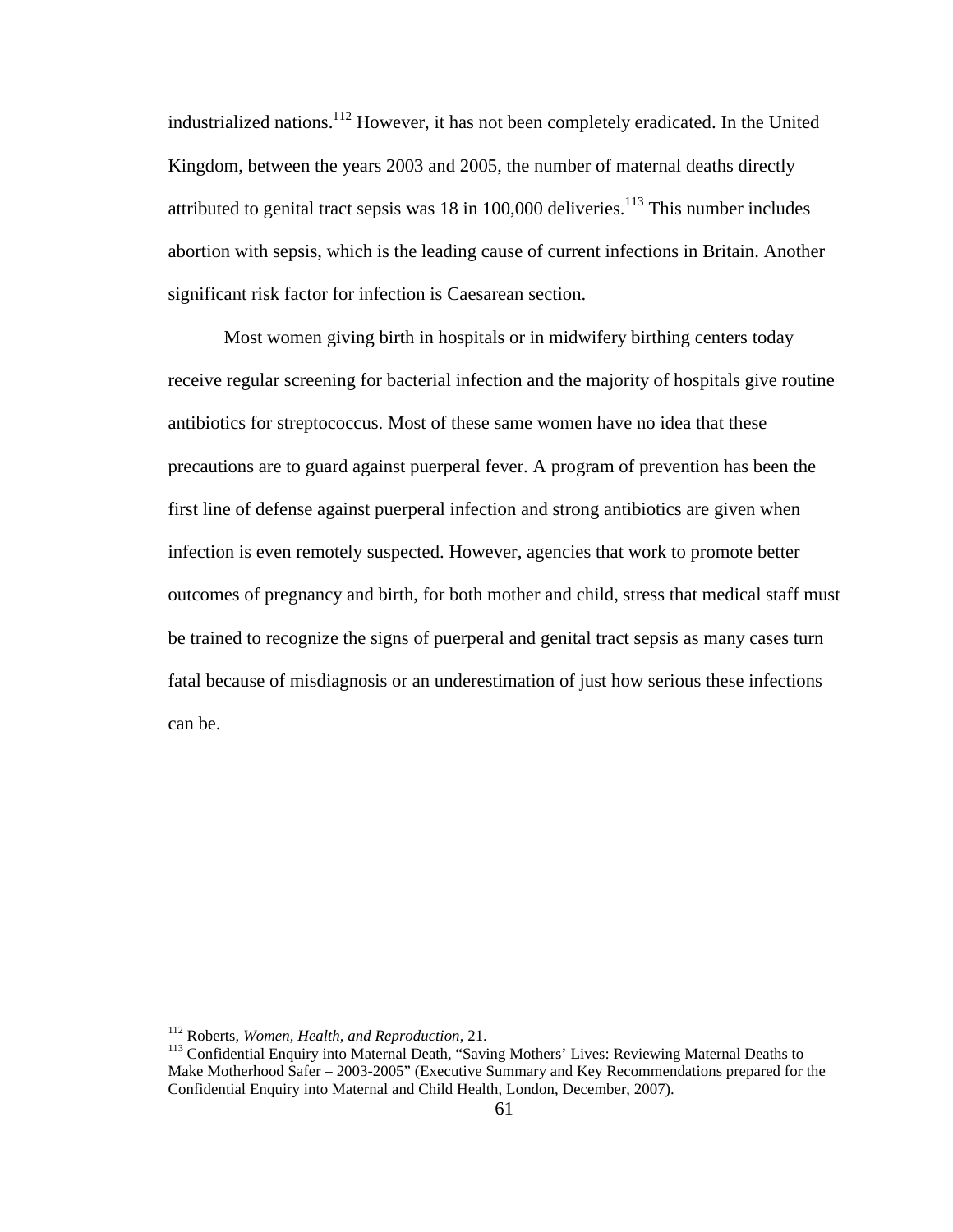# **Conclusion**

The central puzzle of puerperal fever in Britain in the eighteenth and nineteenth centuries is thus one of reasoning and assumptions. Neither an absence of data, personal shortcomings, nor a lack of dedication account for the inability of two centuries of British doctors to find a way to prevent this killer. It was their commitment to outdated, ancient Greek assumptions about the human body, and their pre-scientific use of terminology and reasoning that blocked the way.

With so many women's lives at stake it is dismaying to see the number of modern practitioners and thinkers who resorted to subtle shifts in definitions, or appeals to nearmystical forces, or *ad hoc* explanations of their findings rather than change their clinical techniques. The temptation is great to join the many commentators who have castigated these physicians, attacking their motives, institutional politics, or personal foibles. To do this is both unfair and historically shortsighted.

The modern struggle against puerperal fever is an account of an intellectual quest wherein major concepts of the past began to crumble under the weight of new data and, faced with the impotence of their customary cures and preventions, people were challenged to look at the world in a fundamentally new way. To use Thomas Kuhn's language, the eighteenth-century explanation of disease was ripe for a paradigm shift. The battle against puerperal fever illustrates the difficulties involved in an especially complex example of one such shift.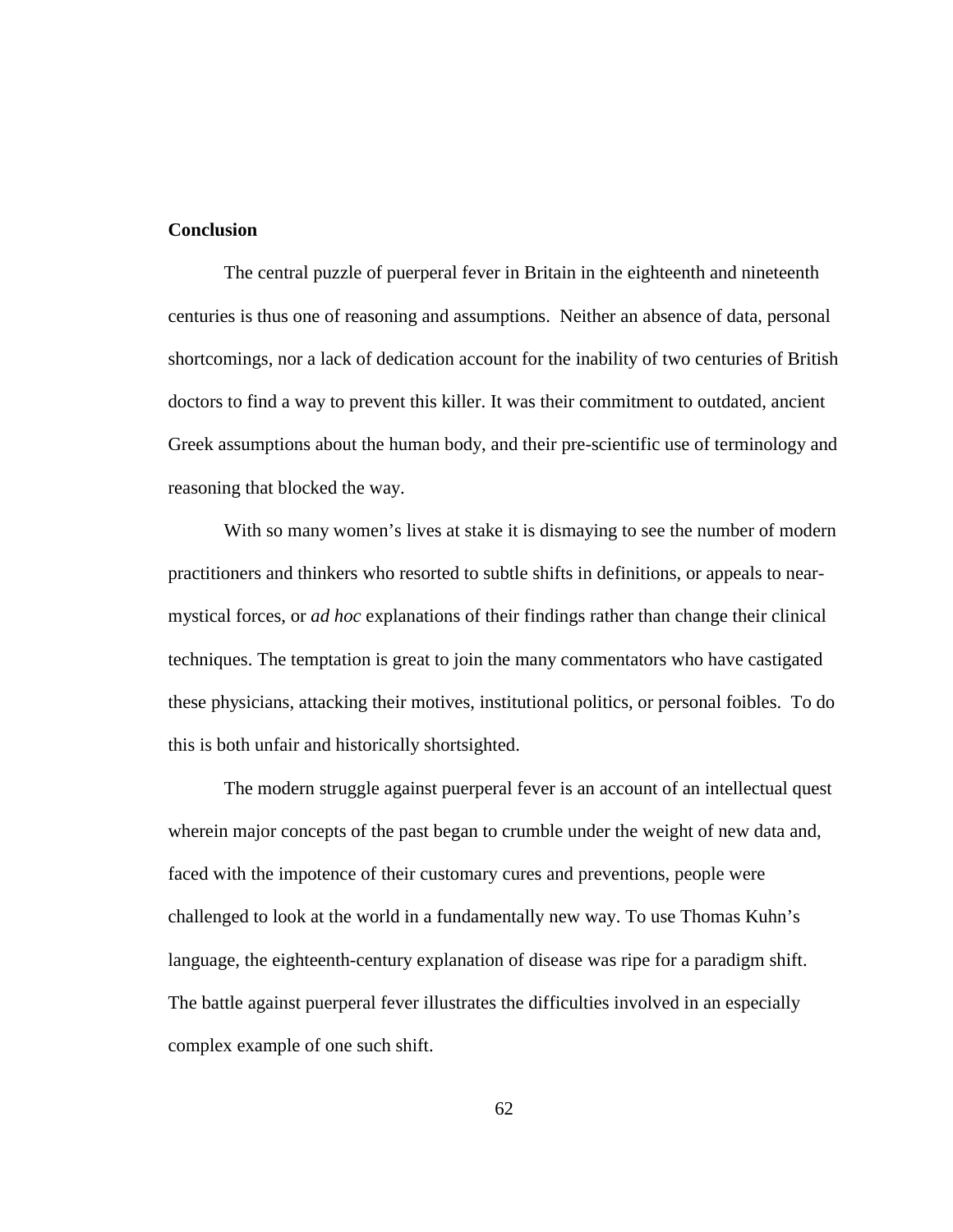The effort to understand nature is not just the accumulation of data nor the inventing of new explanations. In order for data and explanations to be cogent, they must fit into the intellectual fabric of the time. And the medical fabric of modern Britain was dominated by ancient concepts. To a contemporary scientist, this longevity alone would make such ideas suspect. For these physicians, unaccustomed to our frantic pace of monumental upheavals (true paradigm shifts such as natural selection, relativity, and quantum mechanics) the length of a medical doctrine's reign was an endorsement of its strength and veracity.

Whatever the need for a new paradigm, of course, physicians at the time could not see their place in history. Kuhn notes that most of what scientists do consists of gathering data and forming hypotheses that support the established paradigm. This was the role of the modern physician. The hope was always that they were engaged in an exhausting but ultimately fruitful quest for a cure. The anticipation was that a new discovery, a new technique, would perfect the device of bleeding or prevent miasmas, and puerperal fever would be conquered.

In retrospect, we see that this hope was futile. The preponderance of unobservable, at times almost ghostly, agents that were invoked as causes, the ambiguities in the definitions of key concepts, and the temptation to "fit" any novel data into the old theories, *ad hoc*, had created a complex of notions that lacked internal coherence and ultimately, could explain nothing. The classical explanations of Hippocrates and Galen were revered, and those *ad hoc* adjustments, the sometime subtle but often flagrant "repositioning" of one's explanations, ensured recent discoveries would always conform to classical explanations.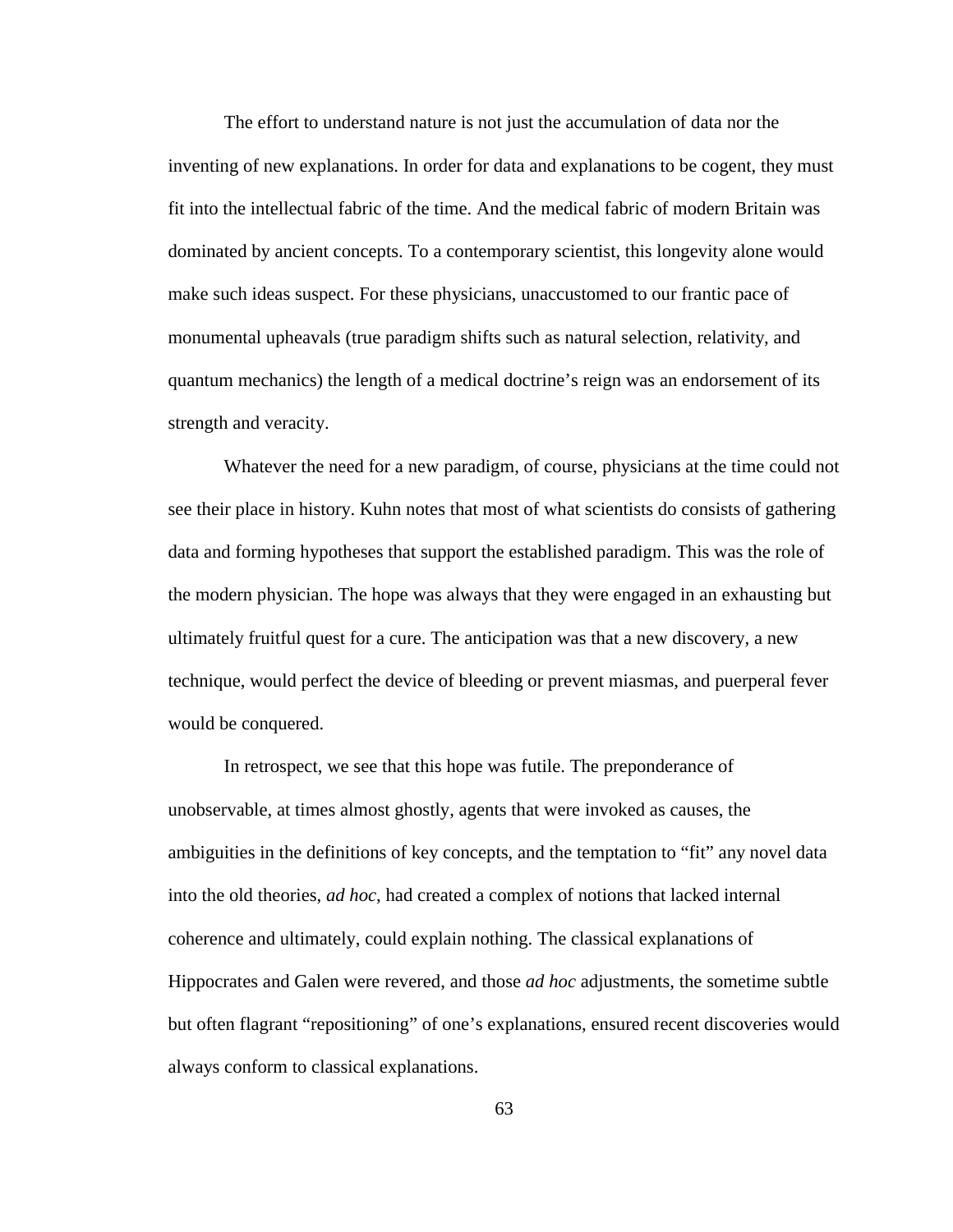It is easy to forget that the scientific method is a relative newcomer on the stage of human knowledge. While a full paradigm shift, germ theory, was a century away from wide adoption, the central concepts that would break the hold of Hippocrates' and Galen's ideas were beginning to emerge, and several modern physicians gladly grasped these tools. Mechanism, fluid dynamics, and anatomy, were all building blocks of the new intellectual world and each would have a fundamental role in the new knowledge of medicine.

While the story of puerperal fever is essentially over, the battle against similar infectious diseases continues. Our current antibiotics are becoming progressively less effective and strains of streptococcus could undergo dramatic mutations at any time. Our challenge remains similar to that of these modern physicians. Flu pandemics, infectious prions, and ever-evolving bacteria are sure to demand greater feats of understanding if they are to be controlled. Despite decades of concentrated study we confront innumerable medical dead ends and some diseases that remain as deadly as ever. The history of the brave physicians who fought puerperal fever holds a lesson for our medical future. There is no signal that tells scientists that a new paradigm is needed. It will never be easy or obvious. But without the willingness to abandon established wisdom, scientific knowledge flounders and progress can be terribly prolonged.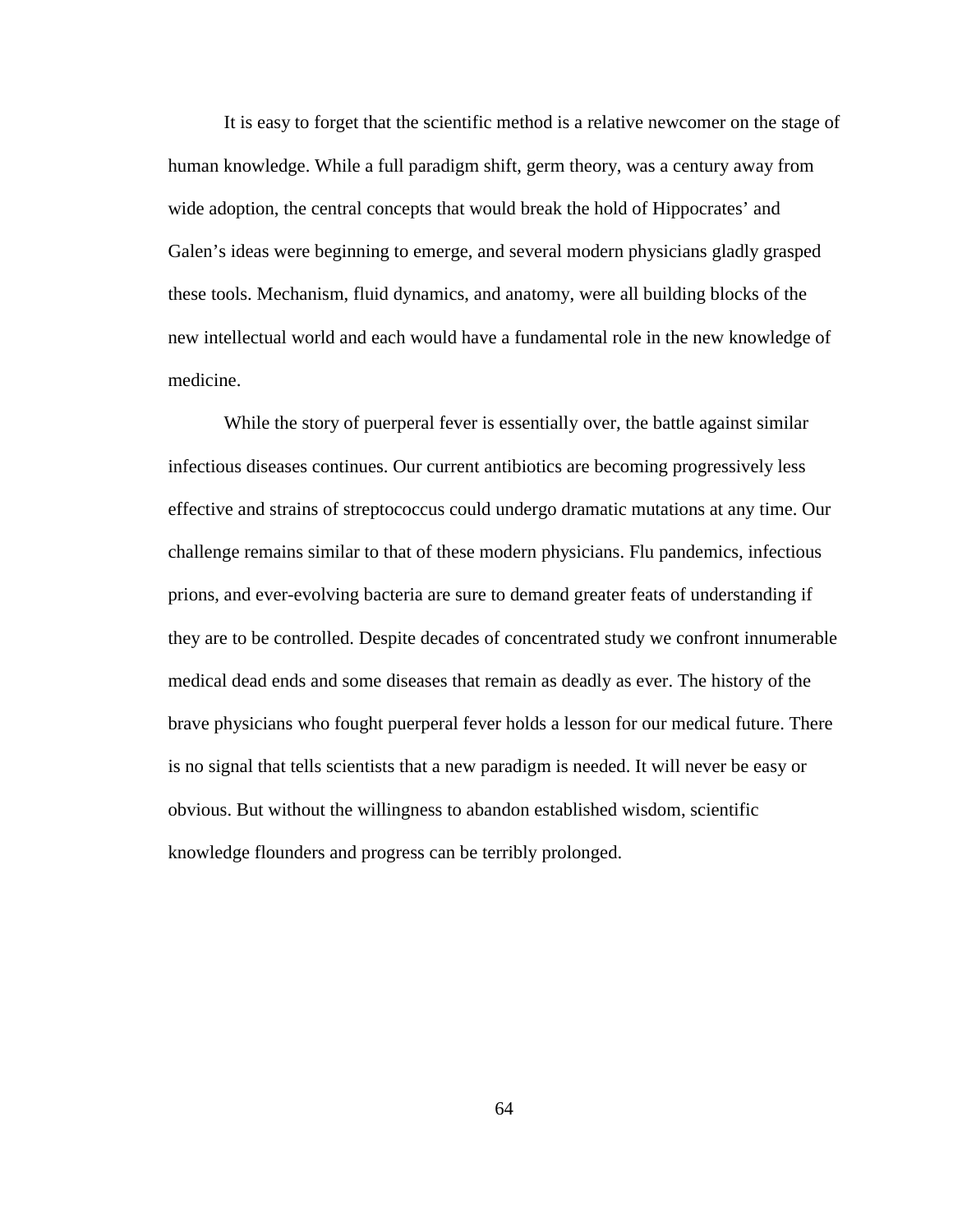#### **References Cited**

Primary Sources

- Burns, John. *The Principles of Midwifery: Including the Diseases of Women and Children.* London: Longman, Orme, Brown, Green, & Longmans, 1837.
- Campbell, William. *A Treatise on the Epidemic Puerperal Fever: as it prevailed in Edinburgh in 1821-22.* Edinburgh: Bell & Bradfute, 1822.
- Clarke, John. *An Essay on the Epidemic Disease of Lying-in Women, of the Years 1787 and 1788.* London: J. Johnson, 1788.
- Confidential Enquiry into Maternal Death. "Saving Mothers' Lives: Reviewing Maternal Deaths to Make Motherhood Safer – 2003-2005." (Executive Summary and Key Recommendations prepared for the Confidential Enquiry into Maternal and Child Health, London, December, 2007).

Cullen, William. *First Lines of the Practice of Physic.* Edinburgh: Bell & Bradfute,1796.

Denman, Thomas. *Essay on the Puerperal Fever.* London: J. Cooper and J. Walter, 1773.

----------. *Essays on the Puerperal Fever, and on Puerperal Convulsions.* London: J. Walter, 1768.

Descartes, René. *Meditations on First Philosophy: With Selections from the Objections and Replies*. Translated by John Cottingham. Cambridge, UK, 1996.

----------. "The Treatise on Man." In *The World and Other Writings*. Translated by Stephen Gaukroger. Cambridge, UK, 1998.

- Dewees, William P. *A Treatise on the Diseases of Females.* Philadelphia: Blanchard and Lea, 1854.
- Dunglison, Robley. *A Dictionary of Medical Science.* Philadelphia: Lea Brothers & Co., 1895.

*Encyclopaedia Britannica* 11. Edinburgh: A. Bell and C. Macfarquhar, 1797.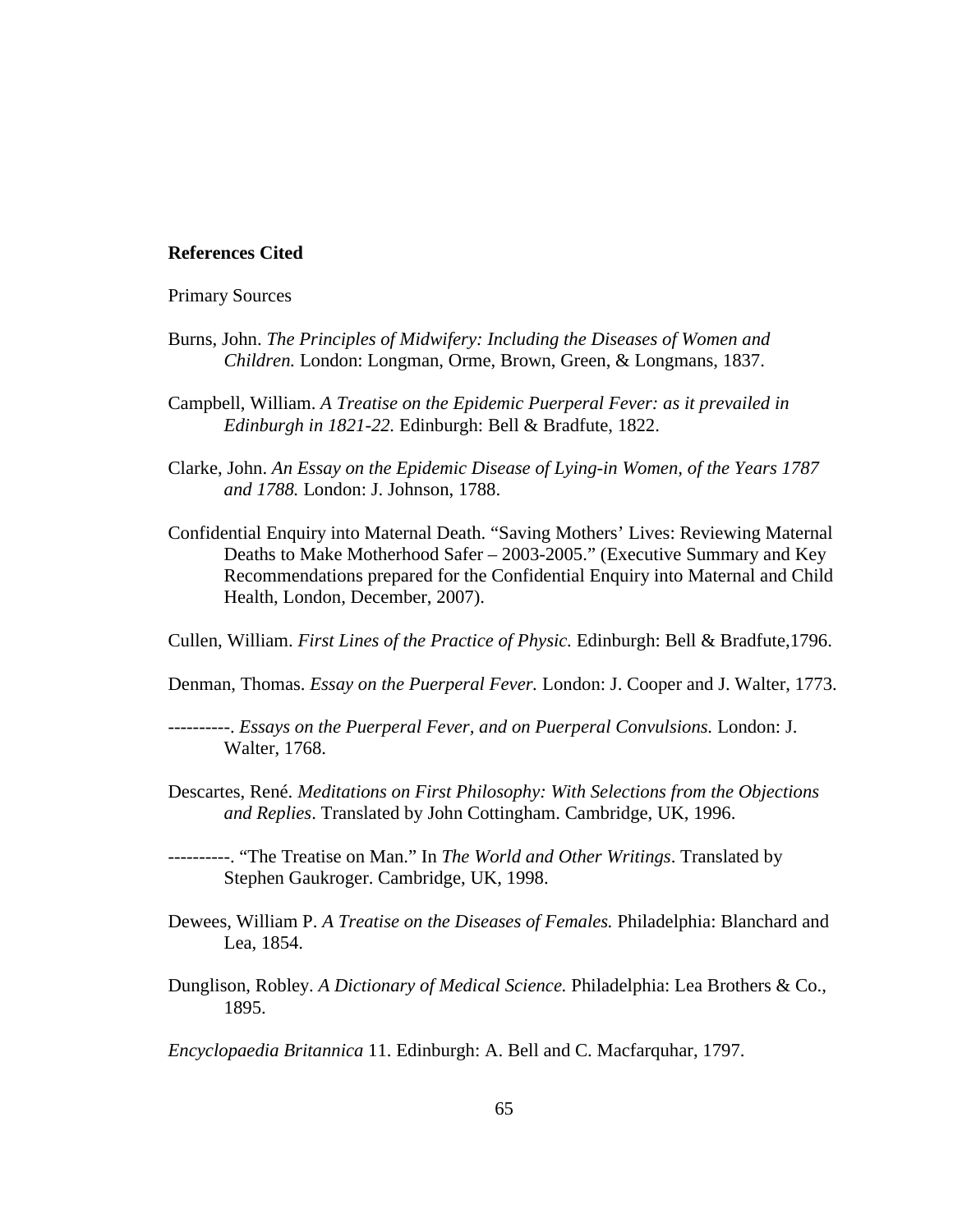- Gooch, Robert. *An Account of Some of the Most Important Diseases Peculiar to Women*. 2<sup>nd</sup> ed. London: John Murray, 1831.
- Gordon, Alexander. *A Treatise on the Epidemic Puerperal Fever of Aberdeen*. London: G. G. and J. Robinson, 1795.
- Harvey, William. "An Anatomical Disquisition on the Motion of the Heart and Blood in Animals." In *The Works of William Harvey, M.D.: Physician to the King, Professor of Anatomy and Surgery to the College of Physicians*. Translated by Robert Willis. London: C. and J. Adlard, 1847.
- ----------. "On Generation." In *The Works of William Harvey, M.D.: Physician to the King, Professor of Anatomy and Surgery to the College of Physicians*. Translated by Robert Willis. London: C. and J. Adlard, 1847.
- Holmes, Oliver Wendell. "The Contagiousness of Puerperal Fever." *New England Quarterly Journal of Medicine and Surgery* 1 (1843): 503-530.
- Kneeland, Samuel. "On the Contagiousness of Puerperal Fever." *American Journal of Medical Sciences* 11 (1846): 46-47.
- Leake, John. *Practical Observations on the Child-Bed-Fever: Also on the Nature and Treatment of Uterine Haemorrages, Convulsions, and such other Acute Diseases As are most fatal to Women during the State of Pregnancy.* London: R. Baldwin, 1775.
- Medico-Chirurgical Society of Edinburgh on November 12, 1845 by Dr. Peddie, reprinted in the *Provincial Medical and Surgical Journal,* edited by Robert J. N. Streeten (London: John Churchill, 1846), Dr. Gairdner 233-234.
- Meigs, Charles Delucena. *Obstetrics: The Science and the Art*. Philadelphia: Blanchard and Lea, 1852.
- ----------. *Woman; Her Diseases and Remedies: A Series of Letters to His Class.* Philadelphia: Lea and Blanchard, 1851.
- Motherby, G. *A New Medical Dictionary; or, General Repository of Physic.* London: J. Johnson, 1775.
- Semmelweis, Ignaz. *The Etiology, Concept, and Prophylaxis of Childbed Fever*. Translated by K Codell Carter. London: University of Wisconsin Press, 1983.
- Storrs, Robert. "On the Contagious Effects of Puerperal Fever on the Male Subject; or on Persons Not Child-Bearing." *Provincial Medical and Surgical Journal* 9, no.19 (1845): 289-293.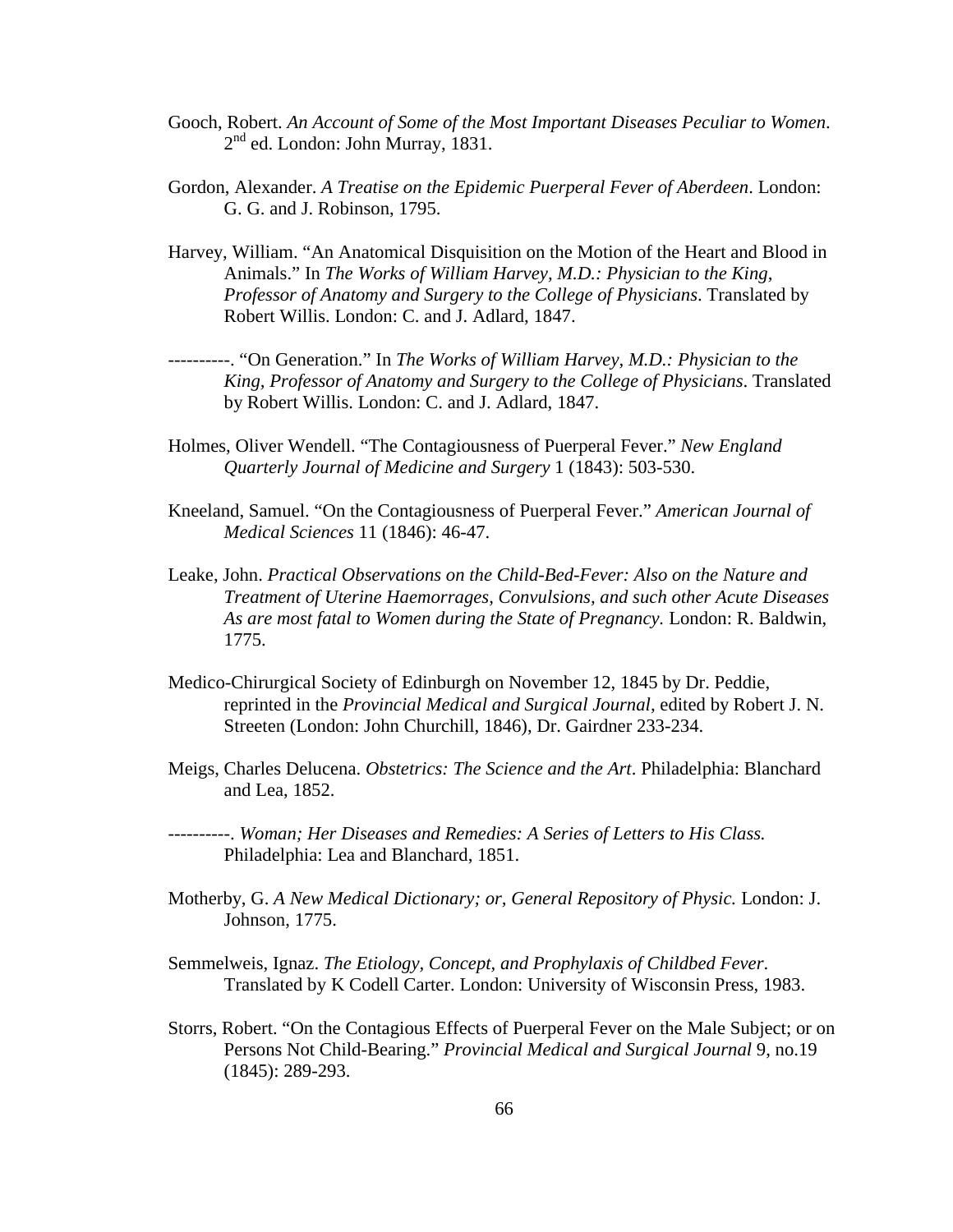- Strother, Edward. *Criticon Febrium: Or, A Critical Essay on Fevers; with the Diagnosticks and Methods of Cure, in all the different species of them.* London: Charles Rivington, 1718.
- Routh, C. H. F. "On the Causes of the Endemic Puerperal Fever of Vienna." *Medico Chirurgical Transactions* 32 (1849): 27-40. Reprinted in *The Edinburgh Medical and Surgical Journal* 75 (1851): 244-251.
- Thomas, Robert. *The Modern Practice of Physic: Exhibiting the Character, Cause Symptoms, Prognotics, Morbid Appearances, and Improved Method of Treating the Diseases of All Climates*. London: Longman, Rees, Orme, Brown, and Green, 1828.
- Watson, Sir Thomas. *Lectures on the Principles and Practice of Physic: Delivered at King's College London.* London: John W. Parker, 1843.
- Webster, Noah. *A Brief History of Epidemic and Pestilential Diseases*, Vol 2. Hartford: Hudson & Goodwin, 1799.
- White, Charles. *A Treatise on Pregnant and Lying-in Women.* London: E. and C. Dilly, 1773.

Secondary Sources

**Books** 

- Banks, Amanda Carson. *Birth Chairs, Midwives, and Medicine*. Jackson, MS: University Press of Mississippi, 1999.
- Bunch, Bryan and Alexander Hellemans*. The History of Science and Technology*. New York: Houghton Mifflin Co., 2004.
- Carter, K. Codell. *Childbed Fever: A Scientific Biography of Ignaz Semmelweis.* New Brunswick, NJ: Transaction Publishers, 1995.

----------. *The Rise of Causal Concepts of Disease: Case Histories.* Aldersot, UK: Ashgate Publishing Co., 2003.

- Cipolla, Carlo M. Miasmas and Disease: Public Health and the Environment in the Pre-Industrial Age. Essex, UK: Yale University Press, 1992.
- Foucault, Michel. *The Birth of the Clinic: An Archaeology of Medical Perception.* London: Routledge, 1973.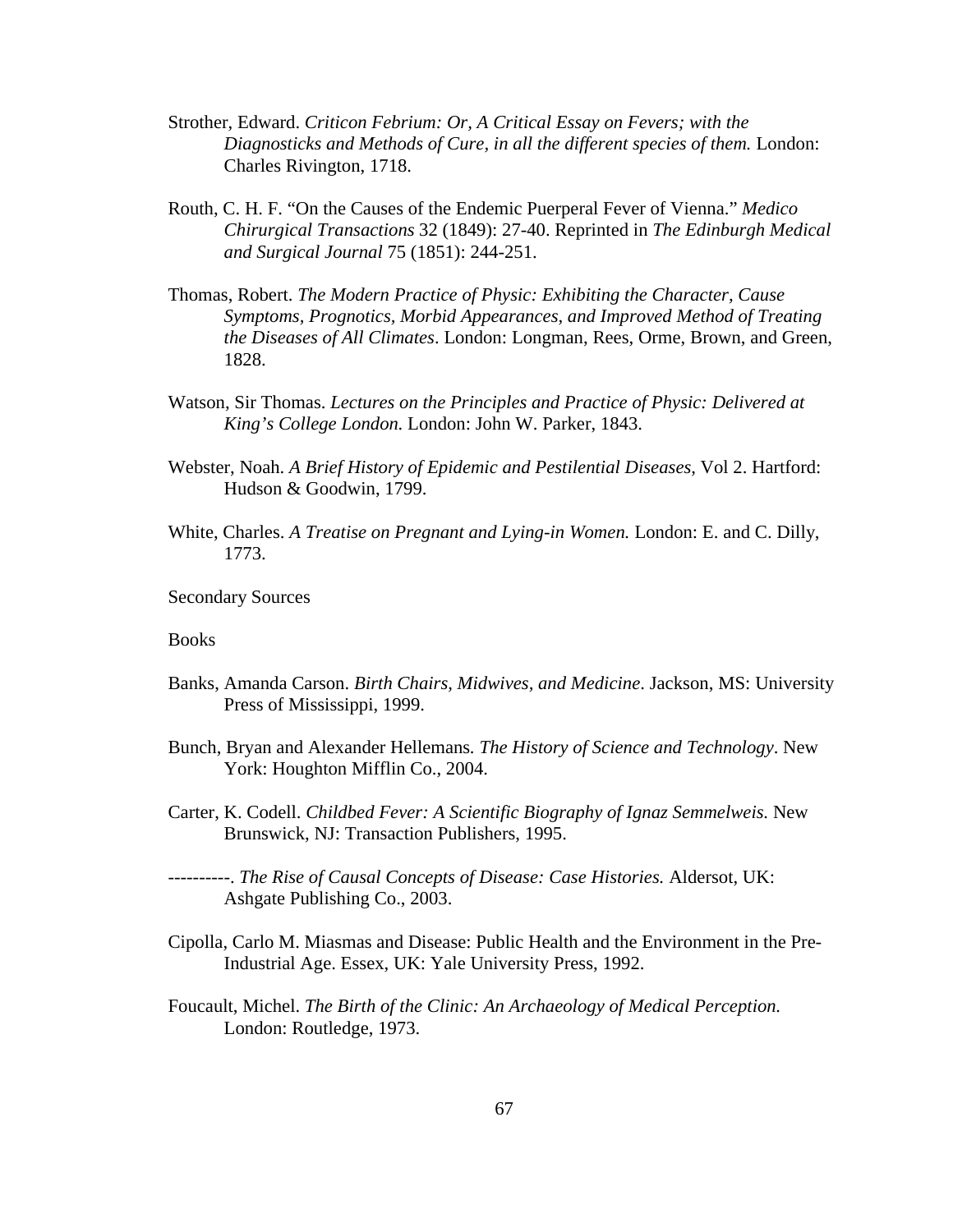- Hellman, Hal. *Great Feuds in Medicine: Ten of the Liveliest Disputes Ever*. New York: Wiley, 2001.
- Kirk, Geoffrey Stephen, John Earle Raven, and Malcolm Schofield. *The Presocratic Philosophers: A Critical History with a Selection of Texts.* Cambridge, UK, 1983.
- Kuhn, Thomas. *The Structure of Scientific Revolutions.* Chicago: The University of Chicago Press, 1962.
- Lane, Joan. *A Social History of Medicine: Health, Healing, and Disease in England, 1750-1950.* London: Routledge, 2001.
- Lindemann, Mary. *Medicine and Society in Early Modern Europe*. Cambridge, UK: Cambridge University Press, 1999.
- Loudon, Irvine.. *Childbed Fever: A Documentary History.* London: Garland Publishing, 1995.
- ----------. *Death in Childbirth: An International Study of Maternal Care and Maternal Mortality, 1800-1950.* Oxford: Oxford University Press, 1992.
- ----------. "Medical Practitioners 1750-1850 and the Period of Medical Reform in Britain." In *Medicine in Society: Historical Essays*, edited by Andrew Wear, 219- 248. Cambridge: Cambridge University Press, 1992.

----------. *The Tragedy of Childbed Fever*. Oxford: Oxford University Press, 2000.

- Nuland, Sherwin B. *The Doctor's Plague: Germs, Childbed Fever, and the Strange Story of Ignác Semmelweis.* New York: W.W. Norton & Company, Inc., 2003.
- O'Connor, Erin. *Raw Material.* Durham: Duke University Press, 2000.
- Roberts, Helen. *Women, Health, and Reproduction*. London: Routledge & Kegan Paul, 1981.
- Shorter, Edward. *Women's Bodies: A Social History of Women's Encounter with Health, Ill-Health, and Medicine*. New Brunswick, NJ: Transaction Publishers, 1991.
- Wertz, Richard W. and Dorothy C. Wertz. *Lying-In: A History of Childbirth in America*. New York: The Free Press, 1977.
- Wootton, David. *Bad Medicine: Doctors Doing Harm since Hippocrates*. Oxford: Oxford University Press, 2006.